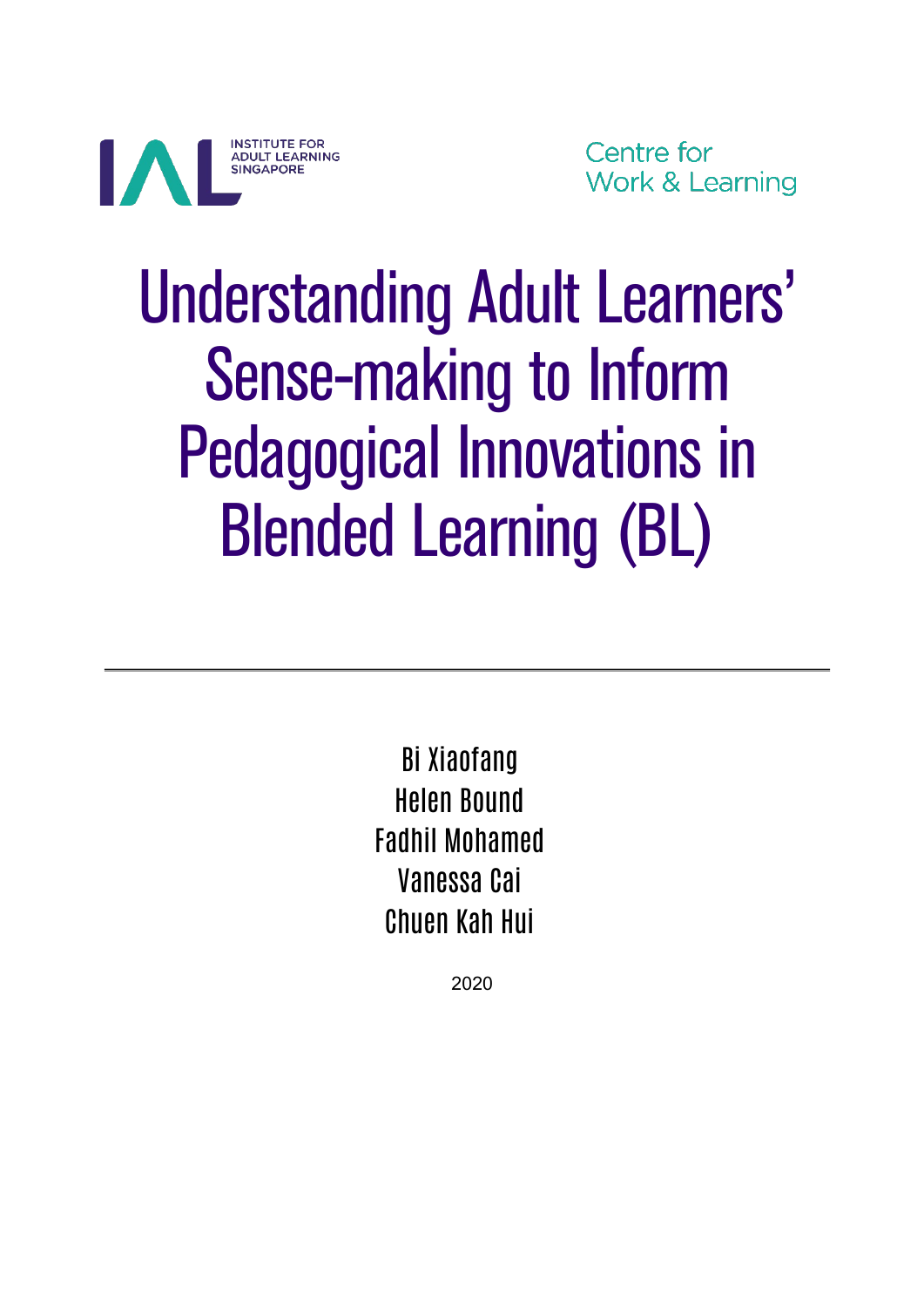#### **Publisher's note**

The views and analysis presented in this document are those of the authors as researchers. The contents are intended for discussion and generating ideas, and are not necessarily the views or policy prescriptions of the Institute for Adult Learning or the Singapore University of Social Sciences (SUSS).

This publication should be attributed as Institute for Adult Learning. (2020). *Understanding Adult Learners' Sense-making to Inform Pedagogical Innovations in Blended Learning.* 

This publication remains the copyright of the Institute for Adult Learning (IAL), Singapore, and may not be reproduced without the permission of the Director of Research and Innovation, IAL. For further information on this publication, please email to research@ial.edu.sg.

#### **CWL**

**Centre for Work and Learning (CWL) is a research centre of the Institute for Adult Learning. CWL specialises in research on continuing education and training system design and practices. Our research employs a range of methodologies designed to deepen understanding in the challenges and opportunities for learning and development in and across different settings, particularly in relation to work and work environments.**

**Address** 11 Eunos Road 8 #07-04 Lifelong Learning Institute Singapore 408601 research@ial.edu.sg

For more information, see [http://www.ial.edu.sg](http://www.ial.edu.sg/)

CWL-2020-05

Copyright © 2021 Institute for Adult Learning

AN INSTITUTE OF SINGAPORE UNIVERSITY OF SOCIAL SCIENCES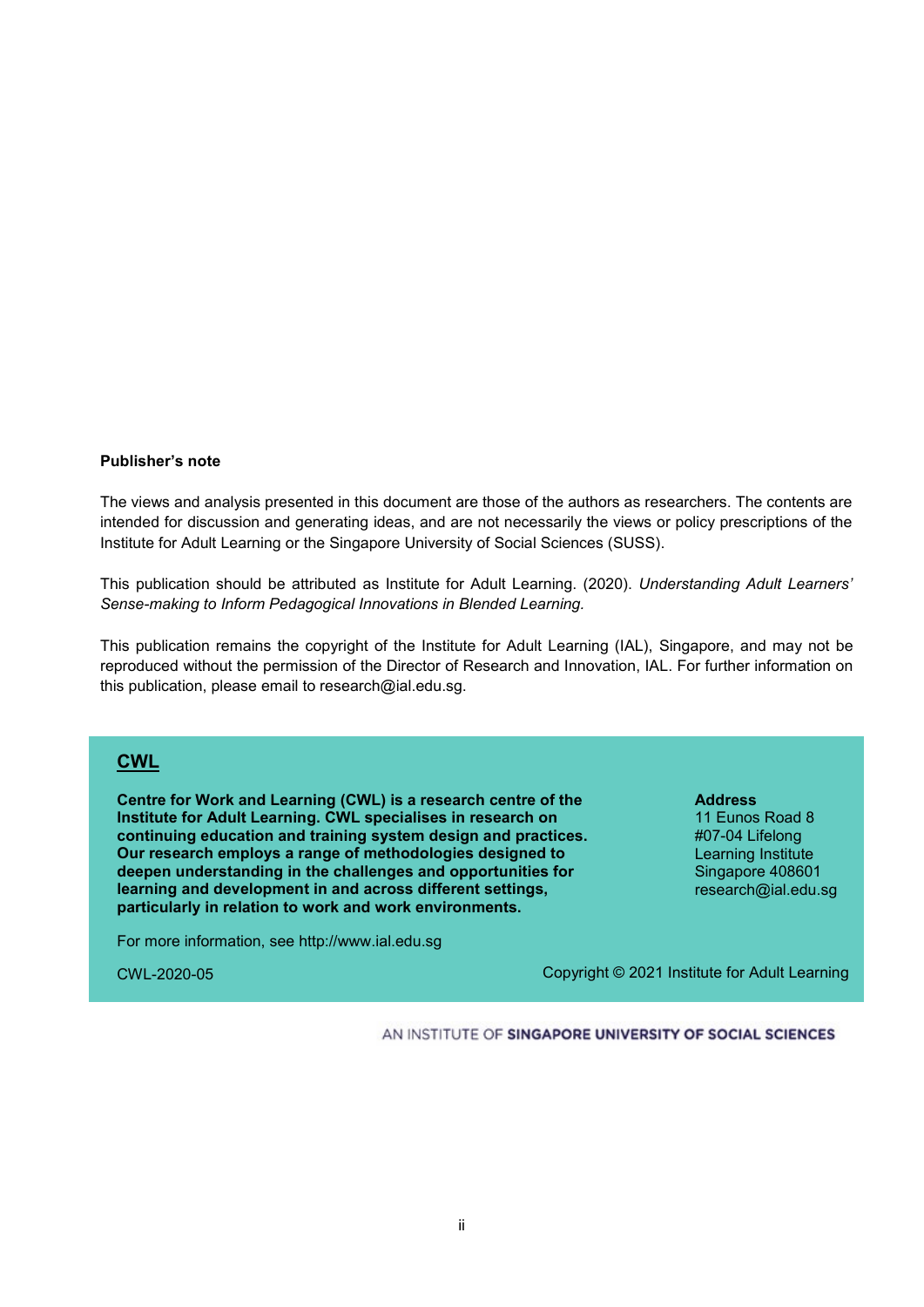# **Contents**

|                                 | <b>Figures and Tables</b>                                                                                                                                                                              |                            |  |  |  |
|---------------------------------|--------------------------------------------------------------------------------------------------------------------------------------------------------------------------------------------------------|----------------------------|--|--|--|
|                                 | <b>Executive Summary</b>                                                                                                                                                                               | $\mathsf{v}$               |  |  |  |
| 1.                              | Introduction                                                                                                                                                                                           | 8                          |  |  |  |
| 1.1<br>1.2<br>1.3<br>1.4        | Why a study on sense-making in blended learning?<br><b>Definitions</b><br>Methodology and data sampling<br>Structure of the report                                                                     | 8<br>9<br>10<br>12         |  |  |  |
| 2.                              | Literature Review                                                                                                                                                                                      | 13                         |  |  |  |
| 2.1<br>2.2<br>2.3               | What is sense-making?<br>Factors mediating sense-making<br>Conclusion                                                                                                                                  | 13<br>15<br>20             |  |  |  |
| 3.                              | Unpacking Adult Learners' Sense-making                                                                                                                                                                 | 21                         |  |  |  |
| 3.1<br>3.2<br>3.3<br>3.4<br>3.5 | Limited sense-making process<br>Strong sense-making process<br>Deep sense-making process<br>The deepest sense-making process<br>Conclusion                                                             | 23<br>26<br>31<br>34<br>37 |  |  |  |
| 4.                              | Adult Learners' Experiences of Blended Learning                                                                                                                                                        | 38                         |  |  |  |
| 4.1<br>4.2<br>4.3               | Fragmented curriculum design, pedagogies and sense-making experience in blended<br>learning<br>Seamless curriculum design, pedagogies and sense-making experience in blended<br>learning<br>Conclusion | 40<br>45<br>50             |  |  |  |
| 5.                              | Implications for Pedagogical Innovations and Curriculum Design of Blended Learning                                                                                                                     | 52                         |  |  |  |
| 5.1<br>5.2                      | Summary of the findings of the present study<br>Recommendations from the findings                                                                                                                      | 52<br>54                   |  |  |  |
|                                 | References                                                                                                                                                                                             | 58                         |  |  |  |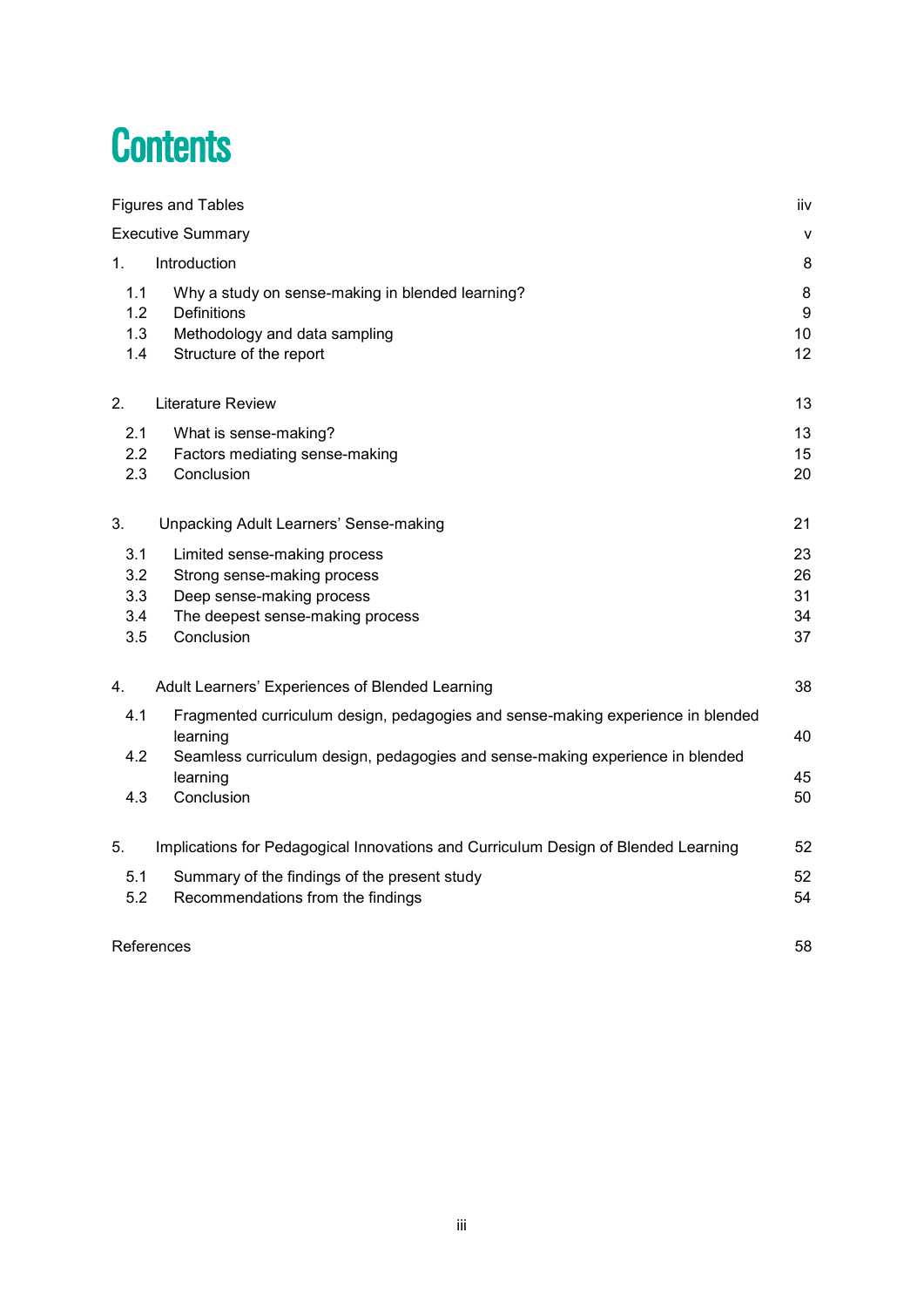# <span id="page-3-0"></span>Figures and Tables

| Table 1: Summary of the data collection                                         | 11 |
|---------------------------------------------------------------------------------|----|
| Table 2: Definitions of sense-making features                                   | 21 |
| Figure 1: The hierarchy of sense-making features in blended learning            | 22 |
| Figure 2: Sense-making process by ICT learners                                  | 24 |
| Figure 3: Sense-making process by healthcare learners                           | 27 |
| Figure 4: Sense-making process by WSH learners                                  | 31 |
| Figure 5: Sense-making process by HR learners                                   | 34 |
| Figure 6: Conceptual framework applied to the case studies                      | 39 |
| Figure 7: ICT learners' sense-making experience in blended learning             | 41 |
| Figure 8: Therapy Support learners' sense-making experience in blended learning | 42 |
| Figure 9: WSH learners' sense-making experience in blended learning             | 46 |
| Figure 10: HR learners' sense-making experience in blended learning             | 48 |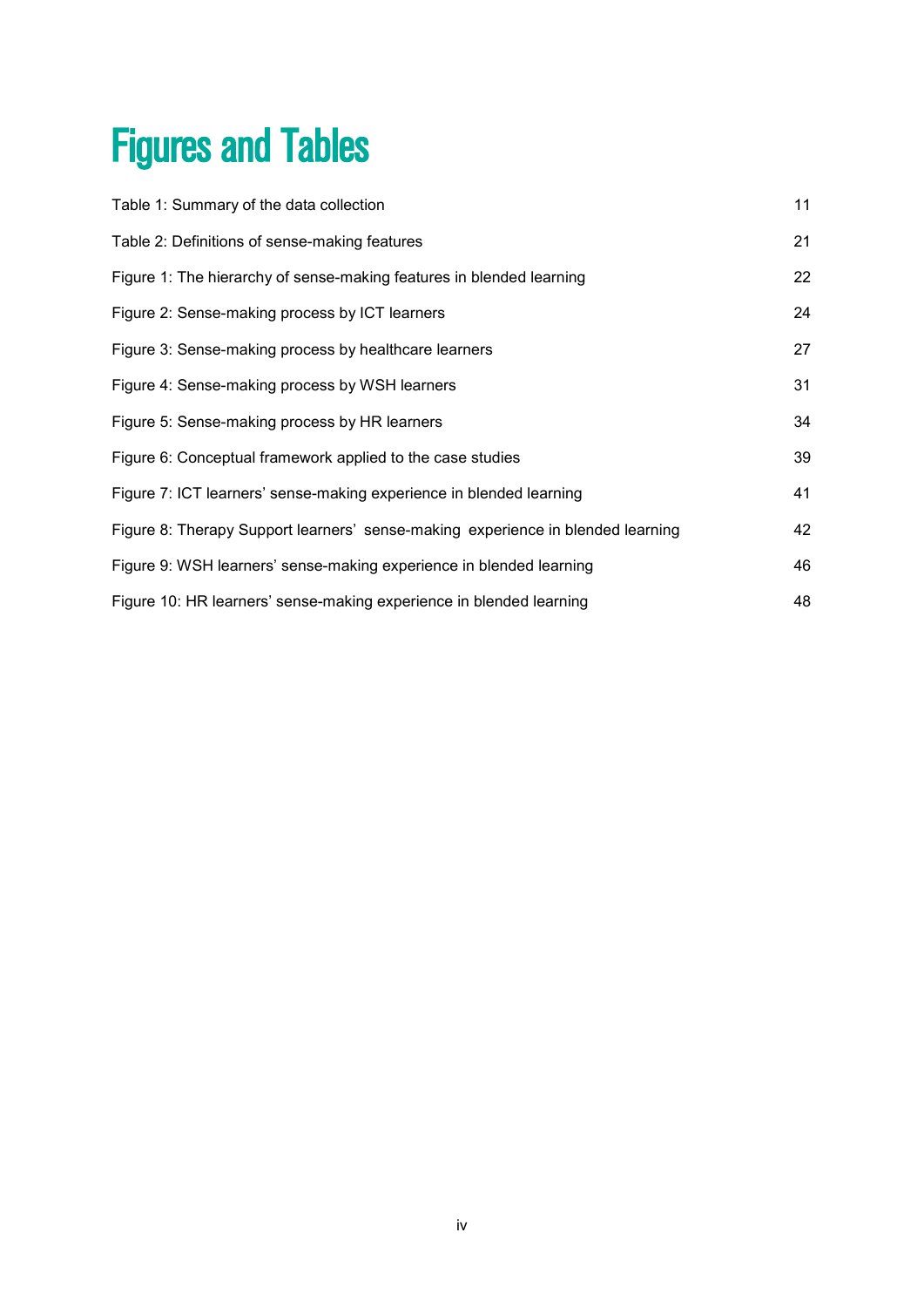# <span id="page-4-0"></span>Executive Summary

Sense-making, understood as meaning-making or giving meaning to experience, is an integral part of everyday life and work. It is a process critical in enabling people to recognise how and when to respond to situations appropriately so that they can resolve problems effectively (Weick, Sutcliffe & Obstfeld, 2005). Understanding how learners sense-make can contribute to better learning design and support in and across different learning environments that will likely contribute to individual 'mastery' of professional expertise. Our interest in sensemaking in blended learning (BL) (i.e. learning that takes place across multiple settings including classroom, tech-enabled and workplace (IAL, 2016)) is about how learners experience learning that is intended to increase their capability to act differently in their environment, be it in educational, technology-enabled and/or work settings, as well as how they translate their learning in and across different environments and what the pedagogical implications for such learning are.

This research study captures in ethnographic detail the experiences of learners and educators as they experience, design and facilitate BL in the context of Continuing Education and Training (CET) in Singapore. As with any sector, the CET sector, constituting accreditation bodies, training providers, Institutes for Higher Learning (IHLs), educators and support staff, and most importantly their learners, is riddled with historical artefacts, discourses and (mis)understandings that mediate practices and thus learners' experience of learning as they go through the courses. However, it is not clear to us how these different stakeholders in the system of BL design and delivery are related to and affect one another and impact the quality of adult learners' sense-making experience in BL.

The findings from the comparison of six case studies of BL in this study suggest that to enable seamless and highest quality of sense-making in BL, strong partnerships between the government, training providers and industry partners are necessary in the curriculum development and pedagogical approaches adopted in BL. In this study, delivering BL that include workplace learning, the collaboration between training providers and industry partners, adult educators, curriculum designers and workplace supervisors, emerges as a crucial factor to provide higher quality of sense-making for the adult learners. The key findings are as follows:

- 1. Learners' sense-making is enhanced when curriculum design and enactment relies on authentic tasks and experiences, providing holistic, systemic understanding of professional/vocational knowledge and practices;
- 2. Sandwiching practicums, placements, work experience, etc. (i.e. work-based learning) ideally in multiple layers not only enhances sense-making, but also provides a seamless learning journey across different learning environments;
- 3. Perceptions of system requirements lead training providers (curriculum designers) to continue to use curriculum based on outdated competencies, despite their educators having currency in industry practices;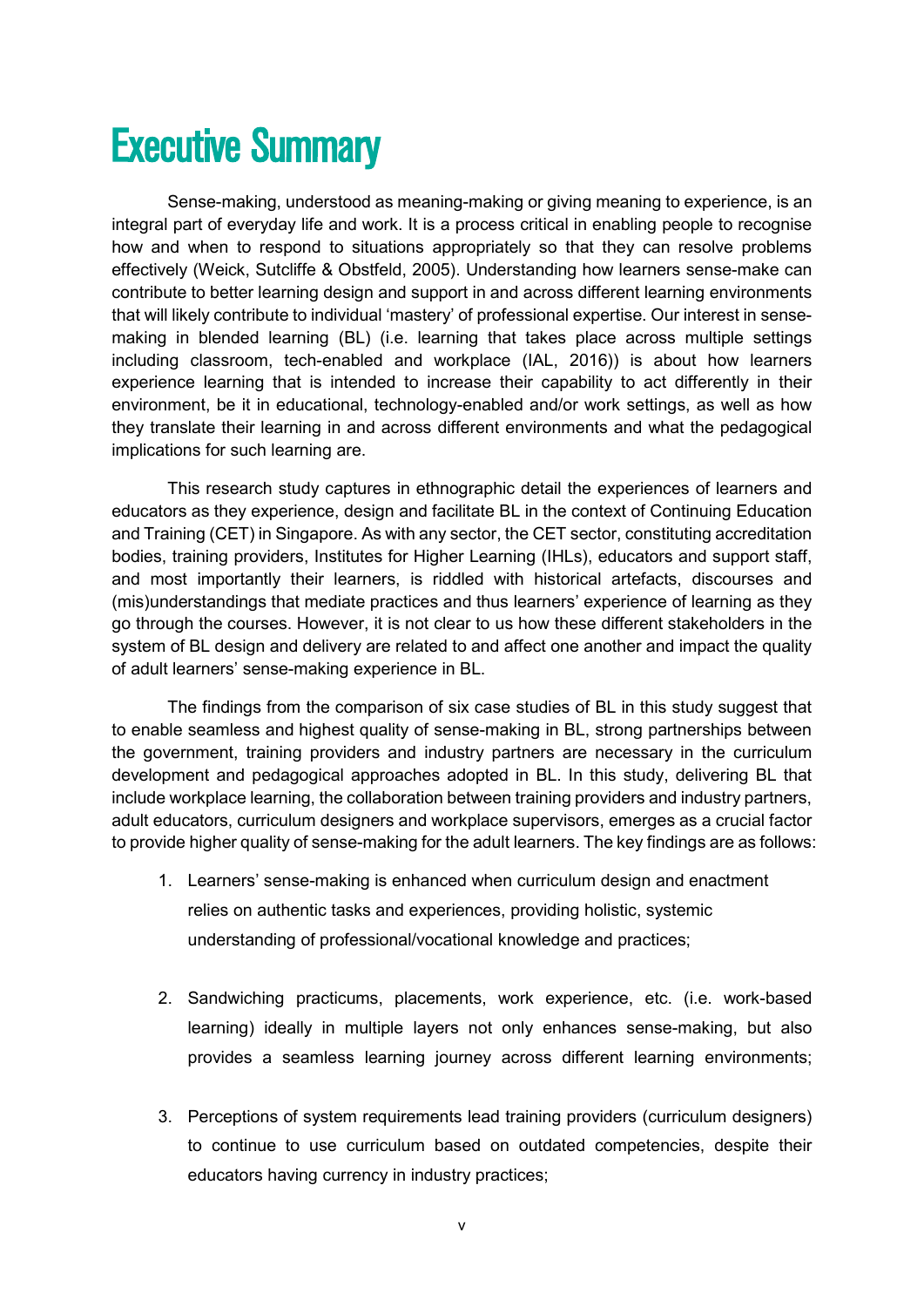- 4. Training providers may not be ready for tech-enabled learning in terms of their technology infrastructure and expertise. Additionally, minimal attention is paid to addressing learners' digital literacy; and
- 5. There needs to be established and trust-based relations between adult educators and workplace supervisors to enhance feedback to each other on the progress of learners in order to better facilitate their transition across different learning settings.

All these factors are important in contributing to learners making a seamless translation of learning in and across BL environments. The following are some key suggestions to help stakeholders leverage the findings of the research to improve adult learners' sense-making experience:

- 1. Training providers may need to rethink the purpose of BL. Through working with industry partners and holding ongoing and continuous conversations, training providers may strengthen the design of authentic learning tasks in BL to prepare the learners for the constantly changing needs of industries, and to help them gain a holistic, systemic understanding of professional/vocational knowledge and practices to enable a smooth transition for them from classrooms to workplaces. To make it happen, a few steps may need to be taken:
	- a. Curriculum designers may need to design BL by sandwiching authentic learning tasks into the curriculum so that learners' sense-making can be more seamless in and across different BL environments;

Training providers may need to assess learners' digital literacy and build in the development of digital literacy capabilities; and

- b. Adult educators and workplace supervisors may need to work together closely to follow up on learners' progress or learning challenges to offer timely guidance and facilitation in both classrooms and workplaces.
- 2. Employers, the demand side of adult learners, play a crucial role in identifying training for these learners in order to meet the constantly changing needs of the industry sector. For the design of authentic tasks, the employers may consider playing a more active role in working with training providers to provide the most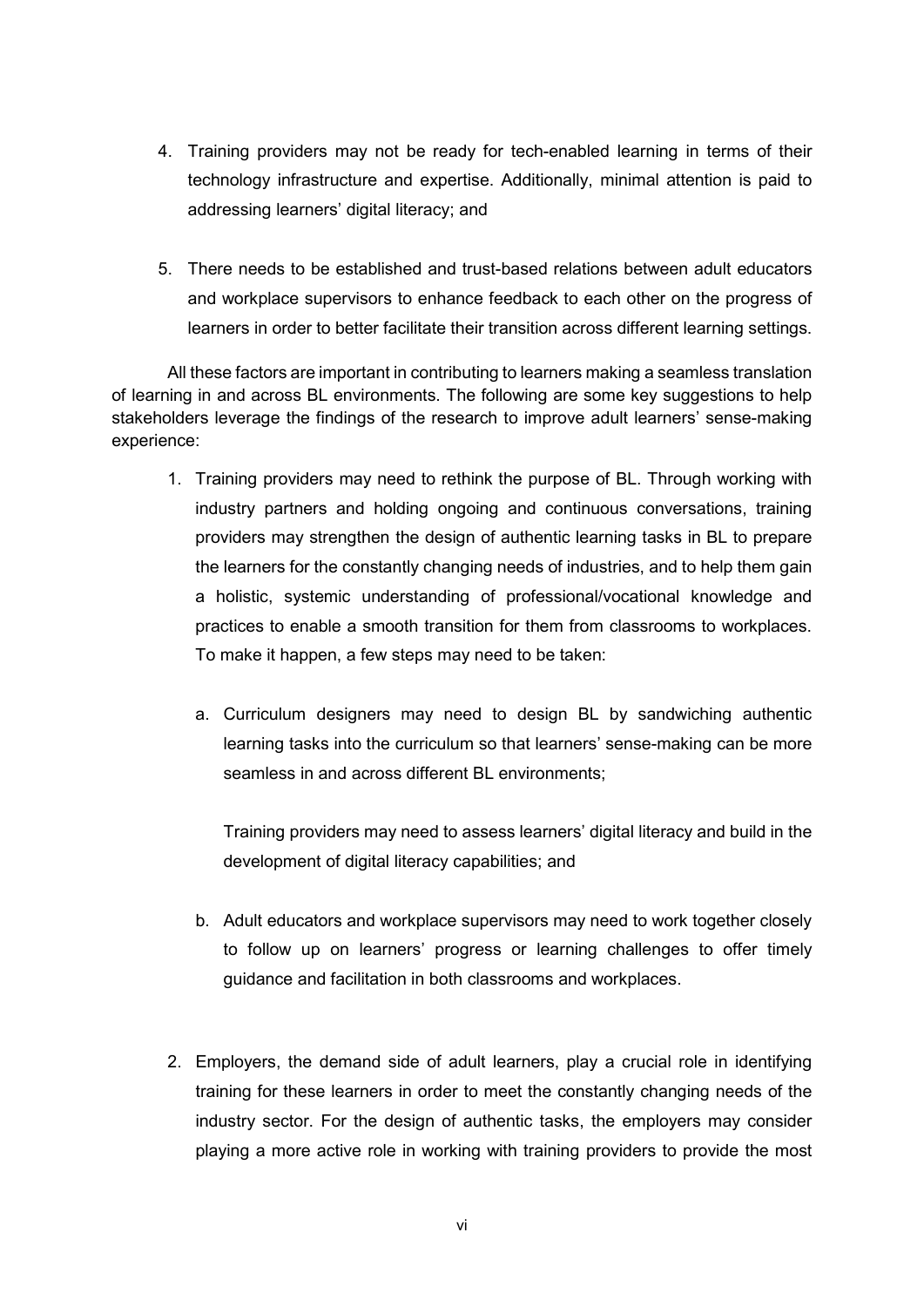authentic workplace settings and workplace guidance and support to enable seamless sense-making for adult learners;

- 3. Accreditation bodies of BL courses play an important role in ensuring the quality of BL. Quality assurance processes should include attention to the partnership between training providers and employers; specifically, how they work together to enhance the authenticity and relevance of BL to workplace practices; and
- 4. All players in the Training and Adult Education (TAE) system have a responsibility to ensure their course content and practices are up-to-date and prepare learners for the future. Flexibility is required to provide space for adjustments to the curriculum to ensure currency.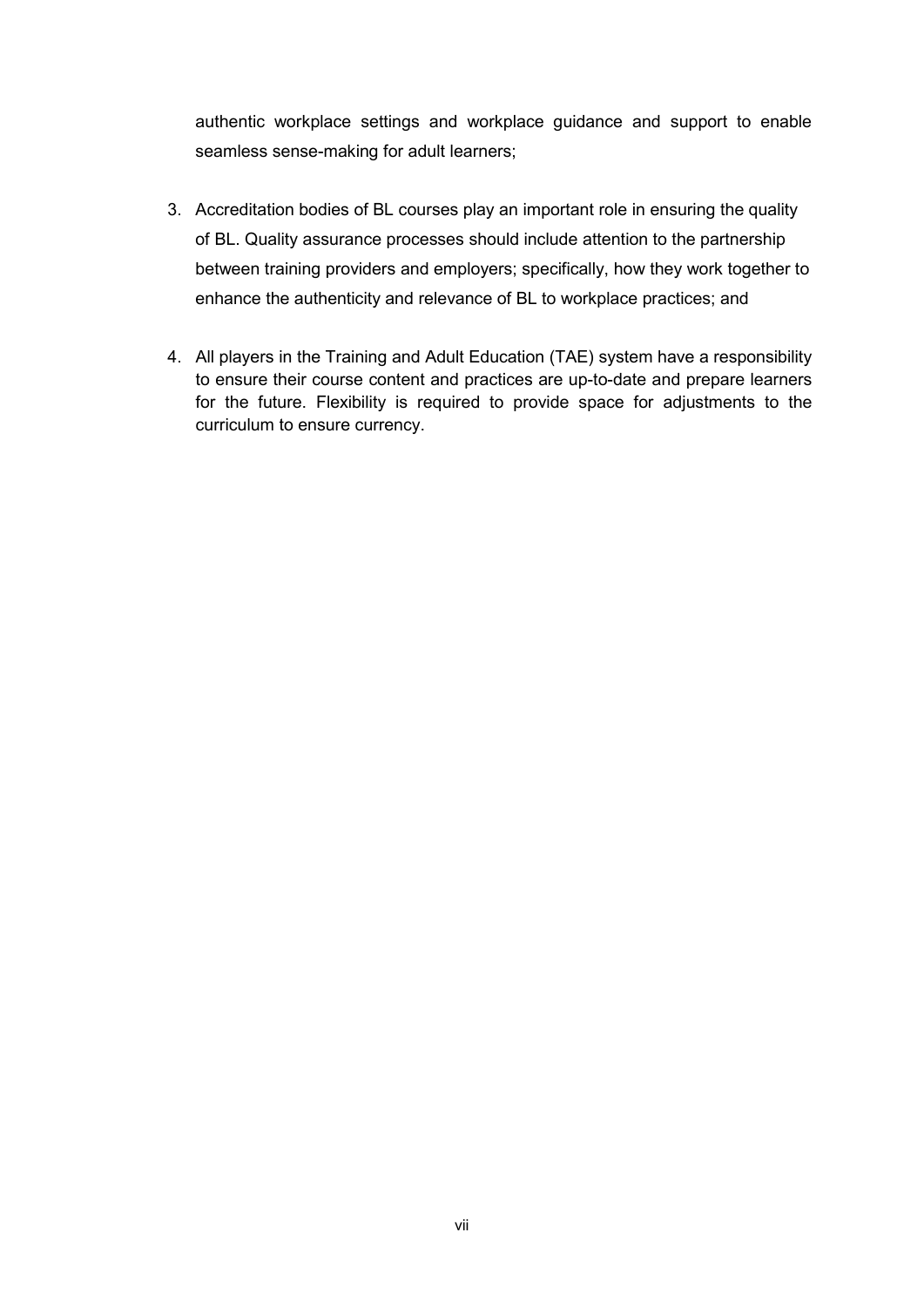# <span id="page-7-0"></span>1. Introduction

Sense-making is a process critical in enabling people to recognise how and when to respond to situations appropriately so that they can resolve problems effectively (Weick, Sutcliffe & Obstfeld, 2005). As such, sense-making is an essential part of work and a critical part of learning because problem solving is ubiquitous in work and learning. Blended learning, particularly with the component of workplace learning, aims to strengthen learners' capability of practical problem solving in a wide variety of settings, ranging from classrooms to workplaces. Thus, the understanding of adult learners' sense-making in BL emerges as an important topic worthy of investigation. Our interest in sense-making in BL (classroom, techenabled and work settings, IAL, 2016) is about how such BL, which is intended to raise learners' capability and work performance, is experienced by learners, how these learners translate their learning in and across different environments that enable them to better perform, and what the pedagogical implications are.

Drawing on adult learners' sense-making experiences in different BL courses, this study not only contributes to improving the design of learning in blended environments through hearing learners' voices from four different industry sectors (ICT, healthcare, WSH and HR management), but also importantly, highlights the practice implications for different stakeholders. Through ethnographic detail, this study captures the different kinds of quality of sense-making experiences of learners. These findings can inform stakeholders (training providers, industry partners, adult educators and curriculum designers of BL courses) how they can collaborate to design and facilitate BL in the context of Continuing Education and Training (CET) in Singapore, to enable the high quality of sense-making for adult learners, in order to transit across different learning settings to make the most relevant application.

# <span id="page-7-1"></span>*1.1 Why a study on sense-making in blended learning?*

Sense-making enables learners to take action appropriate for their settings. As Engeström notes, we need to learn for what has not yet been created and for what is being created: "In important transformations of our personal lives and organisational practices, we must learn new forms of activity which are not yet there. They are literally learned as they are being created" (Engeström, 2001, p. 138). Sense-making in these circumstances happens naturally. The better we understand how learners sense-make in their preparation and further development for, in and through work, the better their future work and life can be supported. Understanding how learners sense-make can contribute to better learning design and support in and across the different learning environments, which will likely contribute to individual "mastery" of professional expertise.

In the Singapore context, this study is timely, given the policy agenda to move workforce development out of what has historically been a predominantly classroom-based delivery (Bound & Lin, 2011) to recognising and valuing workplace learning and using technology as an enabler for learning in and across classroom and work environments, or what is also referred to in the literature as "spaces" (Bound, Chia & Lee, 2018; Evans & Kersch, 2016). In Singapore, BL is identified as a forward-looking driver to meet the needs of CET (IAL, 2016). This initiative emphasises the importance of promoting BL to CET learners and buyers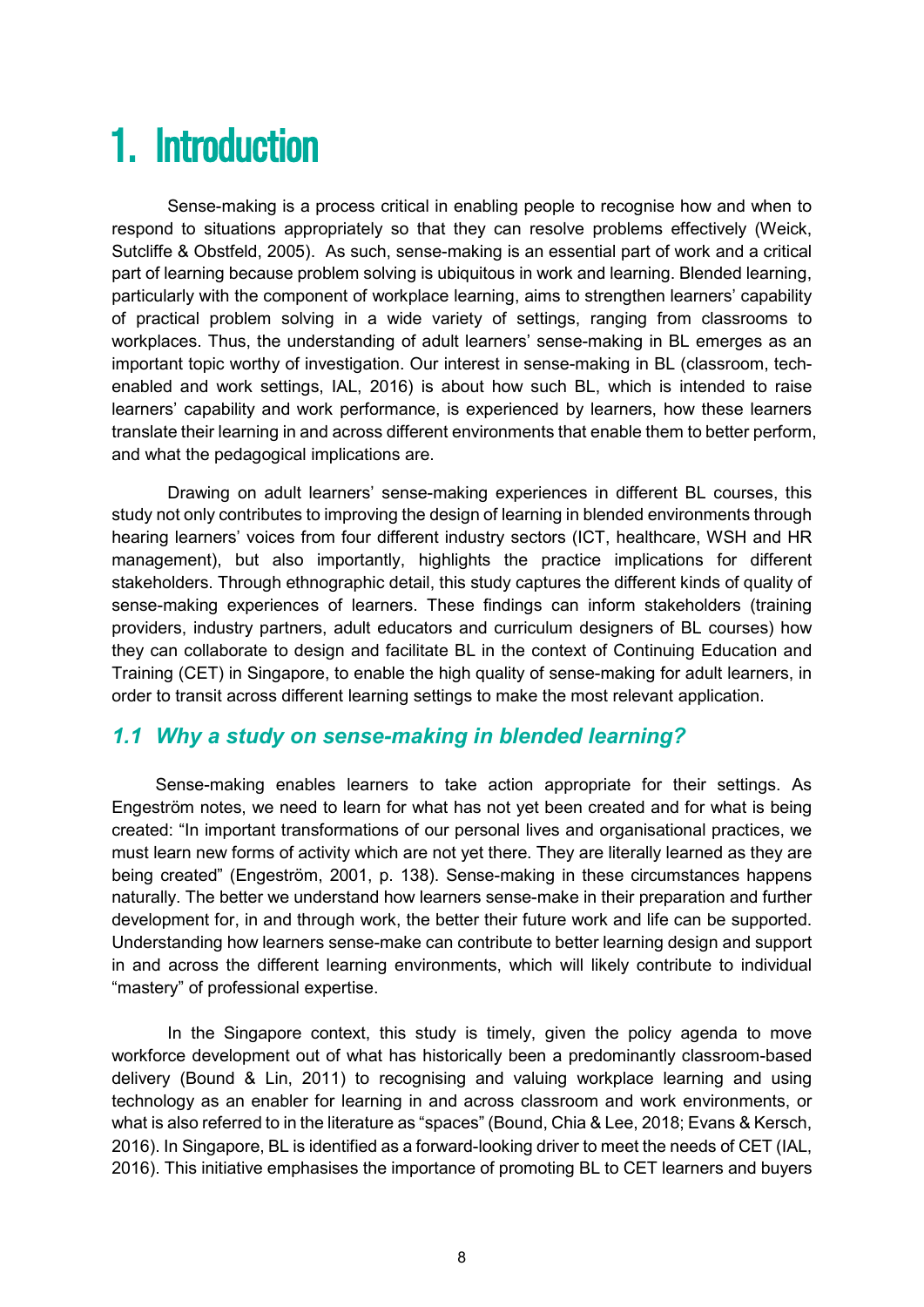(iN.LEARN 2020<sup>1</sup>, 2[01](#page-8-1)9) as a way to enhance their access to learning and meet their dynamic learning needs.

Another reason for undertaking this study is that the plethora of literature on sensemaking offers little insight into learners' sense-making in and across BL environments. Other relevant literature informs us how adults learn at and through work (Billett, 2001a; Boud & Molloy, 2013b; Bound, 2010; Bound & Lin, 2011; Fenwick, 2008a; Lantolf & Beckett, 2009; Nicolini, 2012; Wells, 2000). For example, observation, asking questions, talking about and solving problems with others, feedback, dialogue, inquiry and being reflexive are commonly used learning strategies. In online learning environments, we know that the opportunities the technology offers for collaborative sharing of documents, building communities of practice, coconstruction of knowledge, practising skills, and so on, offer potentially rich learning opportunities. What we know considerably less about is how learners make sense of and translate their learning in and across these different settings.

In summary, undertaking a study on learners' sense-making in BL environments contributes to our understanding of how pedagogical practices are mediated in situated settings and discourses, in which adult educators and training providers develop and deliver their learning programmes. These insights will contribute to improving design and delivery of learning in and across blended environments and inform policies that seek to ensure quality learning outcomes.

Specifically, this study will investigate the following three research questions:

- **RQ1:** How do adult learners make sense of and translate their learning across different blended environments and apply to their work?
- **RQ2:** How do adult learners experience learning in and across different blended environments?
- <span id="page-8-0"></span>**RQ3:** What are the implications of the findings from RQ1 and RQ2 for pedagogical innovations in BL?

# *1.2 Definitions*

As indicated above, BL in this study is more than classroom and online learning; it also includes learning in work settings. The authors take their definition of BL from the IAL publication *Blending Classroom with Work and Technology: How to Design a Blended Curriculum* (2016). Blended learning is any combination of the following:

- $\triangleright$  Classroom learning: face-to-face learning that takes place in a protected space and time;
- $\triangleright$  Work-based learning: learning that is driven by an educational institution (e.g. internship) or Workforce Skills Qualification (WSQ) CET centres towards the attainment of a qualification that is work/occupation-centric;

<span id="page-8-1"></span> <sup>1</sup> <http://www.skillsfuture.sg/inlearn>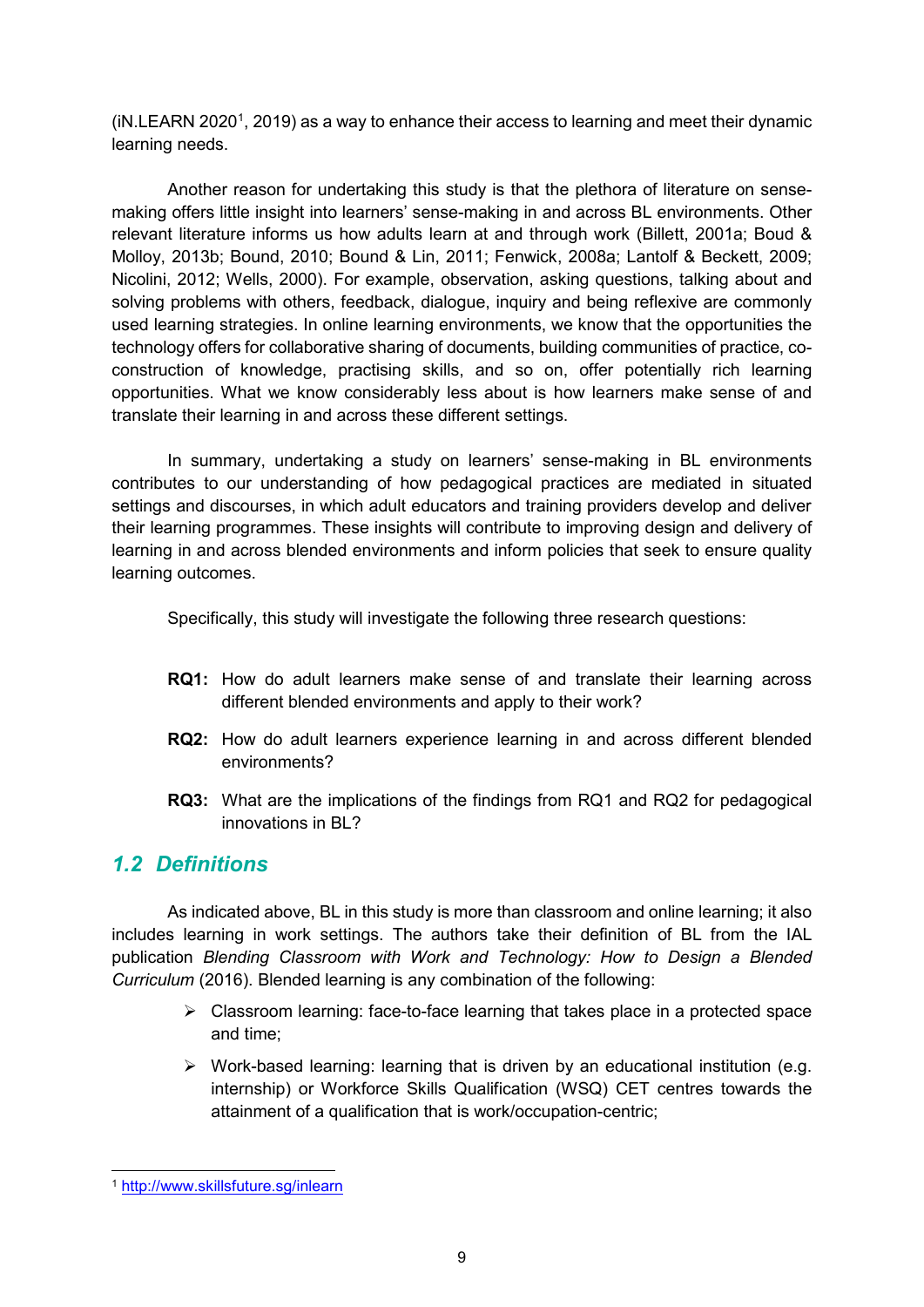- $\triangleright$  Workplace learning: learning that is driven by an organisation (e.g. workplace supervisors) or individuals, and that is embedded in daily work practices in work settings; and
- $\triangleright$  Technology-enabled learning: learning that uses technology to support the learning process (IAL, 2016, p. 10).

### <span id="page-9-0"></span>*1.3 Methodology and data sampling*

This study has drawn on different qualitative approaches to study adult learners' sense-making experiences in BL environments; namely, phenomenology and semiethnography. A phenomenological approach provides rich descriptive data capturing the phenomena of learners' sense-making experiences. A semi-ethnographic approach provides an interpretive lens moving beyond the rich description and themes identified from the phenomenological data collection and analysis, allowing an analysis of enablers and constraints on learners' sense-making.

The unit of analysis is learners' sense-making experiences in and across BL environments. The researchers worked with six training providers delivering BL programme(s) to identify six BL courses that met the sampling criteria, across four industry sectors (ICT, healthcare, WSH and HR management). The training providers from these industry sectors include both educational institutions and companies that provide in-house training for their own workers. The different types of training providers in the present study are able to provide us a rich picture of how different mediators in BL influence adult learners' collective sensemaking experiences, which an ethnographic study aims to capture. Therefore, this study is not going to focus on individuals' sense-making from a cognitive or biographical perspective but their collective sense-making in the different learning environments, e.g. classrooms, online spaces and workplaces. The data collected includes both observations and narratives from different people in this process (learners, adult educators and workplace supervisors) to triangulate with one another on the different sense-making experiences of these learners.

The integral role these industry sectors play in supporting the economic and social well-being for Singaporeans can be observed in many ways. For example, the Information and Communications Technology (ICT) industry in Singapore is one which is key to Singapore's economic progress and well-being. Singapore is considered the digital capital of Asia and is the preferred base for ICT firms. It offers world-class infrastructure, talent and a vibrant ecosystem of partners to develop cutting-edge technologies and solutions to support Singapore's Smart Nation vision. Singapore's maritime industry is another key part of the nation's economy, contributing 7% to Singapore's Gross Domestic Product (GDP) and employing over 170 000 people. Maritime Singapore represents the entire ecosystem of the maritime industry and is home to more than 5 000 maritime organisations and businesses. Besides these industries, one other crucial industry sector in Singapore is the healthcare industry. The country continues to face an ageing population, rising chronic disease prevalence, escalating healthcare costs and increasing complexity of care needs, resulting in a rapidly changing healthcare landscape. These trends call for an ever increasing high-quality care sector and strengthening of the nation's overall healthcare ecosystem. It is also noted that BL in the training of these industry sectors has a long tradition. Therefore, it is important to understand how effectively BL in these industry sectors helps the workforce develop the required expertise.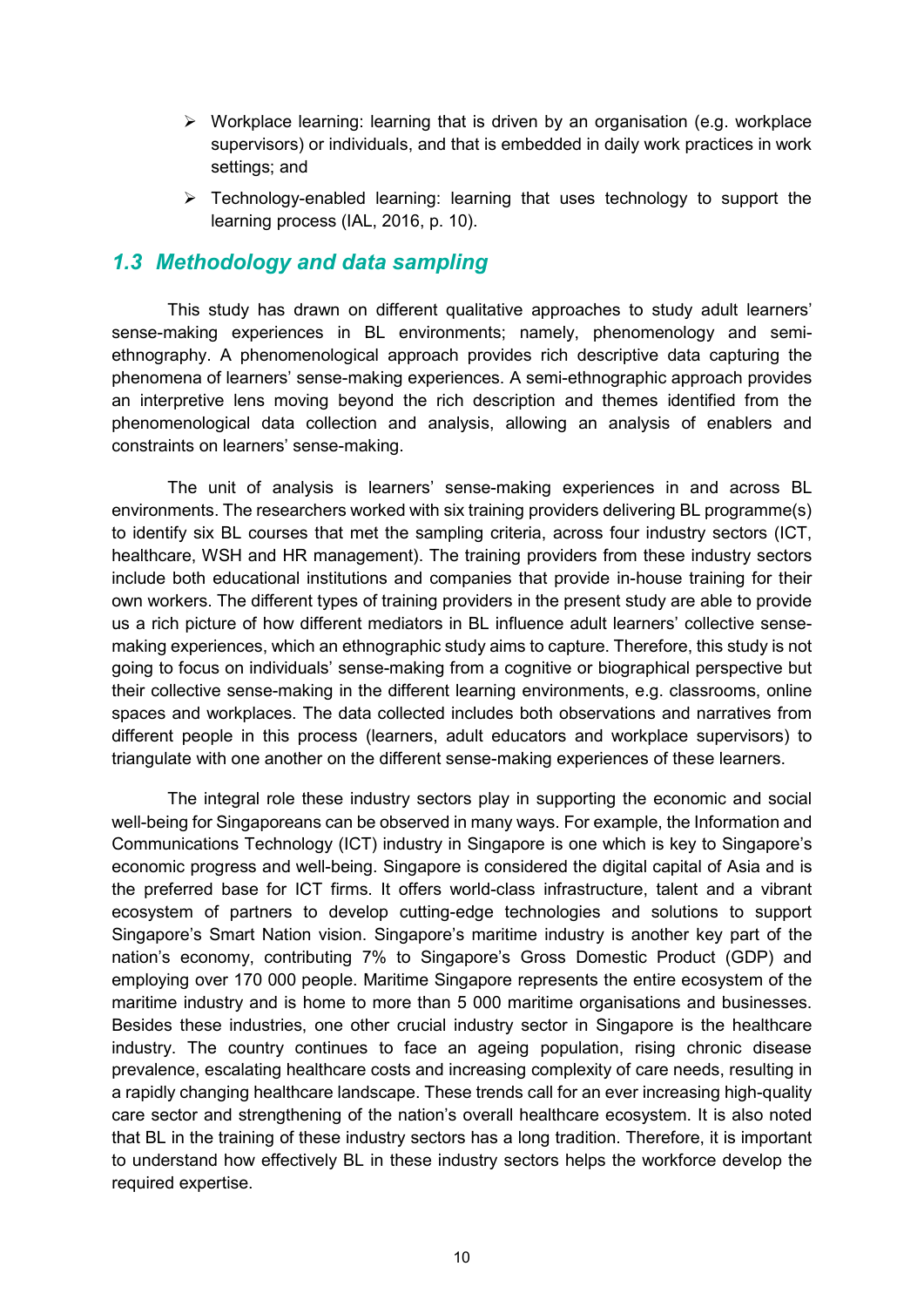Blended learning courses were identified in each industry sector using the following criteria:

- A mix of WSQ and non-WSQ courses
- A mix of different types of BL courses across industry sectors.

Within each identified course, three to four individual learners and their learning in and across the blended environments were the focus of data collection. While we sought to ensure a range of age, background and gender, this was not always possible to achieve, as we were reliant on consent from participants. Semi-ethnographic approaches – semi-structured interviews, observations, asking participants to take photographs, and analysis of relevant documents (e.g. curriculum and learning materials) – were used to capture rich data to understand learners' sense-making. Semi-structured interviews (each learner was interviewed at least twice, at the beginning and the end of the course) focused on seeking to understand how different spaces, tools and artefacts mediate the activity of learning and sense-making as they progressed through their learning journey. To triangulate the data, adult educators, curriculum designers and, where possible, workplace supervisors were also interviewed on their views of learners' experience, as well as curriculum design, delivery and support provided. In the case of the educators, this additionally involved informal discussions following observations of sessions. A summary of the data collected is provided in Table 1 below.

| Industries/<br><b>Courses</b>      |   | <b>Learners</b> | <b>Adult</b><br><b>Educators</b> | Curriculum<br><b>Designers</b> | Workplace<br><b>Supervisors</b> | Inter-<br>views | Participant<br><b>Observation</b> |
|------------------------------------|---|-----------------|----------------------------------|--------------------------------|---------------------------------|-----------------|-----------------------------------|
| Healthcare                         | 1 | 4               | $\overline{4}$                   | 1                              | $\mathbf{0}$                    | 17              | 8                                 |
|                                    |   | 4               | $\overline{2}$                   | $\overline{2}$                 | 3                               | 18              | 8                                 |
| <b>WSH</b>                         | 1 | 4               | $\overline{2}$                   | $\overline{2}$                 | $\mathbf 0$                     | 11              | 5                                 |
|                                    | 1 | $\overline{4}$  | 1                                | 1                              | N.A.                            | 5               | $\overline{2}$                    |
| <b>ICT</b>                         |   | 3               | 1                                | 1                              | N.A.                            | 10              | $\overline{4}$                    |
| <b>HR</b><br>Management            |   | $\overline{4}$  | 3                                | 3                              | N.A.                            | 7               | 3                                 |
| Total                              | 6 | 23              | 13                               | 10                             | 3                               | 68              | 30                                |
| <b>Total Duration</b><br>(minutes) |   | N.A.            | N.A.                             | N.A.                           | N.A.                            | 5440            | 7 200                             |

# <span id="page-10-0"></span>Table 1: Summary of the data collection

The analysis of the interviews and observations was conducted by applying Braun and Clarke's (2006) six phases of thematic analysis. The themes for sense-making and influencing factors identified as shown in Chapters Three and Four were established after an initial familiarisation process with the interview transcripts where patterned and significant responses were highlighted and noted down. The initial themes in this case are defined as the most basic forms of data categorisation (Braun & Clark, 2006) and were extracted from the transcribed interview data based on their relevance and significance to the research topic. These codes of themes were then collated and analysed to identify differences and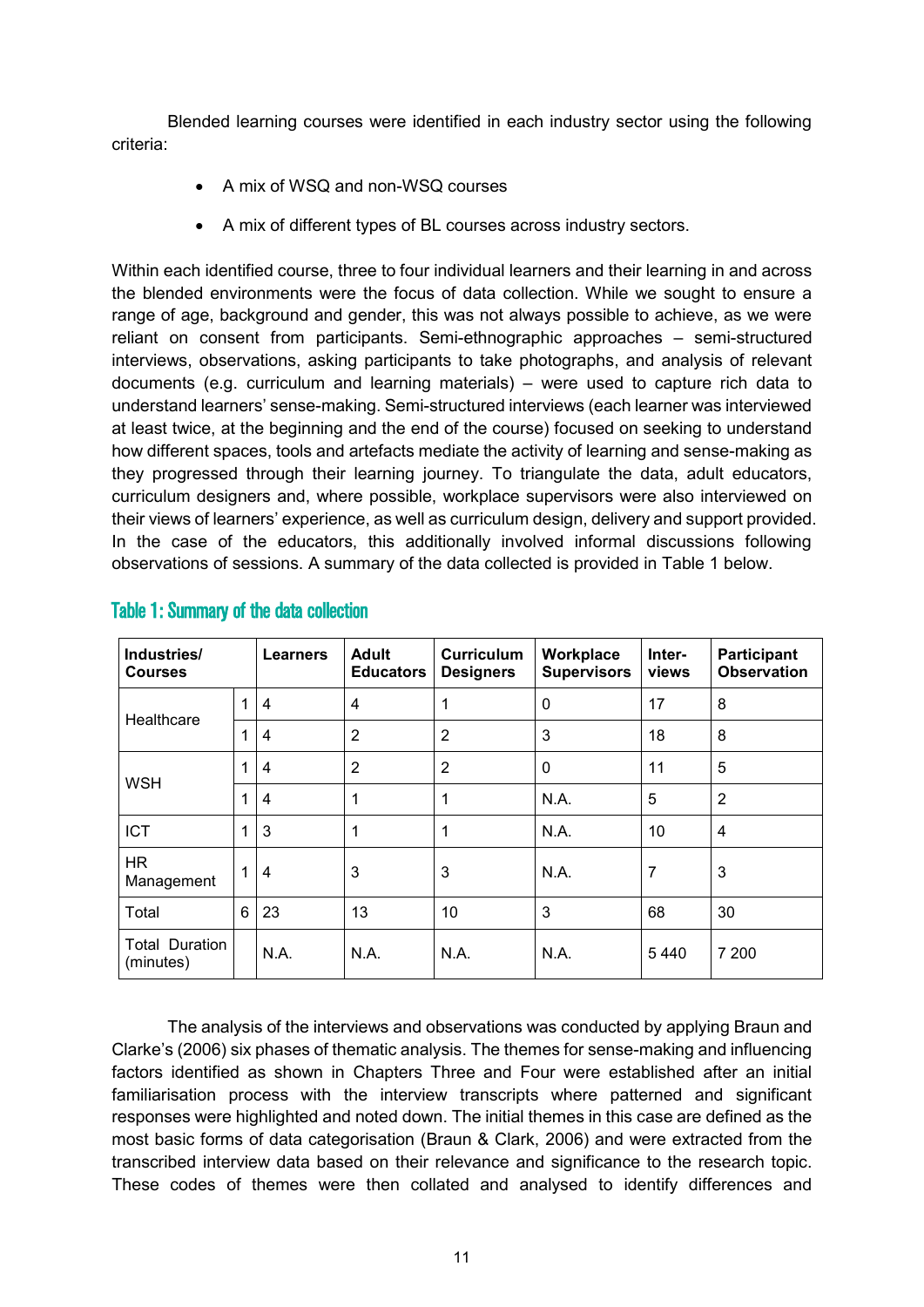commonalities between them. From this, through a reduction process, coherent and relevant themes representative of the codes and data sets were established. A theme in this analysis is referred to as a collection of "patterned responses", which captures something relevant and important in relation to the research question (Braun & Clarke, 2006, p. 19).

In addition to this process, we constantly returned to the data in its original form as questions and contradictions became evident. For example, in conceptualising sense-making, we found that our understanding from the review of the literature was somewhat different from the themes we developed from our data. We looked for further quotes that may have been missed in our original coding frame against sense-making nodes and interrogated this data in further detail, constantly asking what is happening for learners in each instance. The thematic analysis in relation to the mediation of sense-making was important in contributing to the conceptualisation of this process, as discussed in Chapter Four.

### <span id="page-11-0"></span>*1.4 Structure of the report*

Following the introduction of this research study in Chapter One, Chapter Two will present the literature review for the project from different theoretical perspectives of sensemaking. The literature review establishes that both cognitive and sociocultural theory should be adopted to understand adult learners' sense-making in BL in the project. Chapter Three will unpack how adult learners make sense of their learning from different cases studies of BL. Following the unpacking of their sense-making process, Chapter Four will discuss how industry context, TAE context, and curriculum design and pedagogical practices are influencing learners' sense-making process individually and collectively. Drawing on the findings from Chapter Three and Chapter Four, Chapter Five will present some recommendations for TAE practitioners on how to design and implement BL more effectively to facilitate learners' sense-making and translation of learning. In addition, it will propose some recommendations for accreditation bodies on how to assess the quality of BL courses on the market.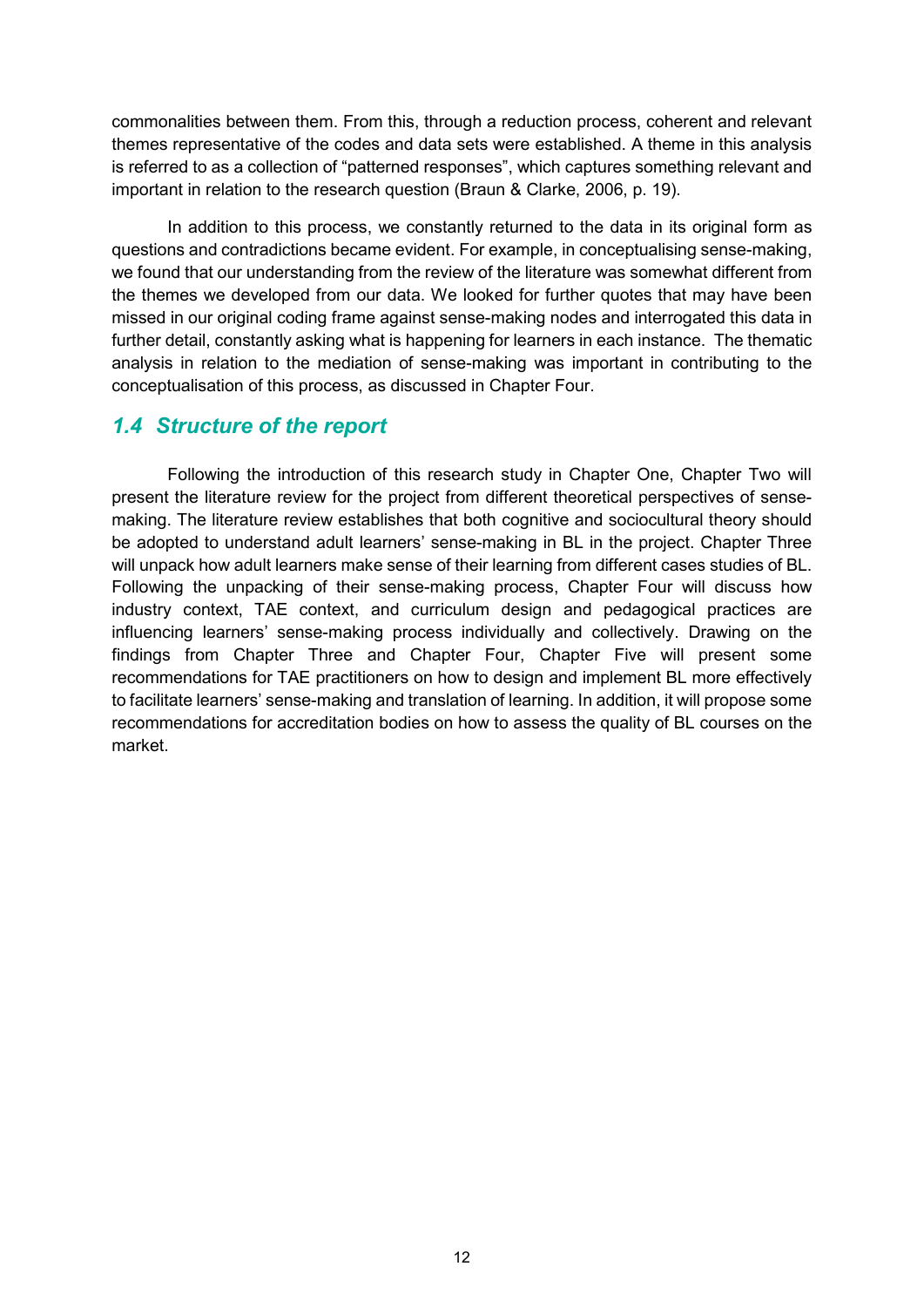# <span id="page-12-0"></span>2. Literature Review

# <span id="page-12-1"></span>*2.1 What is sense-making?*

There is a considerable body of literature that informs us how adults learn at and through classroom, online teaching or work (Billett, 2001a; Boud & Molloy, 2013a, 2013b; Bound, 2010; Bound & Lin, 2011; Fenwick, 2008a, 2008b; Nicolini, 2012; Wells, 2000). However, we know considerably less about how learners make sense of their learning in and across these different settings.

Sense-making usually occurs when people encounter something that is abstract, confusing, uncertain or new (Malitis & Christianson, 2014; Weick et al., 2005). The process is described as ongoing; there is no stop and start point. The absence of a beginning (or end) in sense-making means that people may not always consciously make sense of things – they just do so, as events unfold within their experience (Weick et al., 2005). Dialogue and interaction are integral to collective sense-making (Maskiewicz & Winters, 2012; Weick,et al., 2005) and serve as a springboard to action (Albolino, Cook & O'Connor, 2007).

Weick et al. (2005) identify features of sense-making as noticing difference (resulting from, for example, feelings of uncertainty that something is new, abstract or not quite right), followed by attempts at categorising and then labelling (naming) what is happening. The environment where sense-making takes place influences such processes, e.g. previous actions of self and others, protocols that "need" to be followed, and the culture of the organisation. Thus, sense-making is distributed across the organisation systemically. The next question asked in the process of sense-making is "what do I/we do now?" This is the action part of sense-making, which is important in organisational sense-making; it involves talking with others; thus, communication is central to sense-making as a social process. In summary, sense-making:

- 1. starts with organising chaos, noticing and bracketing;
- 2. is about labelling and categorising to stabilise the stream of experiences;
- 3. is retrospective;
- 4. connects abstract knowledge with the concrete instances;
- 5. is social and systemic;
- 6. is about organising through communication; and
- 7. is about what actions to take. (Weick et al., 2005)

Turning to another body of literature related to learning, Vygotsky's work provides a useful linking, but somewhat different perspective, from the work of Weick and others. Vygotsky's work was aimed at "generating an account of learning in which mind is making sense and externalising understandings by acting on the world using the tools available to change it for the better" (Edwards, 2010, p. 6). Action is mediated by the cultural resources in our environments (contexts). Language – and thus communication – and action find some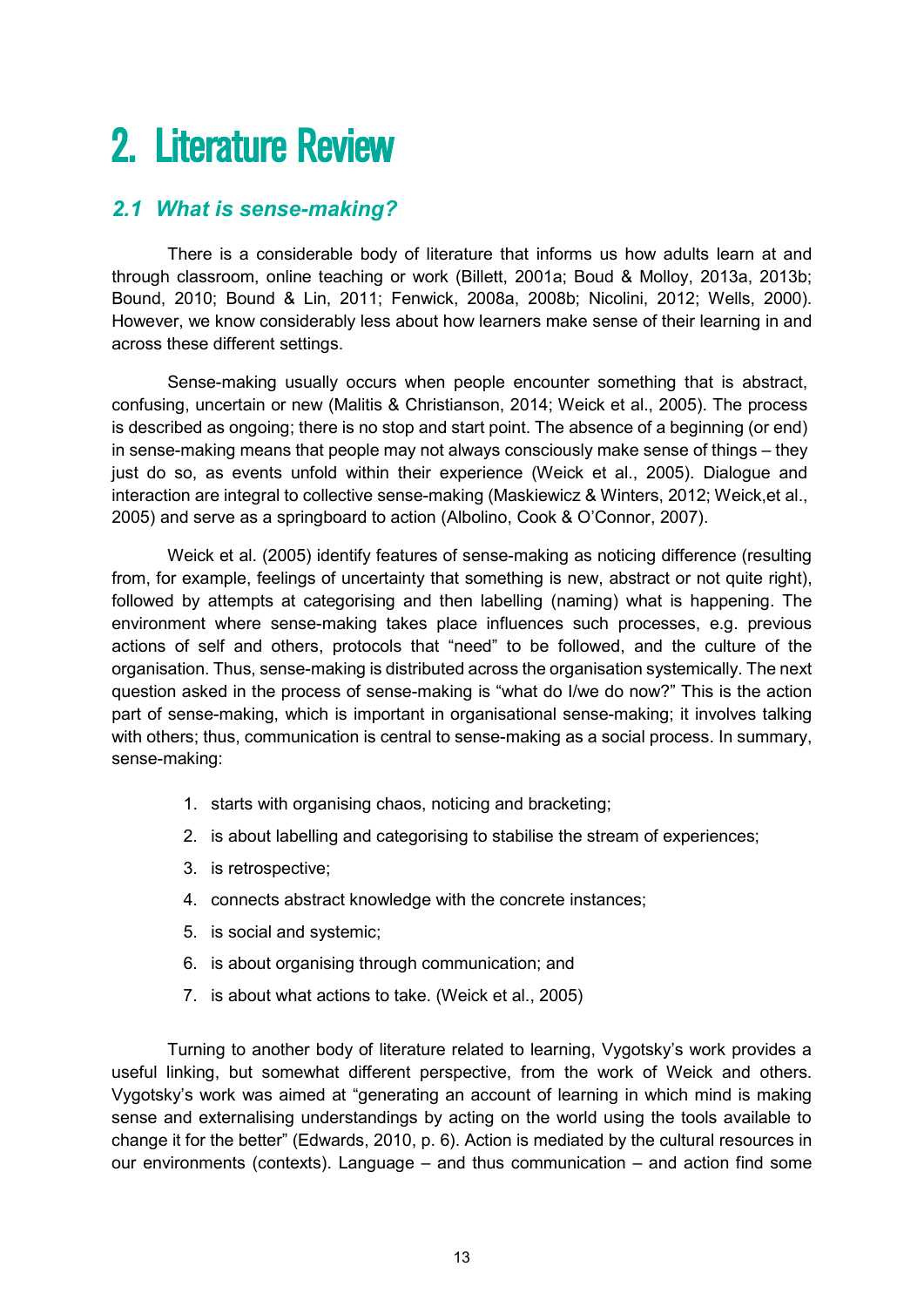common ground with Weick et al.'s (2005) account of sense-making. Lave (1988) notes that cognition in everyday practices is distributed over mind, body and settings. Researchers, such as Lave and Edwards, highlight the mediation of cognitive processes. Weick et al.'s (2005) references to noticing, categorising, retrospectivity and so on prompt questions such as "can cognitive theories provide further insights into sense-making?"

Kolb's classical experiential learning theory (1984) comprises four elements: experience, reflection, conceptualisation and experimentation, where "engagement may move back and forth between processes, such as reflection and experience (or any other parts of the experiential cycle)". There is considerable connection between the four elements and the processes of sense-making as listed from Weick et al.'s (2005) work. Ambiguity, confusion or uncertainty is a result of experience; reflection and conceptualisation are where individuals and collectives look back, recall and make comparisons to begin the process of naming, categorising and linking to what is known from their own experiences and from theory; and active experimentation is putting that meaning-making into action. It seems that Kolb's elements of experiential learning theory can be readily linked to sense-making processes as outlined by Weick et al. (2005). Kolb's elements provide additional insights into the processes of sense-making listed above.

But there is more to sense-making that needs to be understood. As Edwards (2010) and Lave (1998) highlight, cognition is a sociocultural process. Weick et al. (2005) identify culture and rules of an organisation in which sense-making occurs, naming this process as social and systemic, suggesting that sense-making is not just influenced by context, but also mediated. Within any given context, the cultural, social and material both influence individual and collective sense-making, including actions that in turn influence the context/environment. In such ways is change affected in everyday activity.

In summary, sense-making is an integral part of learning, particularly from the organisational perspective. It is more than a cognitive process of individuals, but more important, a sociocultural process which is interacted, influenced and mediated by various contextual factors.

The different features of sense-making described by Weick et al. (2005) reflect the mix of different theoretical perspectives. The first four features of sense-making (1, 2, 3 and 4) tend to speak to a cognitive perspective of sense-making. Kolb & Kolb (2005; 2008) describe that when sense-making is a cognitive process, learners tend to conceptualise their experience and work at resolving any conflict or disagreement arising from their own beliefs with the new experience. Learners will also attempt to cognitively reconstruct their experiences as they learn to adapt to change. The cognitive aspect of sense-making provides information about how learners make sense when learning about their environment. The processes, such as interpreting, evaluating, critiquing, sharing, summarising and synthesising information, take place while individuals or collectives construct an understanding about situations, concepts or phenomena, or attempt to solve problems (van Aalst, 2009). Hence, the role of cognition in the sense-making of one's environment is to help in assimilating new knowledge and in restructuring existing knowledge (van Aalst, 2009) into something meaningful for the individual.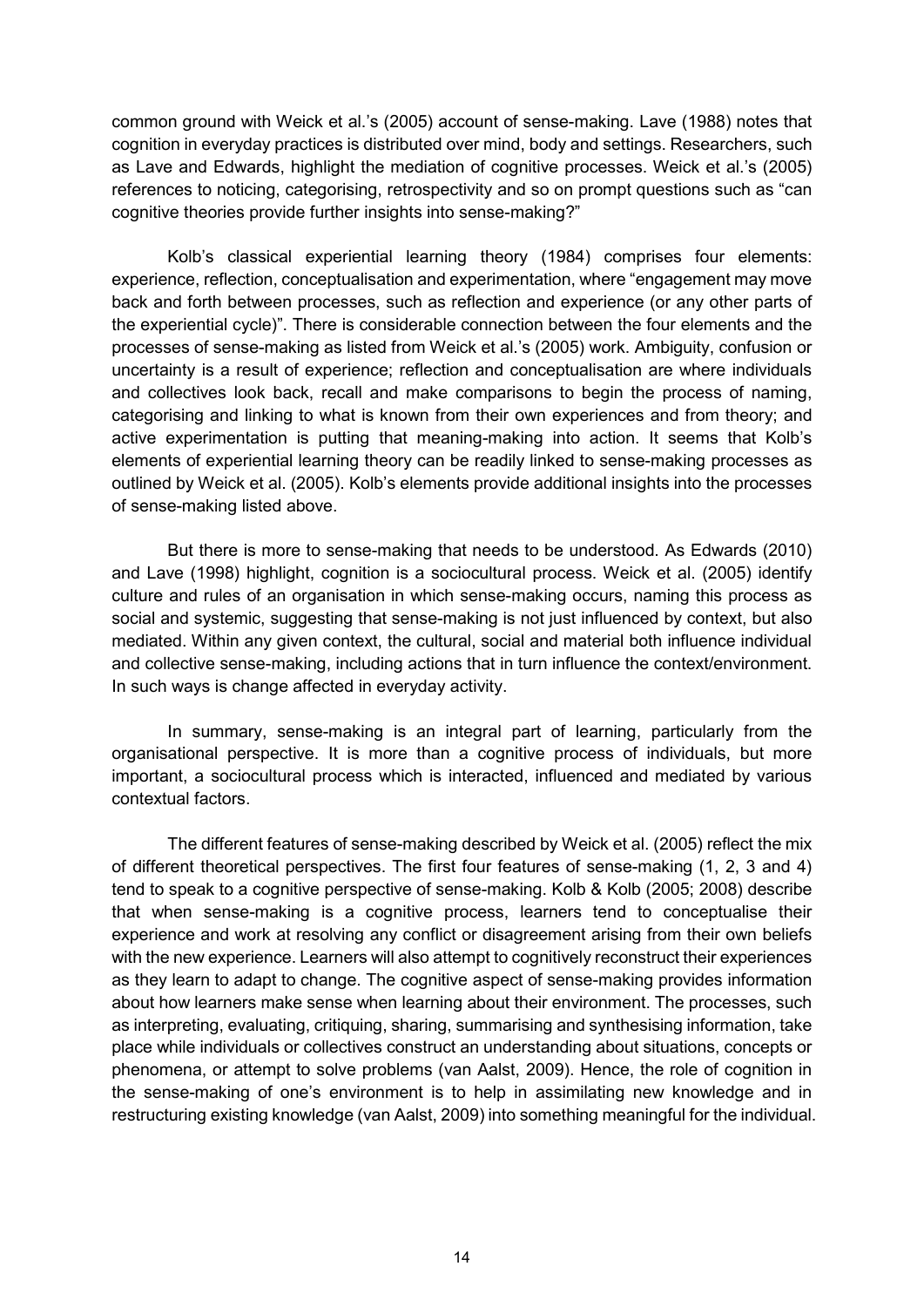The last three features of sense-making<sup>[2](#page-14-1)</sup> tend to represent a sociocultural perspective of sense-making. The sociocultural perspective focuses on engaging in a communicative process with others to arrive at a shared understanding and is premised on the understanding of learning as a social process, taking place and mediated by specific contexts. The sociocultural perspective of sense-making recognises learning as a social and communicative process. This perspective captures the participatory nature of learning not only in the verbal processing and exchange of cognitive information, but also through the communication and understanding of one another's cultural backgrounds and practices (Paavola & Hakkarainen, 2005), as well as interactions with artefacts (Fenwick, 2008a ; Nicolini, 2012). With such interactions, higher forms of thinking come into existence. The process through which higher forms of thinking come to be is called internalisation. In this collective process, each member plays a role in contributing to the knowing of others, as people attempt to collaborate with one another, negotiate and clarify the meaning of their experiences with other people so as to build knowledge and understanding, that will enable collective action (van Aalst, 2009; Paavola & Hakkarainen, 2005; Wells, 2002).

Sense-making through interactions also enables the development of new knowledge and generation of ideas among communities, not just adding to and complementing one another's knowledge (van Aalst, 2009; Engestrom, 2001; as cited in Chun, 1998; Paavola & Hakkarainen, 2005). In addition, sense-making does not just occur with social interactions, but with material interactions as well (Mau & Ambrosio, 2003; Naykki & Jarvela, 2008; Paavola & Hakkarainen, 2005; So, Seow & Looi, 2009). After all, humans live in an environment surrounded by objects, tools and technology; our learning activities are therefore entwined with the use of such resources (Fenwick, Jensen & Nerland, 2012). The sociocultural perspective includes others as well as the tools, cultures and other features of the environment in the learning, exchanging and construction of knowledge, and acknowledges that people learn not only by knowing but also by doing.

The discussion of the theoretical underpinnings of the current understanding of sensemaking points out that sense-making includes both cognitive and sociocultural perspectives of human development. Drawing on the mix of these theoretical perspectives, Section 2.2 below will review some empirical studies on learners' sense-making experiences, which are mediated by different factors.

### <span id="page-14-0"></span>*2.2 Factors mediating sense-making*

In this section, different factors that have been identified as promoting or inhibiting the effective sense-making process of learners are related to the use of pedagogical strategies to convey concepts and capability development, the design of the BL curriculum, as well as the guidance and support from workplaces. The following subsections will elaborate on how these different factors affect learners' sense-making in BL environments. However, the BL in most of the studies we found in our review of the literature comprised mainly classroom and tech-

-

<span id="page-14-1"></span><sup>2</sup> 5. is social and systemic;

<sup>6.</sup> is about organising through communication;

<sup>7.</sup> is about what actions to take.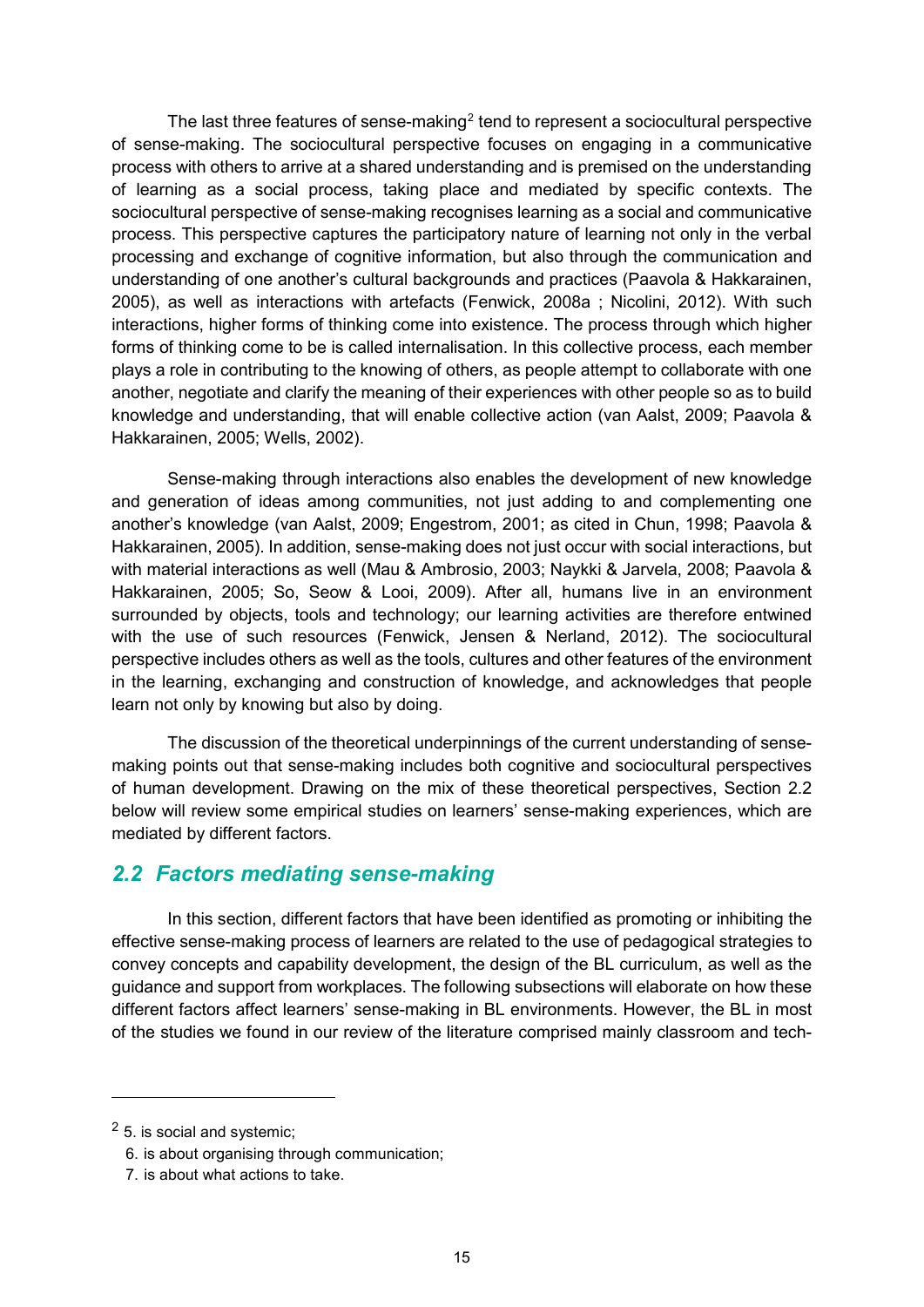enabled learning. Few studies have included workplace learning as part of BL, which the present study aims to fill.

### **2.2.1 Pedagogical strategies of blended learning and sense-making**

Pedagogical strategies are methods used by educators to help their learners achieve their learning objectives and meet the intended learning outcomes of intentional learning. This subsection reviews some studies on how different pedagogical strategies affect adult learners' sense-making in BL. The review of these different pedagogical strategies illustrates that their effectiveness for learners' sense-making experience does not take place automatically; the scaffolding from the teachers or facilitators who use such pedagogical strategies plays a crucial role.

Learners' reflective practices (Koh, Shibani, Tan & Hong, 2016; Shorey, Siew & Ang, 2018) help them engage in the sense-making process in BL contexts. Facilitators need to ensure that learners have a clear idea of what is expected of the reflective activity and provide necessary scaffolding. For example, in Shorey et al.'s study (2018), weekly online reflections were done by nursing students who took a redesigned communication module that included classroom learning via regular face-to-face tutorials and technology-enabled learning via online videos, forums, quizzes, assignments and reflections to be completed or viewed by the students. These were analysed by the teacher and shared with the students to help them cultivate a habit of reflecting frequently as well as keep track of their learning progress. The result of the study revealed that such reflections helped the learners engage better in the process of consolidating and reviewing the content they had learned weekly and being able to form connections between old and new content, which is one of the primary features of effective sense-making.

Another commonly used pedagogical strategy is the flipped-class approach, which was found to benefit (Strayer, Hart & Bleiler, 2015) or inhibit (Chen, Ramos, Phua & Cheng, 2019) both learners and educators, as the flipped-class strategy was used differently by the facilitators. In the study by Strayer et al. (2015), the flipped-class approach allowed facilitators to curate in-class sessions and activities that helped the students overcome their challenges encountered during online learning. For example, in one of the cases where learners were learning mathematical concepts based on online tasks and from what the students submitted, facilitators could identify areas that required deeper understanding and start discussions on such areas. This pushed learners' instrumental understanding (i.e. knowing how without knowing why) to a relational understanding (i.e. knowing reasons behind actions) in mathematical concepts. Such a facilitation helped students get a systemic and holistic understanding of the mathematical concepts learned, thus improving their sense-making. However, in another study by Chen et al. (2019), the flipped-class strategy used in Singapore classrooms does not bring about the same effect as the above study, as flipped-class is just used as a means for learners to "download" the content, but are left alone to explore the content with insufficient facilitation or support from the educators. The study revealed that most of the time, the adult educators did not manage to build up the link between online and classroom learning due to time constraint or lack of experiences. With such missing facilitation from adult educators to link online and classroom learning, learners may face some challenges in making differentiation, categorisation and connection of the concepts in different learning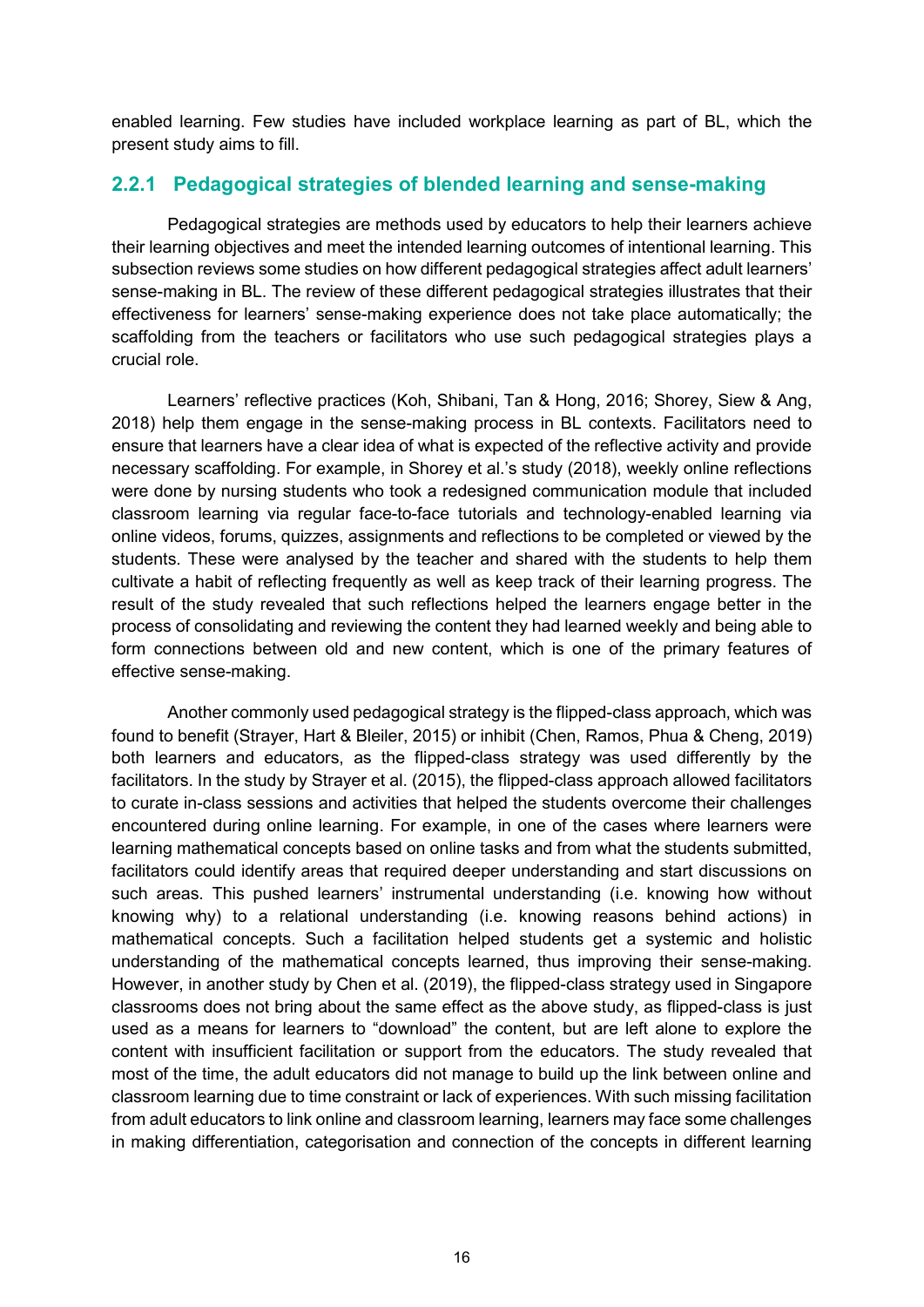environments, resulting in inappropriate actions in making use of these concepts, which are critical to sense-making in BL.

In summary, while the studies above show how different pedagogical strategies could be useful in learners' sense-making, they may overlook the roles that the curriculum design of BL play, particularly in the authenticity of the learning offered in the curriculum. The studies on the curriculum design of BL will be reviewed in Section 2.2.2 below.

### **2.2.2 Curriculum design of blended learning and sense-making**

Curriculum design in BL can influence sense-making both positively and negatively. The benefits of curriculum design and technology use on sense-making can be seen from the study by Gleadow, Macfarlan and Honeydew (2015), which examined the influence of implementing a BL (classroom + tech-enabled learning) curriculum in a university course. This BL enhances learners' sense-making by facilitating learners' conceptualisation and developing learners' active thinking. Initially, lecture attendance usually dipped below 20% by the end of the semester, with a survey on graduates finding that only 20% of students would have taken the subject if it had not been compulsory. With the introduction of a BL curriculum, the designers made improvements to the e-learning platform, such as changing the website's aesthetic design to be more open and descriptive, and making obvious the actions learners needed to take to reach certain learning objectives. The learning pathway was modified to present clear themes and topics that helped learners understand the progressive and cumulative knowledge building they were going through, and to aid the synthesis and application of key concepts. Learning activities were improved, with the writing revised to help learners identify the purpose and make more sense of the activities. The improvements enabled by these implementations could be seen from students' feedback, where 80.5% agreed the site was logical and information was easily accessible, while 55.2% strongly agreed that information about the assignments was easily locatable. By contextualising lectures and including them in online learning, more students were found to be better engaged intellectually, instead of passively receiving information. With the enhanced design of online learning, it was found that the learners in this course were empowered with active planning of their learning, which involves the easy identification of the key concepts, and synthesis and connection of these key concepts, and where to apply these concepts, which are all important features of high quality of sense-making as discussed in Section 2.1.

In contrast, when the design of BL does not make learners' needs a focus, but instead focuses on the technology, learners may suffer in their sense-making process. The study by Ahmad and Orion (2010) on the technology use in IBM shows how poor use of technology at the workplace can be ineffective and a waste of resources, while good application can have vastly different results. In their study, they observed how IBM initially considered using smartphones to deliver their employee development mini-courses. This was expected to assist learners by allowing them to access these courses anytime and anywhere. However, it was found that employees from most units did not use their phones to study online courseware but for in-field performance support instead. On realising this, IBM has since adjusted the technology use to help employees better solve immediate challenges at work. By doing this, the employees can receive appropriate assistance exactly when needed, demonstrating that the importance of being clear about the purpose in the use of a technology is to facilitate the employees to learn effectively at the workplace. The findings show the importance of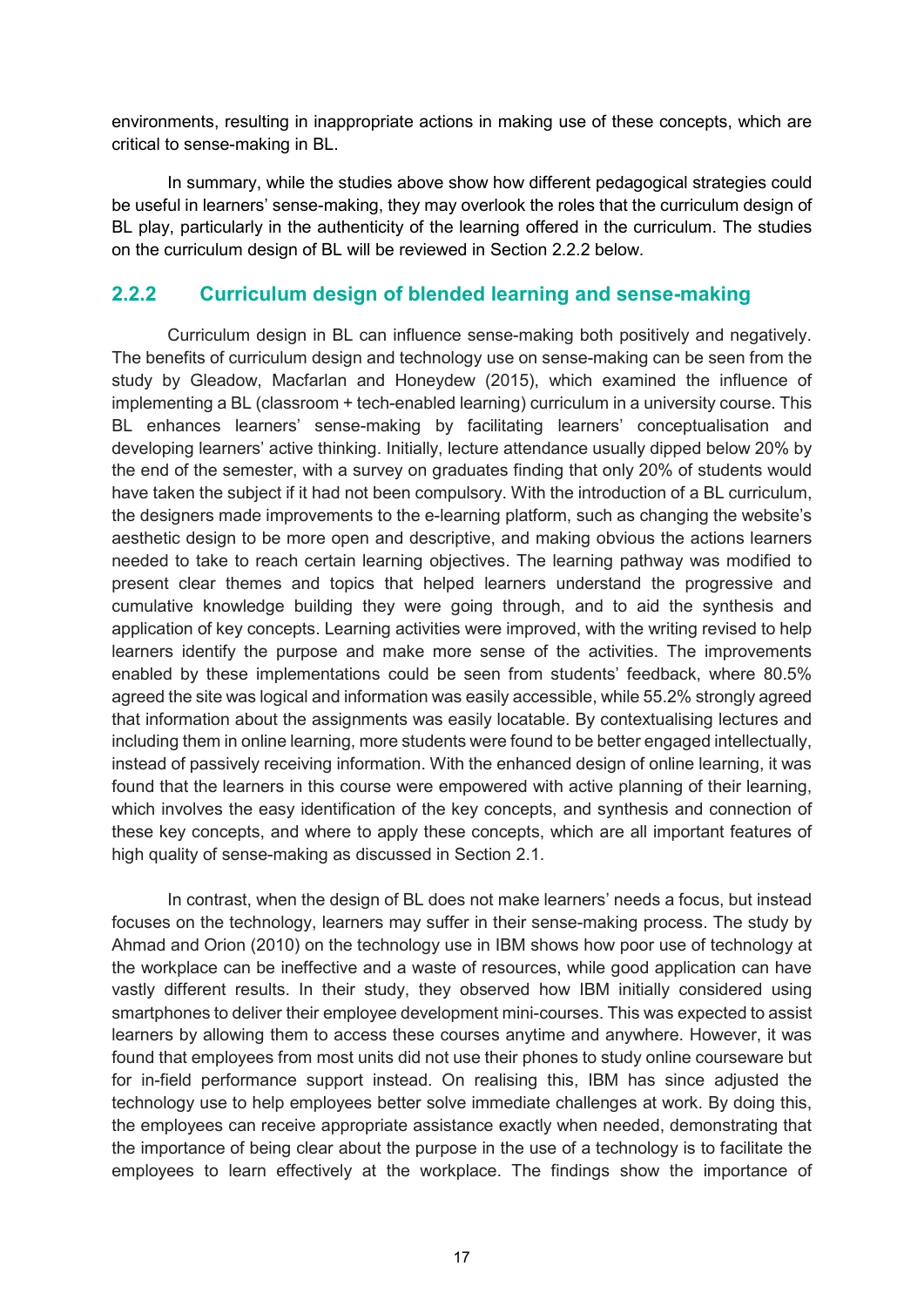customising BL according to learners' real needs in their sense-making process. This study reveals that merely including technology use to convert the traditional course into BL without considering the real needs of the learners in such design may cause failure in their learning. Again, we can conclude from such studies that learners' sense-making at workplaces is likely to be enhanced when technological applications and learners' real work needs are integrated. Such integration would enable learners to apply what they have learned in online mini-courses to solve or tackle their immediate work challenges, instead of just accumulating knowledge from the easy access to such online mini-courses.

While both of the studies illustrate how tech-enabled learning can function differently in adult learners' sense-making, without authentic workplace learning, the advantage of BL may be limited as learners were not provided with opportunities to apply what they have learned in authentic settings. This speaks most to the action aspect of sense-making. Furthermore, authenticity is more than "real work setting and work/profession practice. These include the mutually constitutive and dialogic nature of knowledge (Wells, 1999), the collaborative aspect of work and the holistic or 'authentic wholeness' (Ross, 1999, p. 154)". For example, Bound, Chia & Karmel (2016) found how important authentic workplace learning is for cooks in their ethnographic case study. In the real workplace, cooks are able to learn about the nuances of the workplace tasks. The study showed that by involving workplace learning, the cooks realise that "professional cooking is much more than these step-by-step tasks; it also involves deep interaction and cooperation with colleagues in the kitchen, and relies on close coaching/mentoring by chefs" (p. 52). In a rota commander course, Bound et al. (2016) found that officer cadets/learners are assessed based on a checklist of tasks and scored along a five-point scale during the final exercise. However, during the final exercise, the learners were taught the finer points of command and control through assessor-led demonstration and questioning, which illustrated the instructional sequence to "authentic learning" where there is some variation of "modelling, coaching and fading" (Brown et al., in Ross, 1999, p. 154). This case illustrates how authenticity occurs "not in the learner, the task, or the environment, but in the dynamic interactions among these various components … authenticity is manifest in the flow itself, and is not an objective feature of any one component in isolation" (Barb, Squire & Dueber, 2000, in Herrington et al., 2002, p. 2). As revealed in the reviewed studies, the authenticity in environments, in tasks, and even in interactions in the design of BL play a crucial role for learners' sense-making because such authenticity may strengthen the application aspect of sense-making for learners to take appropriate actions in their workplace practices.

The review of these studies on curriculum design of BL shows the importance of quality in design in terms of how different components are integrated together, together with the focus on the learners and inclusion of authenticity in the design, for adult learners' sense-making in BL. Furthermore, beyond "real work setting and work/profession practice", authenticity in sense-making should be holistic, interactive and collaborative. Section 2.2.3 will discuss what affordances in work environments can enable more authentic, mutually interactive and collaborative sense-making in BL.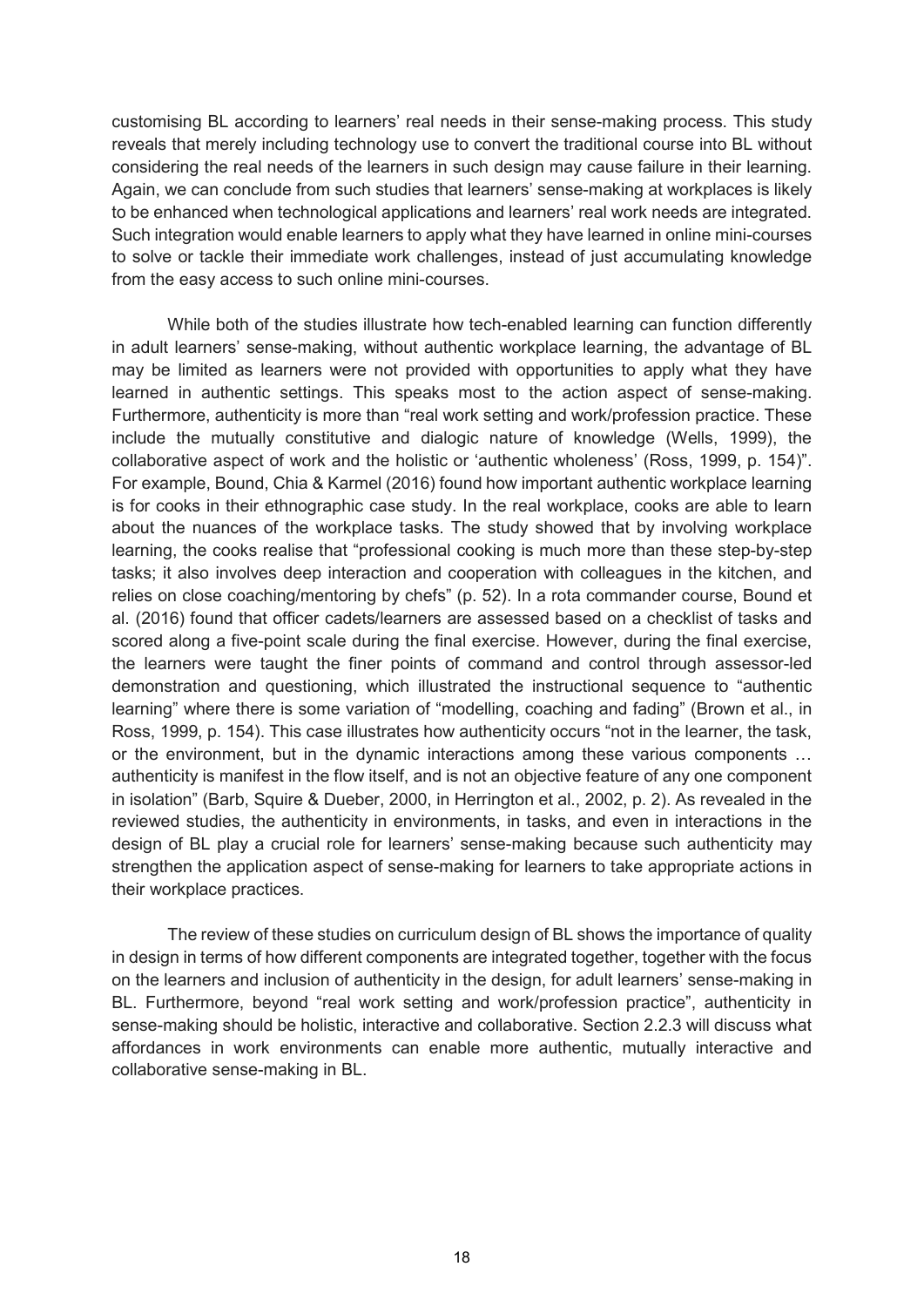### **2.2.3 Affordances of work environments in blended learning and sense-making**

The above discussion shows that most of the earlier studies on BL tend to overlook the importance of action aspect of sense-making, which could offer opportunities for the application of theory into practice. Including workplace learning in BL is one way but not a final and automatic step to help learners enhance the action aspect of their sense-making. The action aspect of sense-making in workplace learning does not take place automatically. It can also be influenced by other contextual factors, such as affordances at work environments. According to Billet (2001c), work environments that provide opportunities for learning could come from both direct and indirect support. The quality of sense-making in workplace settings is influenced by the different affordances that either encourage or discourage learners' sensemaking.

The case studies reviewed here bring out the importance of peer and supervisor support in helping learners' sense-making effectively, since being able to utilise and translate training (taking appropriate actions) is a good indicator of sense-making from one's training. Unfortunately, despite some findings that showed the benefits of peer and supervisor support, the lack of peer and supervisor support has been found across various workplaces, which reduces the opportunities for workers to learn new tasks and/or improve existing skills, thus hindering their sense-making process at work.

Peer and supervisor support is an example of an affordance for learners' sense-making at the work environment, which can enhance learning, or hinder a learner's growth in the long run when absent (Billett, 2004). Cromwell and Kolb (2004) examined the influence of organisational support, supervisor support, peer support, and peer support networks on workplace application of skills acquired from a training programme. They found that all four forms of support were positively correlated with the application of knowledge and skills. The study showed that positive application of training was only found a year after training. While trainees were encouraged to promote participatory management and empowerment techniques, their supervisors who did not undergo the same training were more used to autocratic methods. For their supervisors to change from an autocratic style towards more empowering approaches required a cultural change, and this took time, which could have contributed to the delayed application of training by trainees. This finding is supported by Brinkerhoff and Montesino's (1995) study, which found that trainees receiving management support displayed significantly higher application of what they learned, and they had a more positive perception of the forces within the work environment that encouraged application of what was learned in training.

In contrast, some studies (Bernhardt, 1999; Lave & Wenger, 1991) found that lack of support from workplaces may inhibit the learners' application of what they have learned. These studies also explored the reasons for the lack of support at workplaces. As Bernhardt (1999) found, full-time pharmacy chain store retail workers intentionally limited the work of part-timers and afforded less support to retain their own position at work. These results were replicated similarly in other occupations, like how coal miners were found to provide co-workers varying degrees of support depending on their connections within the industry and seniority (Billet, 2001b). This could be caused by competition in the workplace between new workers and longtime workers. While new workers might try to participate more at work, long-time workers who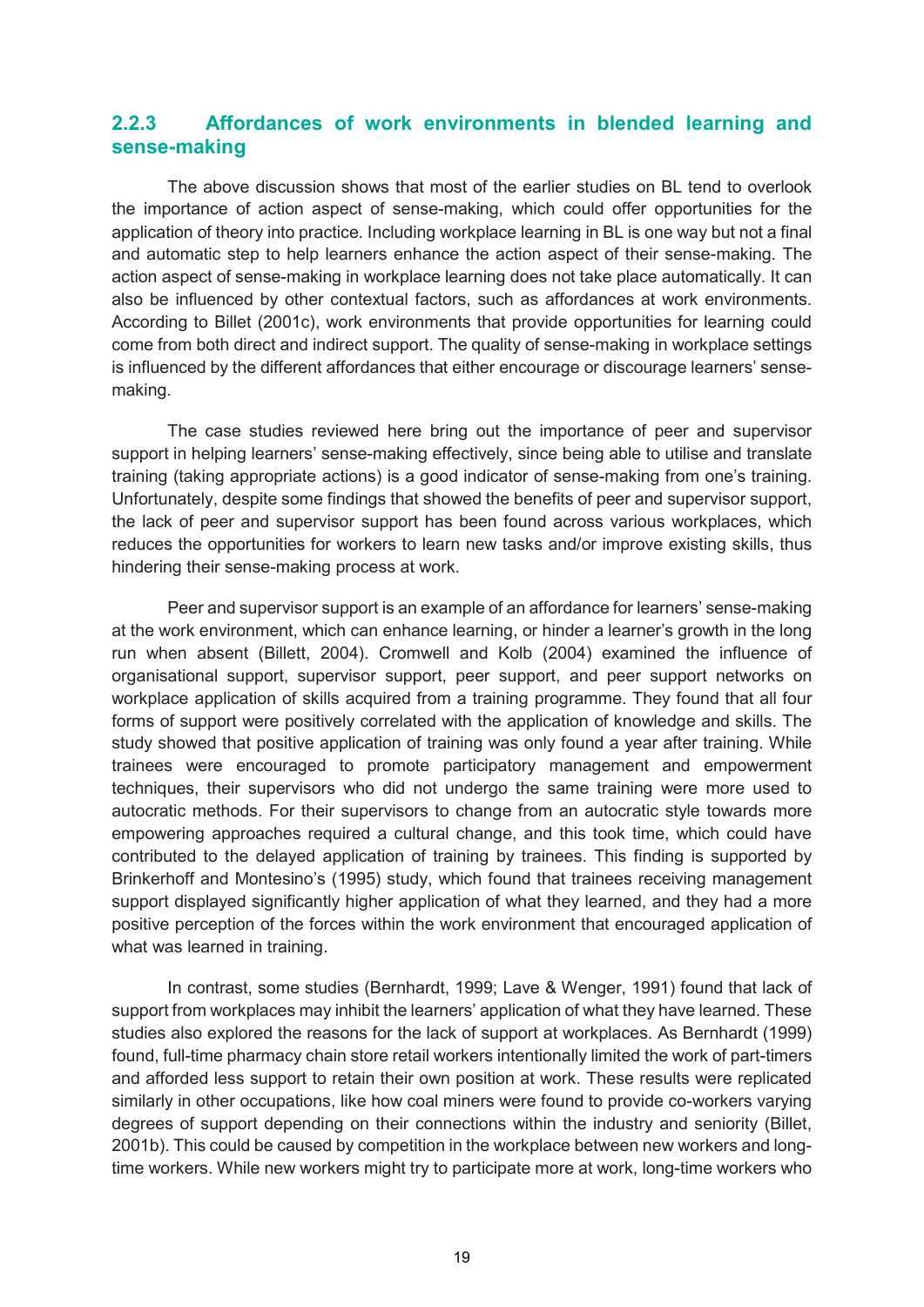fear losing their position might withhold access to tasks or guidance (Lave & Wenger, 1991), in an attempt to secure valuable opportunities for advancement or remuneration (Billett, 2004).

In summary, the workplace is a place full of authenticity and opportunities for trainees or new workers to take appropriate actions and make application of their knowledge gained from training. However, whether such an important feature of sense-making could be manifested is highly affected by whether workers are given the support and encouragement from the work environment to do so. Therefore, as claimed at the beginning of this section, inclusion of workplace learning does not guarantee the action aspect of sense-making by workers; rather, other affordances, such as organisational cultures, supervisor support and peer support, may need to be considered as well in order to support sense-making.

This section discusses the studies on how workplace affordances can promote or impede learners' sense-making, particularly the role of peer and workplace supervisor support in workplaces. Merely including workplace learning in BL may not contribute to learners' high quality of sense-making without corresponding opportunities for them to take actions to make application from training to work.

# <span id="page-19-0"></span>*2.3. Conclusion*

This chapter firstly introduces the concept of sense-making and its theoretical underpinnings. Drawing on the current understanding of sense-making, this chapter also reviews some empirical studies on how pedagogy, curriculum design and workplace affordances can exert influences on learners' sense-making effort. The review of the empirical studies confirms the theoretical underpinnings of sense-making, which is not only a cognitive process, but also a sociocultural process for the learners. Every minute part of BL may play a critical role in the sense-making experience. Design and delivery of BL requires a lot of attention in order to ensure a high quality of sense-making experiences for adult learners.

Chapter Three and Four will present the main findings of the case studies on the quality of the learners' sense-making experience in this research study and how different contextual factors working together influence their sense-making experiences in BL.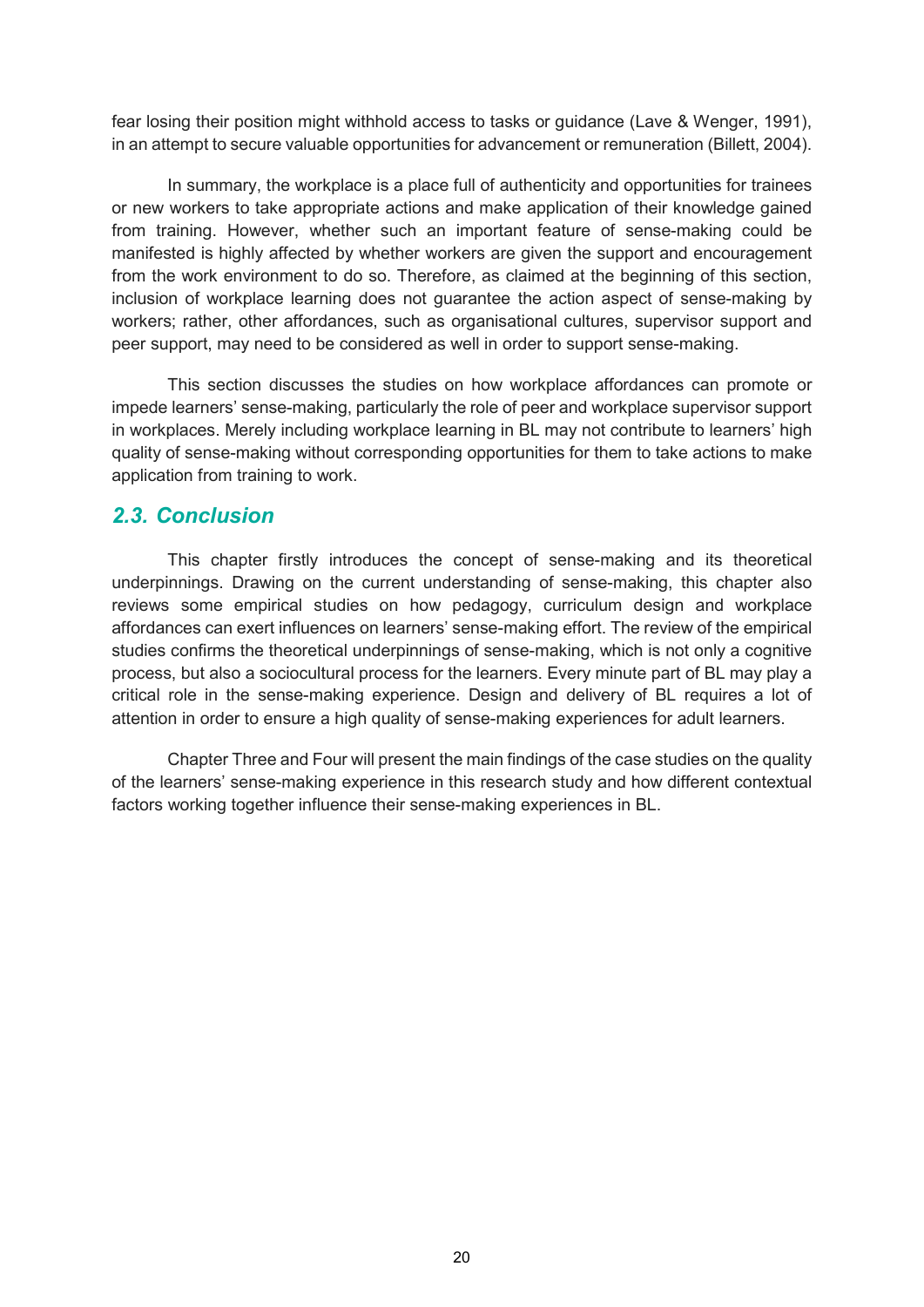# <span id="page-20-0"></span>3. Unpacking Adult Learners' Sense-making

In this chapter, we will analyse the data across the six ethnographic case studies to reveal a deepened understanding of sense-making than currently exists in the literature. In summary, we found that sense-making in this research study unfolds as an iterative process. In this process, people engage with the developing circumstances from which they observe differences and extract cues to make sense retrospectively, while attempting to make sense of the fresh circumstances they are experiencing. Based on our analysis of the data collected, we found the seven features of sense-making identified by Weick (1995) to be more nuanced than indicated in previous studies. The definitions of each of the seven features, as we define them, are in Table 2.

| S/N | Sense-making<br>features                  | <b>Definitions</b>                                                                                                                                                                                                |
|-----|-------------------------------------------|-------------------------------------------------------------------------------------------------------------------------------------------------------------------------------------------------------------------|
| 1.  | Noticing                                  | A process of observing, identifying and experiencing<br>similarities and differences across various situations,<br>conditions and contexts                                                                        |
| 2.  | Recalling                                 | A process of recollecting, reconsidering and deliberating on<br>past experiences                                                                                                                                  |
| 3.  | Labelling                                 | A process of grouping, comparing, naming and evaluating<br>observed similarities and differences and their extent in<br>knowledge learnt, conditions and contexts                                                 |
| 4.  | Connecting                                | A process of making efforts to link the theoretical and<br>practical knowledge, individually and collectively                                                                                                     |
| 5.  | Conceiving a<br>systemic<br>understanding | Development of a way of thinking to deepen understanding<br>of all aspects of professional knowledge or practice within<br>a wider context, to enable learners to better position<br>themselves in the profession |
| 6.  | Communicating                             | Social and interpersonal processes to further understand<br>what is learnt, e.g., asking questions, posing considerations,<br>predicting, seeking clarifications                                                  |
| 7.  | Taking action                             | Reflection on the outcomes that comes from translating or<br>applying the learning                                                                                                                                |

### <span id="page-20-1"></span>Table 2: Definitions of sense-making features

There is no specific sequence or order in which any of the features of sensemaking occurs. In different sense-making occurrences, some features may be interrelated while some may occur more frequently than the rest. For example, communicating is a relatively prevalent feature in the sense-making process, and it tends to be interrelated with the rest of the features in the sense-making process. That means that learners in this study attempt to make sense of their learning not only in a cognitive way, but also in a social and interactive way by interacting with different stakeholders in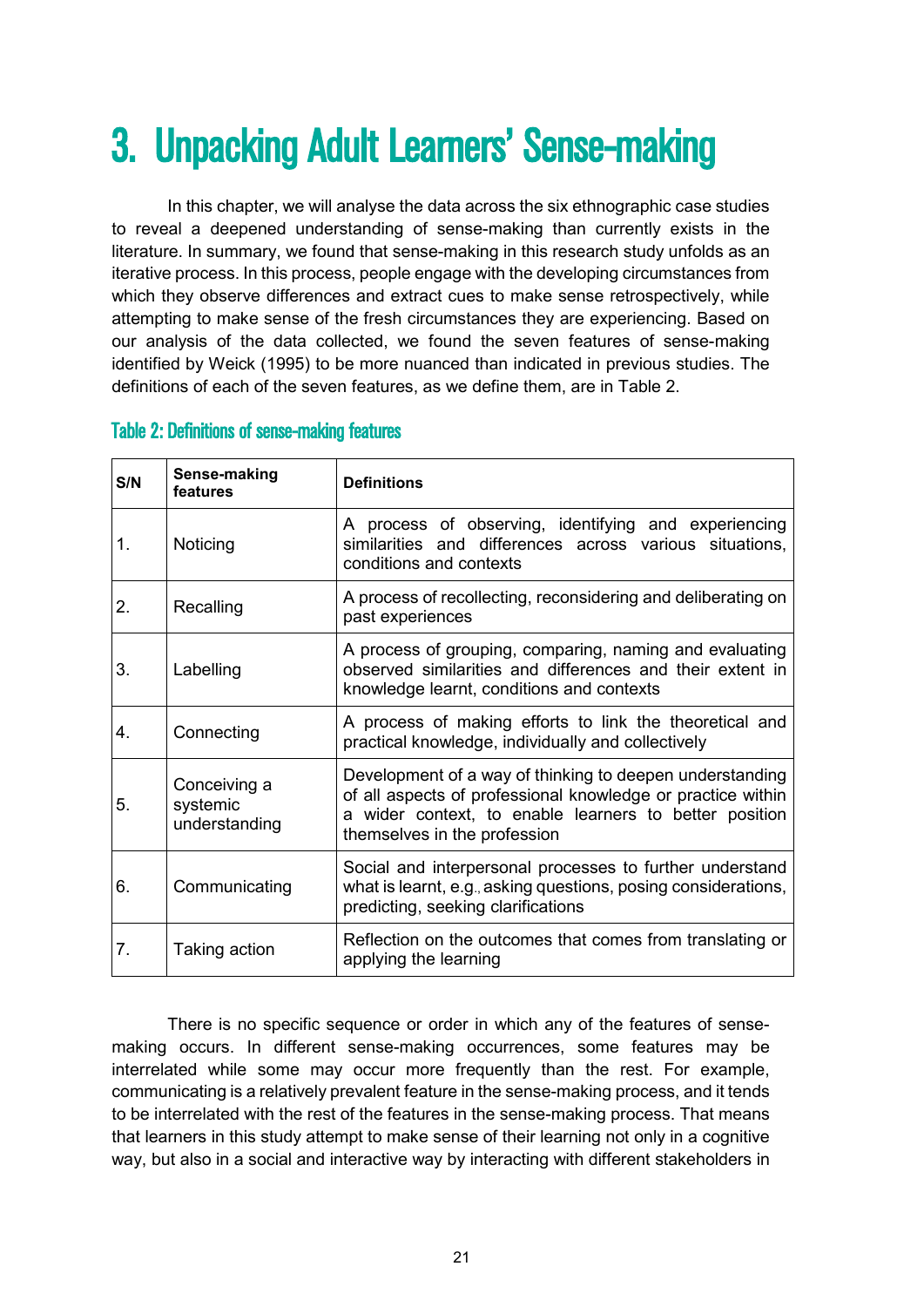their learning journey. All these different interrelations will be elaborated in the different case studies in the following sections.

In addition, the present study has also found that there is a hierarchy within the different features in terms of creating different depths and kinds of quality of sensemaking in BL, as shown in Figure 1 below.



<span id="page-21-0"></span>Figure 1: The hierarchy of sense-making features in blended learning

The three bottom features of sense-making in Figure 1 – noticing, labelling and recalling – are the fundamental features of sense-making. However, a predominance of these features in sense-making denies learners of the full potential of sense-making, limiting the impact sense-making could make to learning outcomes. If the features – connecting and conceiving – are more evident and frequent, the quality of the learners' sense-making tends to be better as learners would be better able to apply their learning across different learning environments. If the top feature – taking action – is more evident in learners' sense-making process, their sense-making attains the highest level as learners seize opportunities and actually apply their learning across different learning environments.

In summary, the present study has found that the sense-making process of adult learning in BL tend to be ongoing without a specific sequence of these different features. However, the different uses of these features and their frequency shaped the depth and quality of an individual's sense-making process, indicating that the frequency of these features across case studies may bring about different sense-making experiences for the learners. The following sections of this chapter will unpack the findings of adult learners' sense-making process, so as to show the varied depth and quality of sensemaking across these case studies.

In categorising the nature and quality of learners' sense-making of each of our six case studies into limited, strong, deep and the deepest sense-making, we used the following process: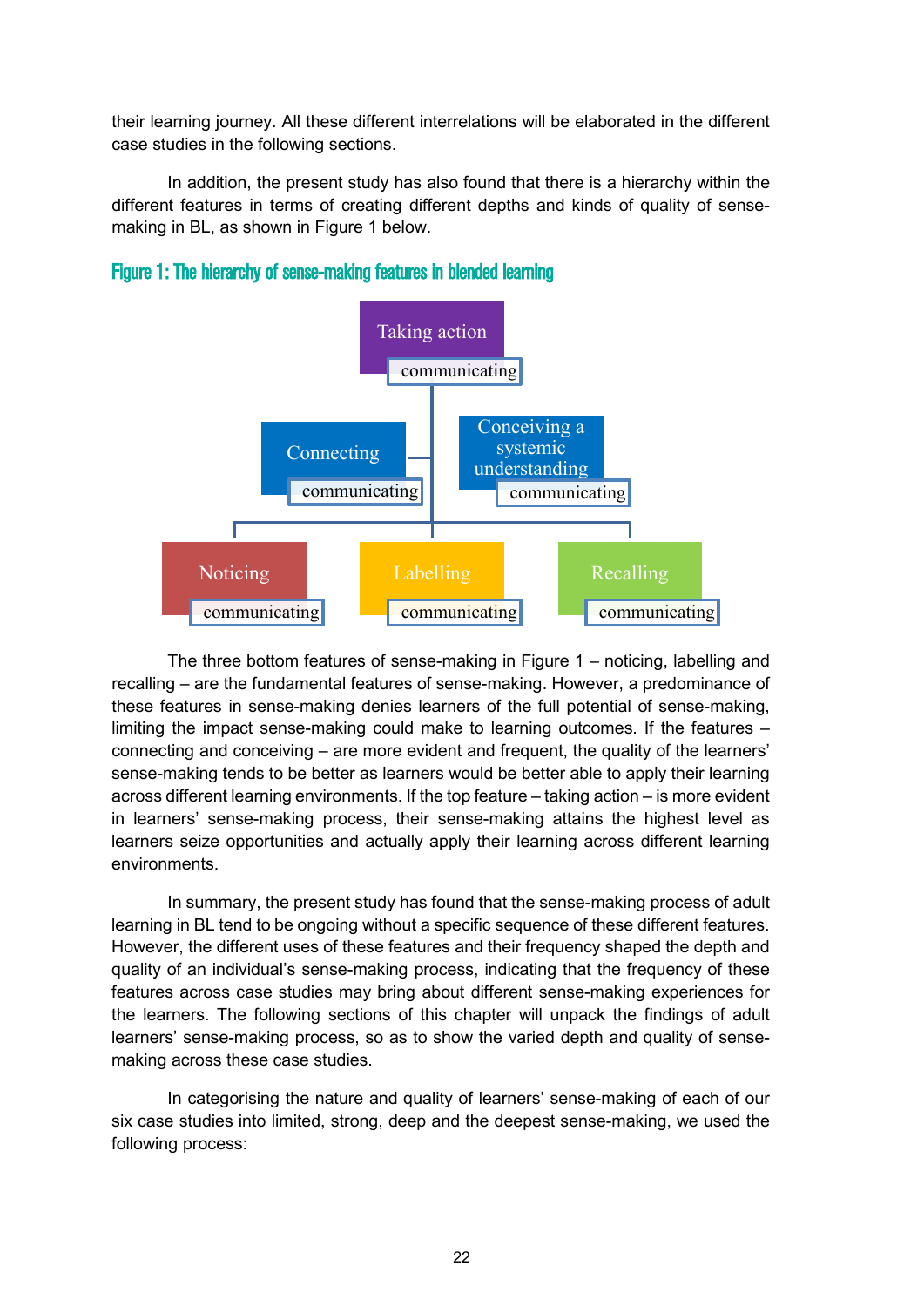- 1. Coding the data against each of the features of sense-making separately for each BL course by three different researchers, checking the inter-rater reliability of the coding across the researchers and refining the definitions of the features to make sure all the researchers reach a consistent understanding;
- 2. Drawing on the refined definitions as shown in Figure 1, recode the data by each researcher to make sure that the inter-rater reliability can reach 85%, then quantifying this data by counting the instances of each feature;
- 3. Grouping the courses based on the different patterns of the features present in the data analysis;
- 4. Categorising the different groups of courses together where there were similarities in terms of the patterns of different sense-making features and recoding and recounting;
- 5. Generating the pie charts shown in the following sections, which show the distribution of each feature and the interrelationships between the features of sense-making. The interrelationship was established when different sensemaking features were found in the same coding.

### <span id="page-22-0"></span>*3.1 Limited sense-making process*

Limited sense-making mainly comprises the three features – noticing, recalling and labelling, while the rest of the features are not so frequently present in the sense-making process. The prime example of this in the study is the ICT course, a six-module Professional Diploma that can be taken full-time, over three months, or part-time, over six months. In this course, the training provider claims that the learner will gain in-depth knowledge of how System, Application, Products (SAP) Enterprise Resource Planning (ERP) systems support business operations within specific functional or technical domains in an enterprise, e.g. Finance (FI), Human Capital Management (HCM), Sales and Distribution (SD), Materials Management (MM) and Advanced Business Applications Programming (ABAP). With the certificate gained on completion of this course, learners are expected to be able to work as a SAP consultant whose job scope is to maintain the components and functionalities of SAP applications to fulfil customer's demand and to customise SAP applications, as well as to find and fix issues and recover the original functionality of these applications. The course is structured so that learners are engaged in e-learning (80%), and they have 24/7 access to econtents for each module for one month. Learners who need help can approach tutors during tutorial sessions, where they are provided with one-to-one support regarding the course materials or technical matters. The remaining course (20%) was conducted via face-to-face flipped class lectures aimed at providing guidance to make sure that the learners are learning the correct skills by themselves in e-learning.

However, at the end of the course, the learners shared that they still lacked the competence and confidence to apply for relevant jobs mainly because they were not provided with opportunities to apply what they have learned nor did they experience any application in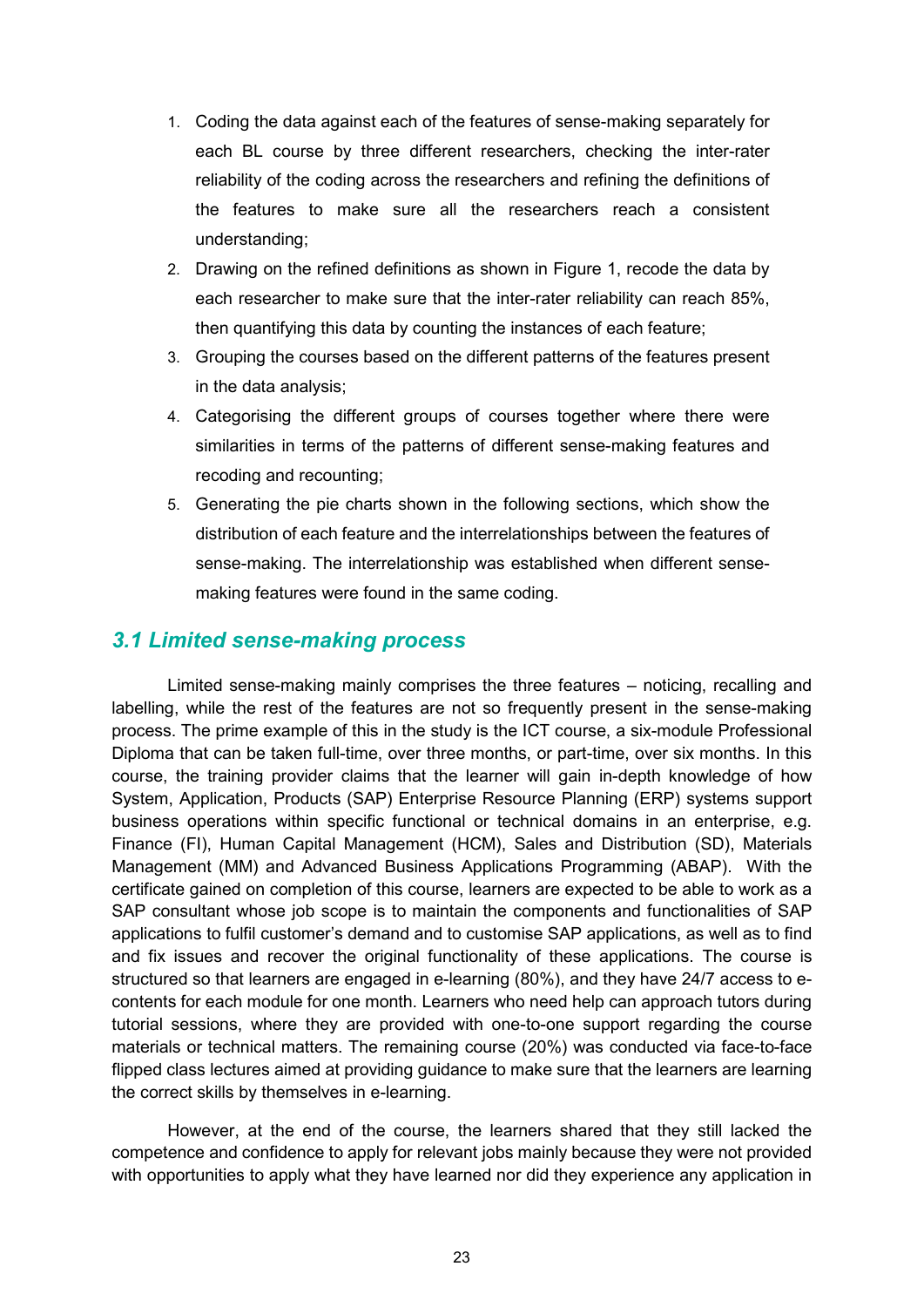authentic workplaces. Their sense-making process, as represented in Figure 2, explains why learners in this course experienced limited sense-making. Figure 2 is drawn according to the distributions of the different sense-making features in ICT learners' sense-making processes. Besides the distribution of these features, the interrelationship among the features is also marked by the dotted line. The interrelationship among the features means that different features may occur together in their sense-making, rather than independently all the time. Please refer to the legend in the figure below.



### <span id="page-23-0"></span>Figure 2: Sense-making process by ICT learners

From Figure 2 above, the adult learners in this ICT course spent most of their time noticing differences (42%), recalling past experience (21%) and making comparisons (13%). They seldom connected theory with practice (5%), or conceived a systemic understanding of the SAP programme in relation to their organisation(s) or the context of their industry (6%). Another less evident feature in the data was taking actions to apply what they learned (3%). All of the learners in this course spent much time recalling their past experience of using accounting systems and trying to identify the differences between the old and new systems, as well as identifying the discrepancies between the actual learning in the course and their expectations based on the enrolment information. The dotted line indicates that the sensemaking features connected by the dotted line take place concurrently. In this instance, recall and categorisation. This suggests that their sense-making processes are not well linked with different features, and thus, they are limited.

Apple (one of the learners) recalled that when they were enrolled in this course, the training provider promised the learners that the licenses for the e-learning materials had been obtained. However, during her use of the e-learning materials, she realised that she could not download the e-book, their main e-learning material. She can only snap the pictures of the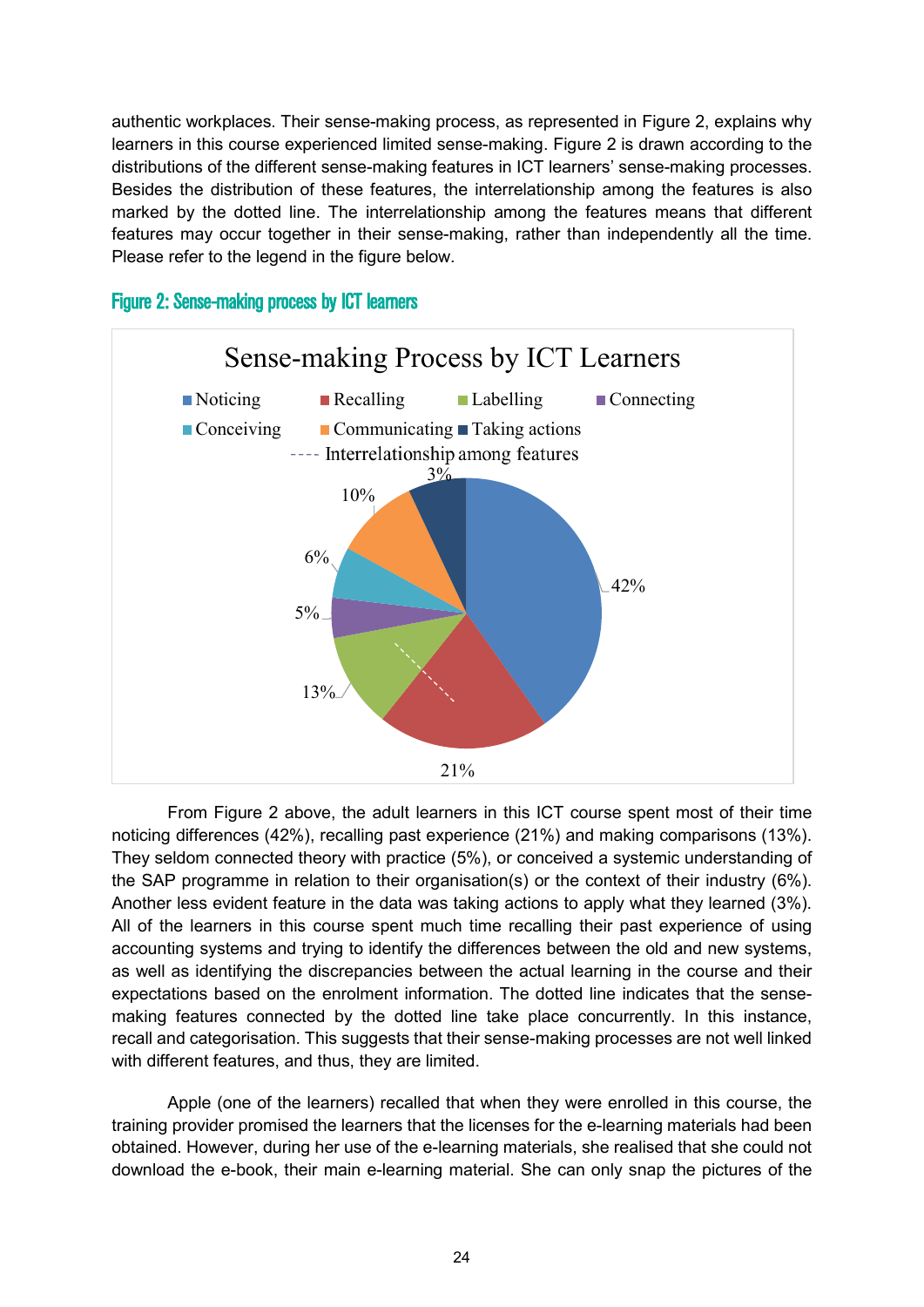screen to print. Such a frustrating user experience made her irritated because of the inflexible presentation of the materials.

Besides such discrepancies, Apple also commented that there was a mismatch between the learning outcomes as claimed by the training provider and what was experienced by herself.

Their (school) aim is to equip the student to be an SAP consultant. **I can tell you that it's really really not up to the standard.** Not just fall short, they are not… If let's say you really want to have an all-rounded SAP. Unless you say that this consultant only focuses on FI and only doing the, like I said, asking question and translating the question to the SAP consultant, if possible. However, even so, we can only do the  $F1<sup>3</sup>$  $F1<sup>3</sup>$  $F1<sup>3</sup>$ part, not the MM<sup>[4](#page-24-1)</sup> or SD<sup>[5](#page-24-2)</sup> part. Just one part, so is it enough? Obviously if let's say like I said, unless you label this consultant will only do FI, only do a certain part. Yes, it's possible. **Otherwise, if you just put SAP consultant, I think, cannot. You don't even know the MM or SD**. (Apple, Learner from ICT course)

In the above sharing by Apple, she made it very explicit that there is a mismatch between the promise and the actual outcome of the learning. Another learner, Sunny, had the same experience, stating that he did not feel qualified as a SAP consultant after the course, even though the training provider would certify them as a SAP consultant.

Yes, user wise, there is enough experience for me. Now I can do post journal, everything that's basically what you need to be an accountant, as a user. **They are teaching more as a user, than to be a consultant, but I don't think they have reached that level yet. Only classroom consultant, yes, but workplace consultant, I don't think so…**But you are certified as a consultant, you understand?... Yeah. **Unless you have workplace exposure, experience, how the system works in the workplace, then you can be straightaway a consultant, junior consultant.** But my company doesn't even use this system, I only have classroom experience...And if I go to the company and say that I am an expert at this, it is ridiculous. I am only a classroom expert. (Sunny, Learner from ICT course)

In addition to the insufficient content coverage, Sunny also commented that such a mismatch may also be due to the lack of workplace exposure or experience of using the SAP ERP system. Such a comment echoed the low frequency of the feature of "connecting" in ICT learners' sense-making. As shown in Figure 2, "connecting" appeared far less frequently in the features discussed above. This was mainly due to use of classroom and e-learning spaces, with no workplace learning or real case scenarios involved. The exercises the learners completed on the e-learning platform were not authentic and versatile enough for them to feel confident that they can become a SAP consultant in a company, as shown in the sharing of another learner (Berry).

They are using the e-books provided by SAP, so the requirement by the SAP is that is a very good yardstick, not third party one, so you really have to make sure you know

<span id="page-24-0"></span> <sup>3</sup> FI: Finance

<span id="page-24-1"></span><sup>4</sup> MM: Materials Management

<span id="page-24-2"></span><sup>5</sup> SD: Sales and Distribution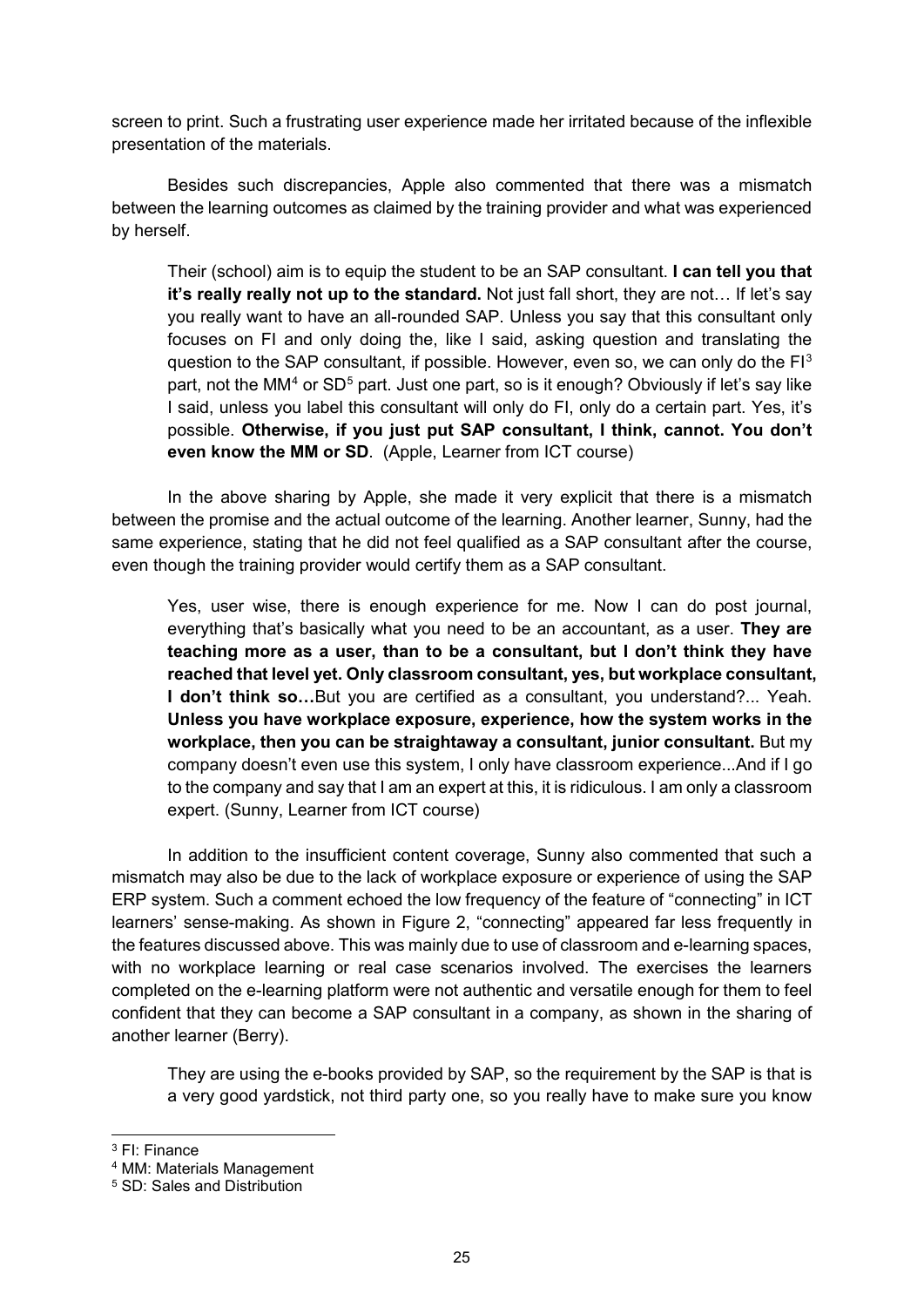all these things so it's good; another one is the, for us, practical session one, that is SAP assessed, okay, for us to assume this is a SAP software when you go to a company, this is for you to do data entry, which is good, **but we need someone to tell us in real life this can be done in this way but you can also, you have to apply this book's knowledge and to the real case job scenario. You mention that hospitals, that type of practical session so it's…Here, we don't have; that is the gap.** (Berry, Learner from ICT course)

Without the workplace application of a SAP ERP system, Berry further shared that she was not confident to apply for a relevant job with the certificate obtained from this course. The lack of such a component in this BL course may also be reflected by the low frequency of connecting theoretical knowledge and workplace practices by these learners. For example, all the exercises in the e-learning platform for learners to practise on strictly followed the exercises in the textbook, which all the learners in this course felt were inadequate, when a lot of customisation were required for specific workplaces.

Learners' experience of BL in this course was one of frustration, as there was a huge gap between the promised outcomes and the reality of the course not equipping them to become SAP consultants as promised in the course materials. Basic flaws, such as systems failures, not enabling learners to download materials readily, the reliance on workbooks, and the requirement that learners had to complete modules in a short time frame, were all common complaints contributing to a focus on the lower quality of sense-making. Such complaints indicate disrupted and fragmented experiences hindering these learners from making a conceptualisation of a systemic understanding of how the SAP ERP system may apply to their specific workplaces. Their learning experience was relegated to a kind of rote learning to ensure the right buttons in the SAP ERP system were clicked. Learners' comments that there was no opportunity to apply theory to practice suggests this is a missing element in the course design. What influences curriculum design will be discussed further in Chapter Four.

### <span id="page-25-0"></span>*3.2 Strong sense-making process*

Strong sense-making involves the different features of sense-making in a more balanced way. This is illustrated in the healthcare courses in the present study.

The two healthcare courses are on Therapy Support and Optometry. Learners' sensemaking processes in these two courses showed similar patterns, as illustrated in Figure 3. Both courses offered BL with classroom and workplace components. The course for Therapy Support was a 3.5-month full-time course, delivered through classroom lessons, skills laboratory training and clinical attachment in a healthcare organisation. Clinical attachment occurred at the end of the course. The completion of this course enables the applicant to work as a therapy assistant in a hospital, nursing home, day rehabilitation centre or senior care centre.

For opticians, the recognised qualifications include Advanced Certificate of Performance in Ophthalmic Dispensing. This course was a 240-hour (10-month) course delivered part-time with on-the-job training. The course was specifically designed to train new entry opticians in the technical skills and professional knowledge required in the optician field. It included modules such as physiological optics, ocular anatomy and ocular physiology, geometrical and physical optics, business principles for optician practice, optics and the eye, ophthalmic optics,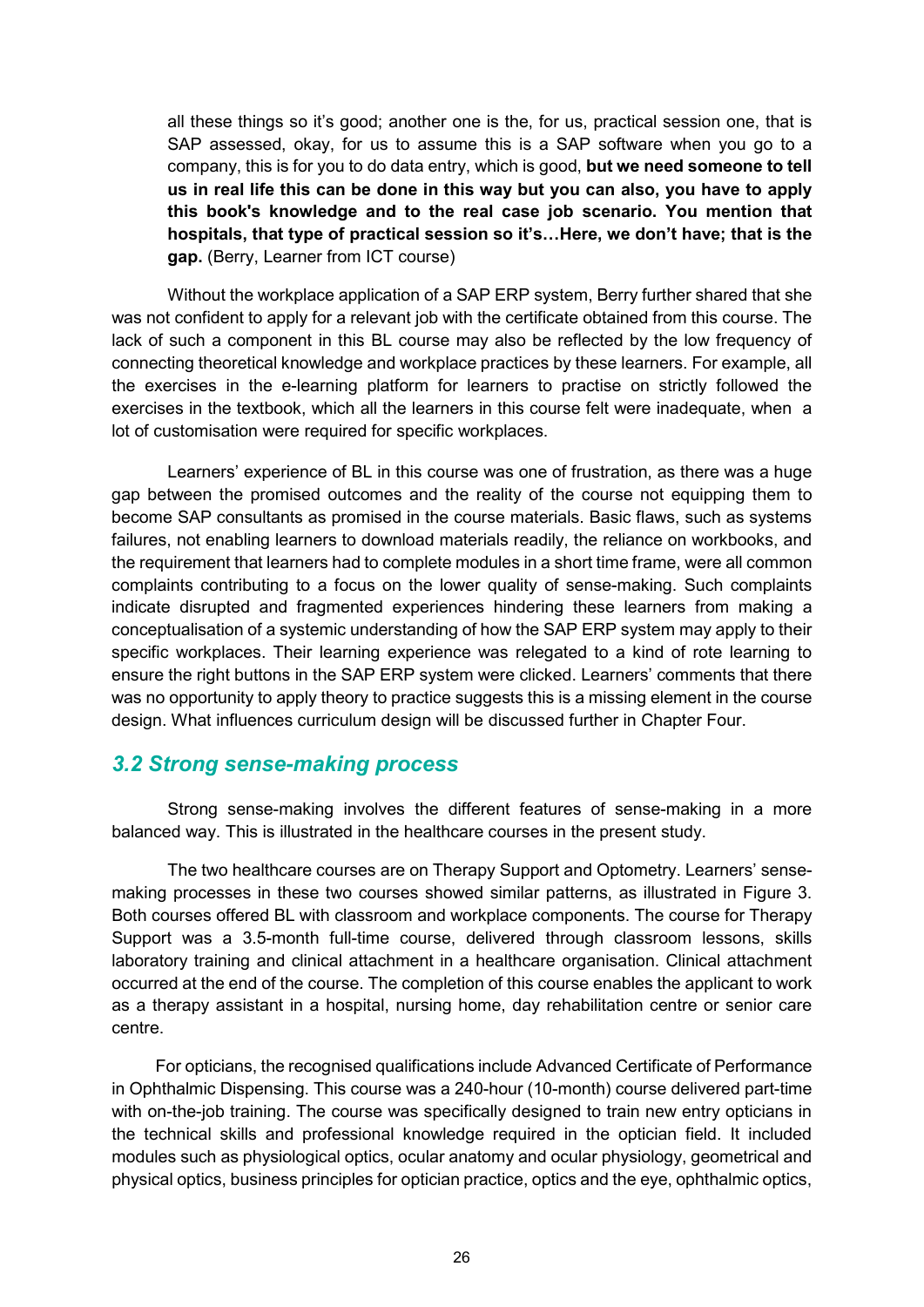legislation and ethics, and ophthalmic dispensing. Successful completion of this course would enable the applicant to register as an optician with provisional<sup>[6](#page-26-1)</sup> license in dispensing with the Optometrists & Opticians Board (OOB). The following graph represents the learners' sensemaking in these two healthcare courses.



### <span id="page-26-0"></span>Figure 3: Sense-making process by healthcare learners

Figure 3 shows that adult learners in these healthcare courses were provided with more opportunities to make connections between theory and practice (20%) as compared with the ICT course, in addition to noticing (17%), recalling (12%) and labelling (19%). They were also able to conceive a more systemic understanding of the industry practice throughout the entire learning process (13%). In between these sense-making features, communicating with other stakeholders (14%) was more apparent than in the ICT course. The dotted lines indicate features of sense-making that were happening simultaneously. For example, communicating does not appear with noticing or recalling. Learners were not required or given opportunity to share, or voice what they noticed, e.g. differences and similarities, which can enable connecting. The links between communicating, labelling and connecting were most powerful in the example of learners' sharing fried chicken over lunch, noticing the bones, labelling the different kinds of bones and fitting them together (connecting).

The following examples will elaborate on the above findings. In Henny's clinical attachment, she was assigned a workplace mentor/supervisor to supervise her throughout her

<span id="page-26-1"></span><sup>&</sup>lt;sup>6</sup> Registrants would need to fulfil all the conditions under Supervisory Framework to be eligible for full licence.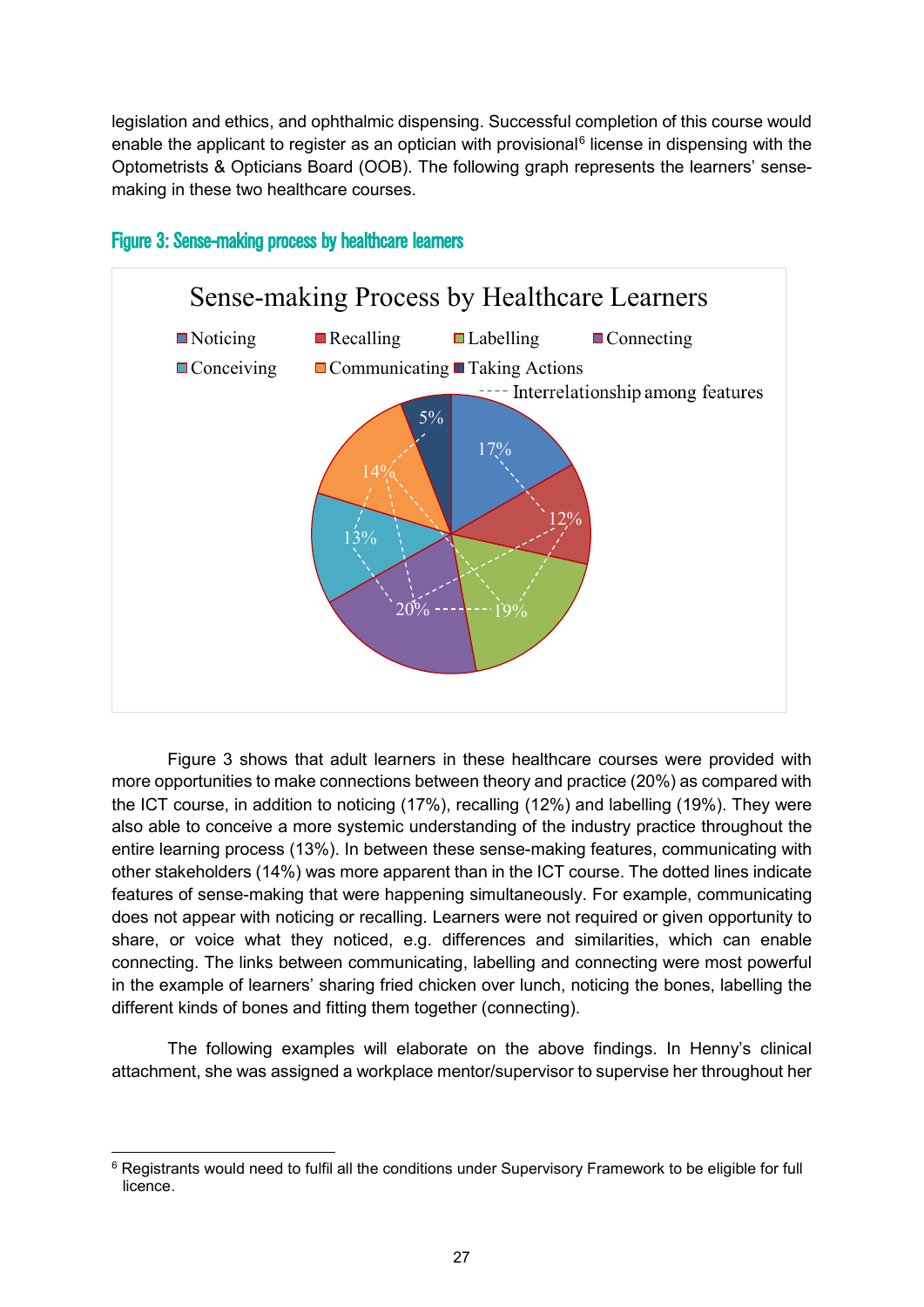attachment as part of the therapy assistant course, but she only followed the workplace mentor occasionally.

Yah, we don't really follow her. Yah, maybe only once when she goes up to ... she assesses a new resident maybe. There was once a new resident came in, so she called me up, then we told her the case notes together, then she explained the, like, terminologies, so, okay, maybe they just had a fall, so that's why she's like, maybe weaker on this side. Then she tells me all the diagnosis, and **then she tells me to try to predict what caused her fall. Yah, so she makes me think through**, so she give me the, all her underlying conditions already, and stuff like that. And then, **when assessing the patient also, she, like, I just observe, because she's a therapist, then she, like, tests the resistance** to see how strong the resident is, so only that once I followed her. (Henny, Learner from Therapy Support course)

By communicating with her workplace supervisor on the spot about taking care of the patients in a nursing home, Henny was able to link what she had learned in the classroom to the real situation more effectively. Following her workplace mentors' instruction and demonstration on the spot enabled Henny to make observations of the difference between classroom learning and workplace practices, She then took notes and labelled these differences in order for her to do real and accurate diagnosis of the patients regarding their situations and then make appropriate decisions and actions on how to carry out the therapy for the patients. Such a linking process is embedded in the communications with others during the sense-making process. The limitation was that this experience appeared to be a one-off.

Tony's experience in the classroom enabled him to gradually shift his understanding from a layman to a professional through noticing differences between his own past observation and his current observation, for example, how to use the first aid. In addition, in making sense of the theoretical knowledge in classrooms, Tony gained a more holistic understanding of a patient's typical symptoms which need the therapy treatment. Such a sense-making process could prepare Tony for the upcoming clinical attachment to serve the patients better.

**A lot of new things that we encounter,** Uh, things like, for example, uh, using, using first aids. So, when you are using those first aids right, normally people will hold the first aid on the injured leg. But now they are telling us that we are supposed to hold the first aid on our good leg……. So, now over here, we knew, I mean we learn things that, uh, we don't do it like a layman. …… **I think we understand, uh, we begin to understand** patients better……When we look at patients, what kind of symptoms that they are having? What kind of, uh, signs and symptoms that they are having? **We tend to have understanding.** (Tony, Learner from Therapy Support course).

However, when Tony started his clinical attachment, there was still a "culture shock" between the expected practices and the reality of practices in the workplace. He noticed big differences between what he learned in classroom and what he needed to do at workplaces, for example, the number of patients in clinical attachment was much more than what he expected. That means he had a heavy workload which the classroom learning did not seem to prepare him for.

Yeah, quite shocked. **There is actually a culture shock.** Because we went into the ward and then suddenly we see rows of wheelchairs with patients sitting on them and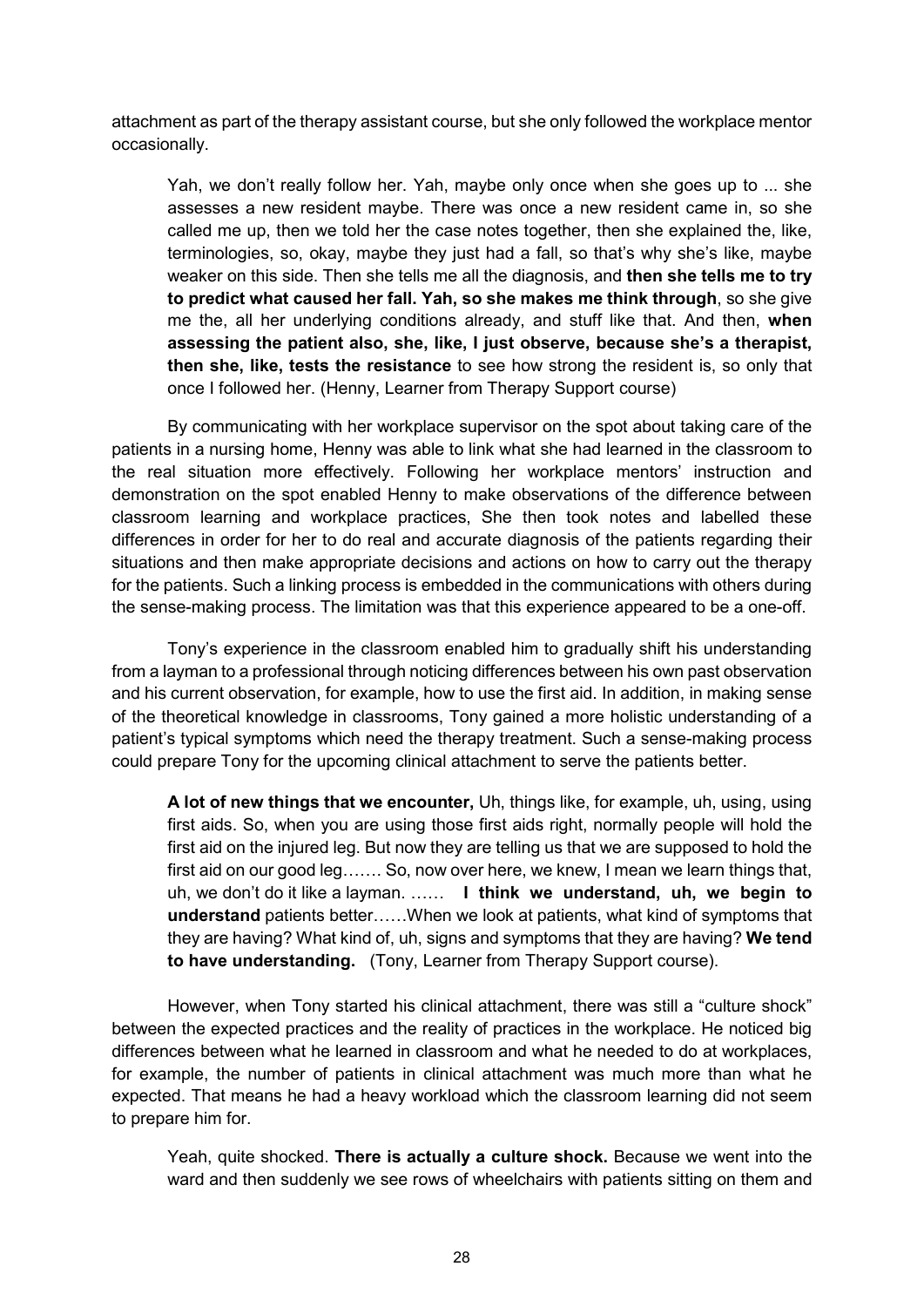they were conducting exercise. So to us it's like "wow, how come so many people and then only one person conducting?" So it was quite a shock to us. We thought was just go there maybe one-to-one or one-to-two person, but this is really 40–50 people ah. Waiting for you to conduct lessons. Conduct exercise. So that one to me was like a culture shock. I didn't expect so many people to be there. **So after first week I think we got used to it because we got to listen to their life story. Yeah. So a lot of them are from various kinds of background. Then we begin to understand how they ended up here**. I think most of them are either dementia or Parkinson's disease or they have a stroke. Some are mentally not really sound. But they sometimes talk sense, and other times when you ask them, they talk things that are not relevant. So we begin to understand how they feel. (Tony, Learner from Therapy Support Course)

The culture shock indicated a disruption of expectations, different from what they learned in class. Tony indicated it took about one week to make sense of what was going on by making observations and comparisons of the differences; communicating with patients to understand their life stories and backgrounds was a key part in this process to help him better get used to this totally new scenario. Tony also showed strong personal agentic will to seek a systemic understanding of the job role as a therapy assistant as it intersects with other professionals to shape his professional identity as shown in the below excerpt. His agentic will helped him gain a more holistic and systemic understanding of the role of therapy assistant in relation to other roles in the same setting.

I think I have to read up more on this. **I'm actually looking for some textbooks to read up more not only on therapy assistant. But I wanted to know more about my, the other colleague, nursing side, what they actually do. So when I talk to them, I will be able to understand what task they are doing, what kind of difficulties they are facing. So at least if I understand them more,** then I can mix with them to do my job better…I mean you may know your therapy assistant job well **but you still need to know what the rest of your colleagues do. So in that way, you can understand them,** I mean, if they suddenly become very angry or what., maybe you are doing something that's not right, so I think that it is very important to know what your other colleague is doing also. (Tony, Learner from Therapy Support course)

In another BL healthcare course, which is on Optometry, learners experienced a similar sense-making process as the learners in Therapy Support course. One of the learners from the course shared about the importance of linking theory with practices and working with teams through constructive communication.

You have no right to touch anyone. Let's say I want to measure your pupil distance I need to touch you. I need to come close to you. **So this kind of right, you don't experience every day. Maybe you can practise with your family, but you don't know if you are right or wrong. So you need a group, you need a partner, you need to practice on them. And then you practise on each other and then there is a tutor who comes and mentors you and says ok this is right, this is wrong.** So absolutely necessary otherwise this course is useless la…**So let's say the exercise, we practice the exercise first and then we share knowledge with each other of what we know which we are clueless whether it is right or wrong. And the tutor**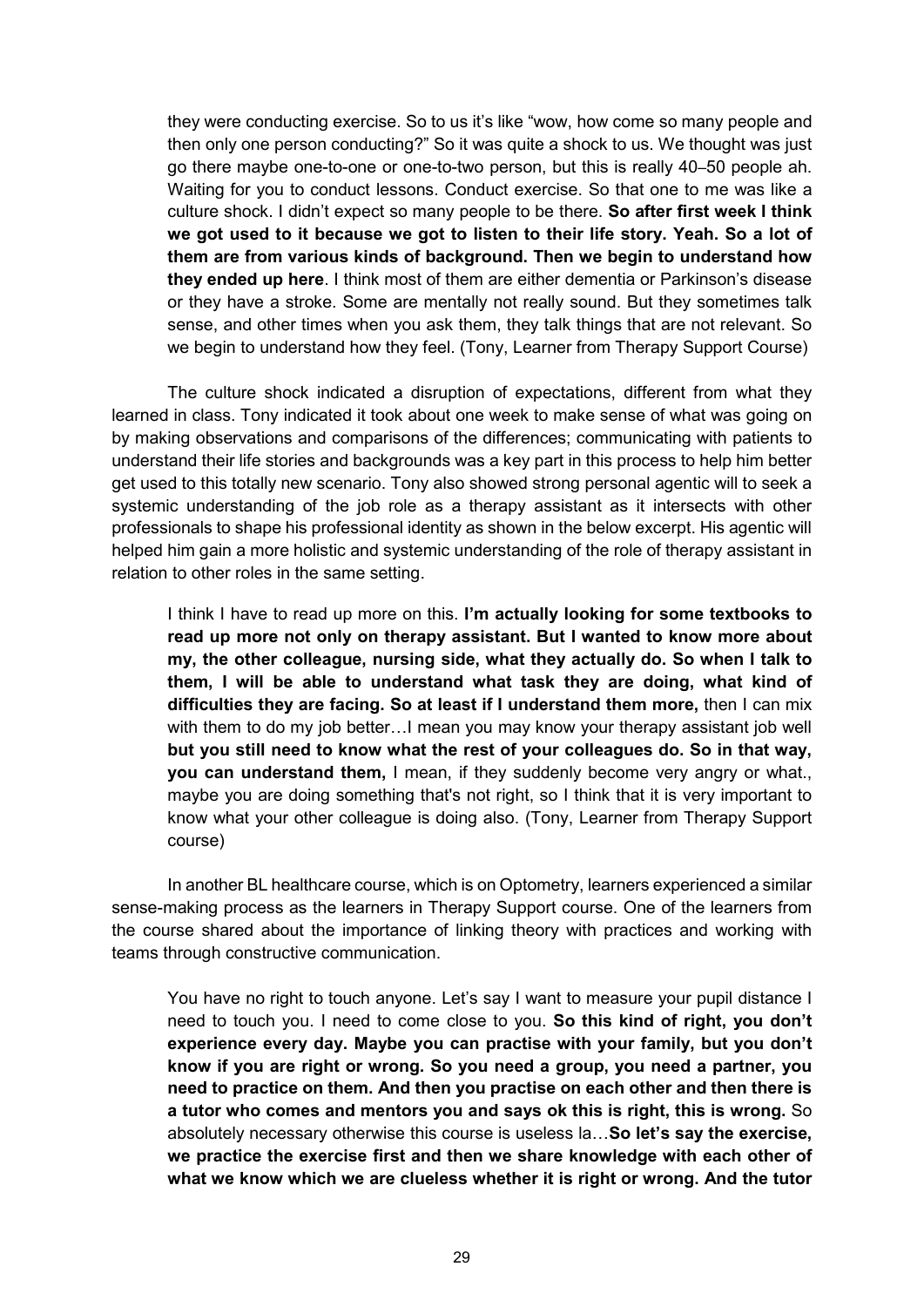**comes and sees our works in writings and papers and then ask us to perform it in front of her and him. So there are two tutors as of now for the practicals. So when we are performing they will assess your performance la. So they guide you which is right and wrong.** (Andy, Learner from Optometry course)

In his sharing, Andy highlighted the importance of guided practical sessions in enabling him to nuance his practices and better understand the boundaries in a task that involves careful judgement about personal space. Beside this, he also emphasised that feedback from the partners and tutors on the spot is crucial to his understanding of the practices and linking between theory and practice. All this sharing highlights the importance of constructive communication with others in his sense-making process.

However, as Andy described, lecturers in classroom and the tutors in practical sessions made little linkage between the practical and theory sessions due to lack of communication.

So it's a totally different subject, so each of them takes care of their own subject. **They don't discuss what happened during the practical. I think it's also not required or necessary because it's a totally different thing that each of them is teaching. So though they know, I mean the tutor teaching me in my normal classes might know what's going on in the practical but it is useless for him to discuss about it because his motto is totally different.** He tutors us on some other topics. (Andy, Learner from Optometry course)

The sharing above reveals that there was weak structural relationship between theory and practice built into the design of the course. In addition, the observation made by the researcher during the classroom and practical session affirmed the above sharing. The lectures in classroom were teaching theories with some examples from their past industry experience. While the tutors in practical sessions were current industry practitioners who were running a spectacle shop at the moment, their teaching during practical sessions was purely based on their current industry experience with little theoretical knowledge mentioned. The days on which the practical sessions were scheduled were different from those scheduled for the classroom sessions. It was not common for lecturers and tutors to share with one another what they will teach the learners. Therefore, rather than leaving learners alone to link the different parts, some intentional facilitation between theoretical and practical sessions by adult educators may be more helpful in their sense-making. The disconnect between theory and practice was also evident in relations between the educational institution and the work sites. Learners took a checklist, prepared by the school, to fill in at the workplace. The role of the workplace supervisor was to check if the learner ticked the right items. In addition, during the single visit of the adult educator to the learners' workplace, only limited communication between workplace supervisors and adult educators was initiated for the progress and performance of the learners in either educational institution.

As discussed above, despite the strong sense-making evident in these two courses due to the inclusion of more constructive communications with peers, tutors or workplace supervisors, authentic practical sessions and workplace experience, there are still plenty of potentials to deepen their sense-making opportunities. The two courses have similar components of BL, classroom teaching, practical sessions in lab settings, and workplace learning. However, the limited communication and partnership across these different learning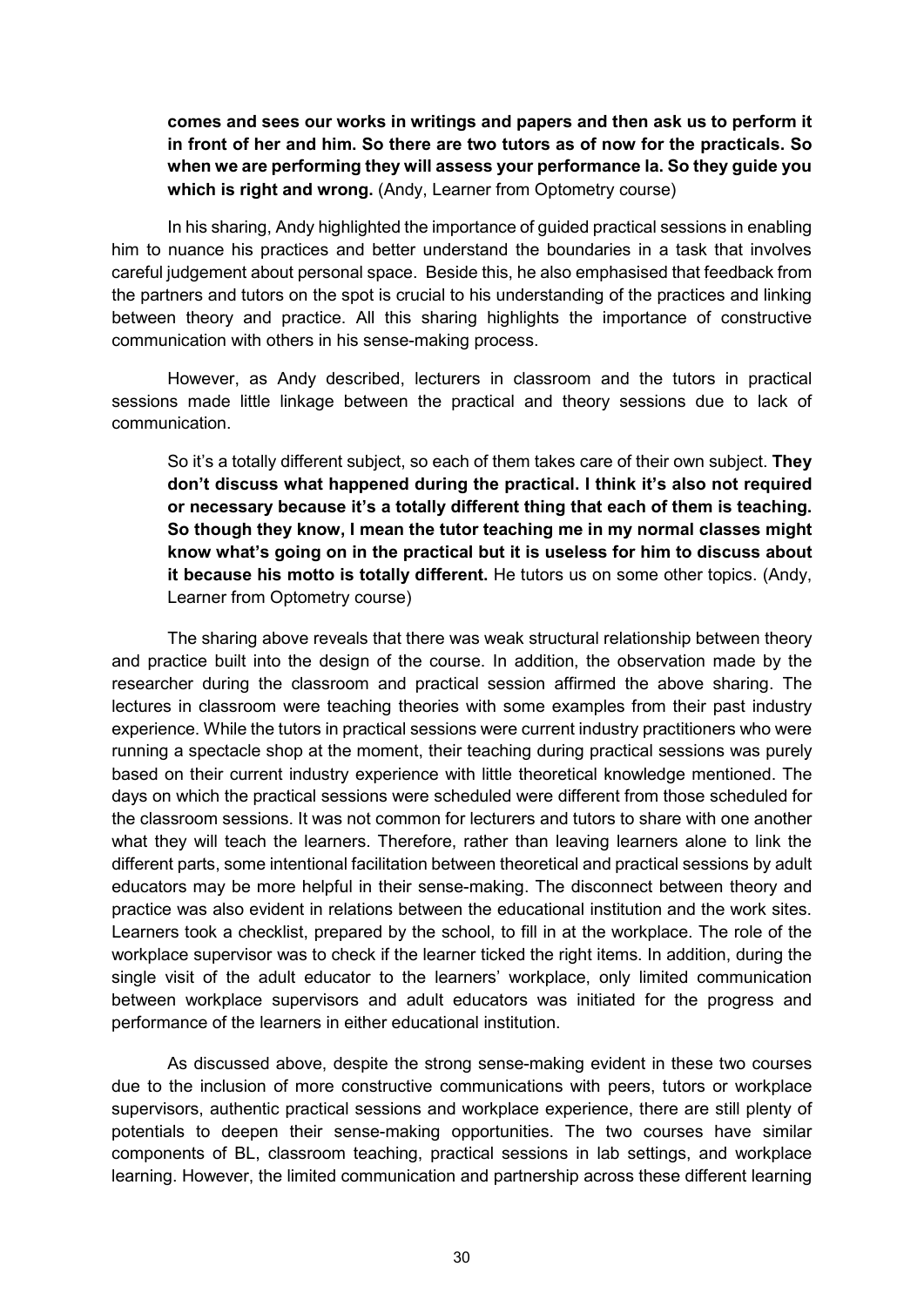environments, for example, the limited conversation between lecturers and workplace supervisors, and between lecturers and lab tutors contributes to difficulties for the learners' sense-making. This was particularly noticeable in relation to the action aspect of sense-making, impacting learners' opportunities to deepen their sense-making. As the learners shared in the above excerpts, classroom lecturers and lab tutors or workplace supervisors did not really discuss what was taught in different settings, resulting in learners themselves taking initiatives to explore and take actions, such as searching online and other resources to gain a better understanding. However, such self-exploration may not be holistic and systemic enough. Without intentional guidance and linkage from lecturers, tutors or workplace supervisors, the learners may face more challenges in gaining a fuller picture and taking appropriate actions to make application. The specific reasons for such sense-making processes will be elaborated in Chapter Four.

### <span id="page-30-0"></span>*3.3 Deep sense-making process*

Deep sense-making comprises connecting and conceiving features of sense-making more frequently than the rest of the features. That means learners tend to be more involved in making connections between theory and practice, and between different aspects of professional concepts and practices in order to better develop their professional identity and position themselves for the specific job role. In this case study, the learners from Workplace Safety and Health (WSH) BL course experienced such a deep sense-making process.

The course for WSH industry is a 26-month Maritime course provided by an educational institution in collaboration with government authorities and companies. The learners were recruited by both companies and the educational institution jointly for this course. At the same time, the selected candidates were offered job opportunities with the recruiting companies. The educational institution developed the curriculum and conducted the assessment in close collaboration with government authorities to ensure the currency of the course. This course blended classroom teaching, simulator learning and workplace learning. The workplace learning was sandwiched between different episodes of classroom learning rather than at the very end of the course, which lasted for one year. The completion of the course leads an individual to become a qualified deck officer. Though our researchers only managed to enter during the last five months of the course, from the adult educator's and learners' sharing, they were able to piece together a picture of the course.

<span id="page-30-1"></span>Figure 4: Sense-making process by WSH learners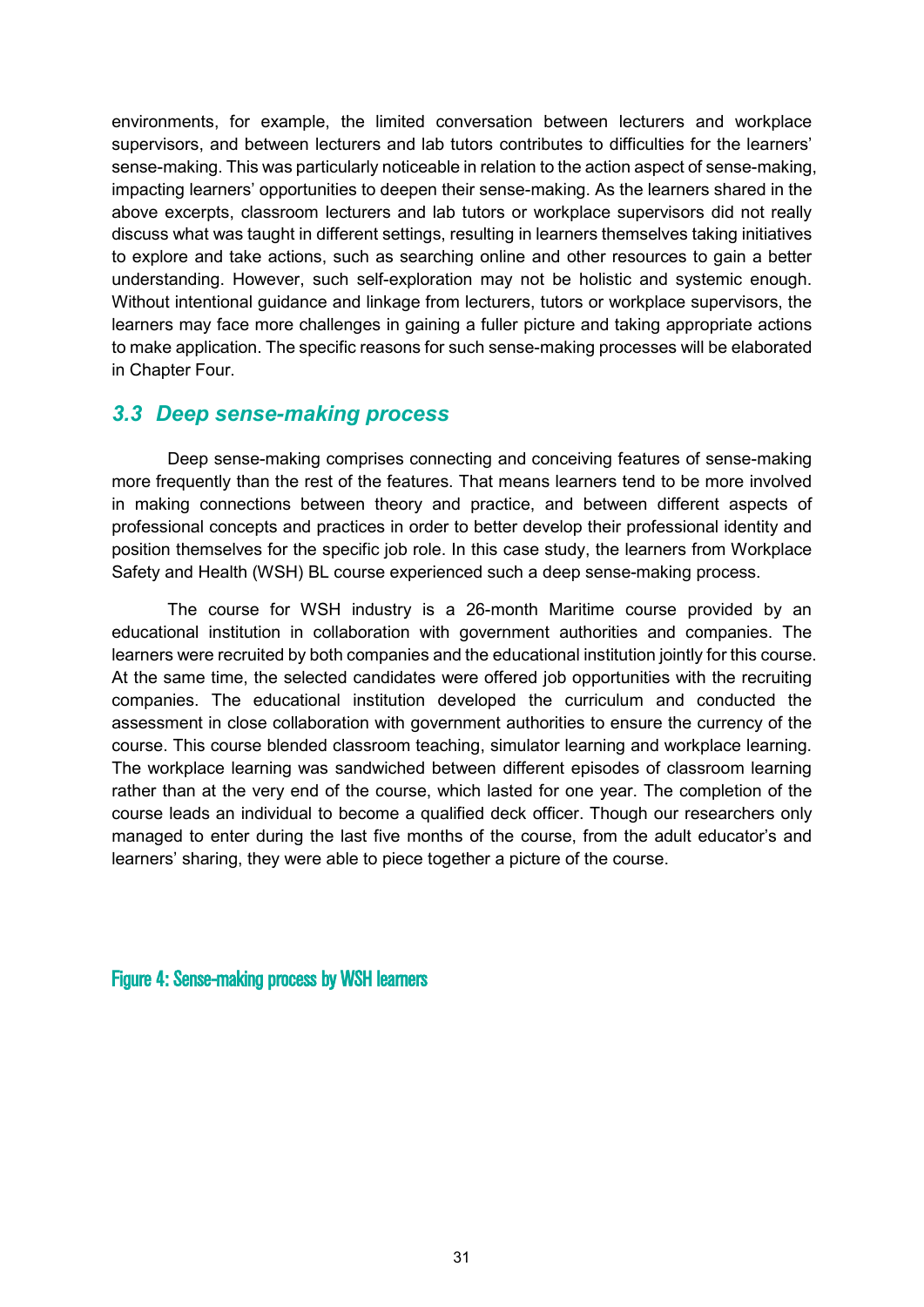

Figure 4 shows that in the WSH course, learners received more opportunities to make connections between theory and practice (32%) and conceive a more systemic understanding of the industry practice and job roles (28%) throughout the entire learning process in terms of the distribution of the features, as compared with ICT and healthcare learners. Comparatively, the rest of the features of sense-making were not so apparent in their sense-making process. In between these sense-making features, communicating with others was apparent too (19%). As indicated by the dotted lines, communicating (19%) is not only more frequent, compared to the healthcare course (14%), but also more widely distributed among the different sensemaking features. This suggests that learners experienced different kinds of opportunities for sense-making than their counterparts in the healthcare course.

The following excerpts from the transcripts of these courses are presented to show how the learners were making sense of the course, as described in Figure 4.

It's very… beneficial, because, during every simulator **I will try to test the… my manoeuvring skill, because that's the only place you can play around with your telegraph, and your steering, your communication-wise, you also can order them**. Because in simula… I mean, in real life, as a master, you have to order them to do the steering, and also to do the telegraph. I mean telegraph is like a throttle. So, as a master, you just oversee everything, you just give them commands, let's say, if you want to kick your, because we have to twin screw engine, port and starboard, starboard is right, port is left, and the propeller. So we just give commands, let's say, 'Starboard engine, dead slow ahead', so, we just command, and they do…… They will, I mean, the deck hand, the [AVs] will do the telegraph and the steering, so in communicationwise, we also can train during a simulator programme, so we can test the telegraph, so we know the characteristic of this propeller, the function of the propeller, the steering-wise, and you also can know how it responds. Because you rarely can do that during outside, **because, because it's a job…Yes, they did. It develop me, I think**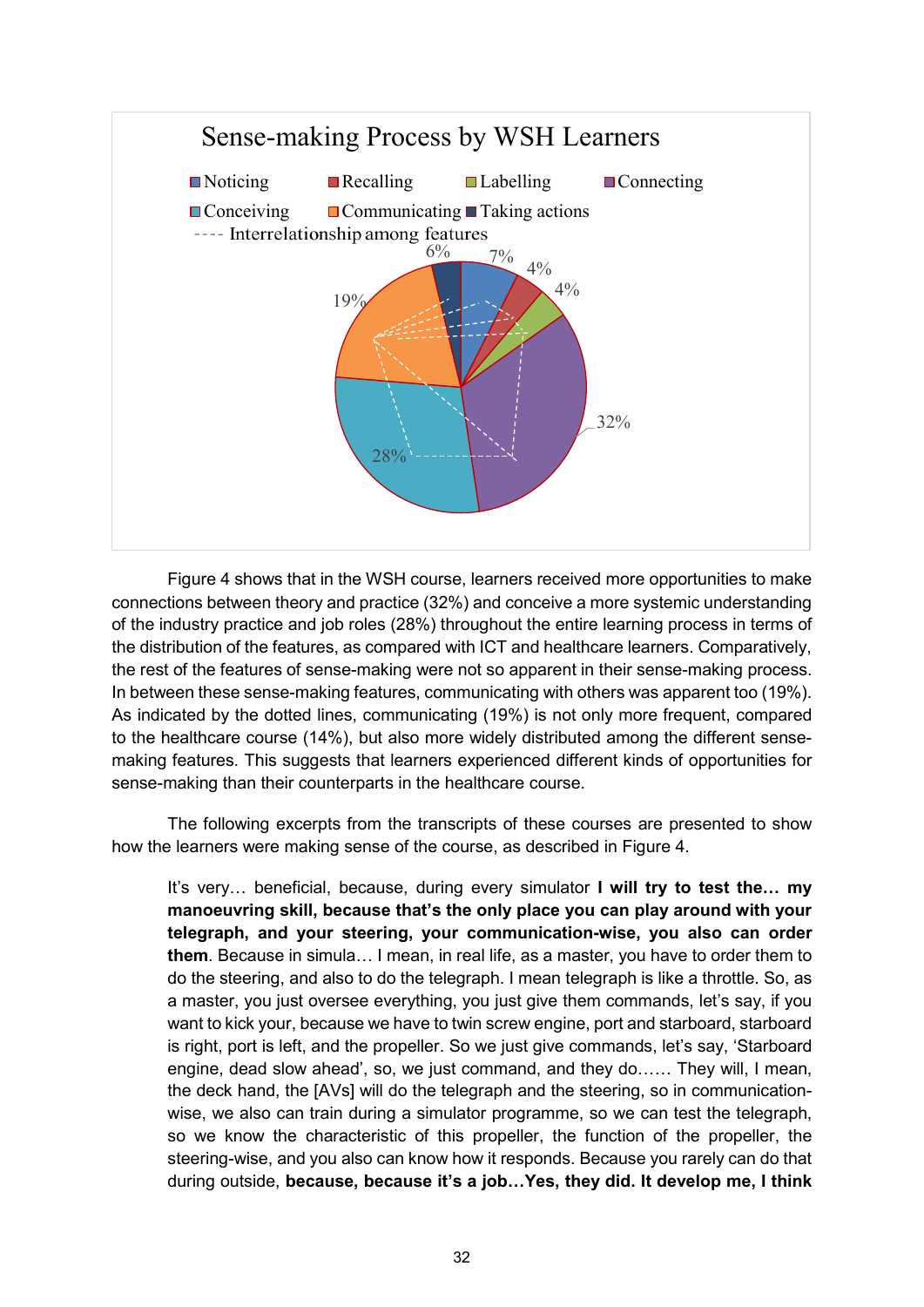#### **I'm much more competent…The simulator sessions.** (Aify, Learner from Maritime Course)

Aify is not the only learner from the Maritime course to share with us the benefits of the simulator session for navigating the vessels. The sharing above reveals that Aify was provided the opportunities to try the steering, telegraph and communication among crew members during simulator sessions. Such experiences reminded him of the real workplace practices as a master on board a vessel. The vessel masters' role was to give commands to the cabin crew to do steering and telegraph, who usually do not have the chance to operate everything during navigation. With these practices of different roles and functions in operating a vessel, the simulator session not only helped these learners link theory and practice, but also deepened their understanding by developing a more holistic and systemic knowledge (and understanding) of the whole operating system. Aify commented that after the simulator session, he was much more competent in navigating the vessels. Another learner from the course shared that the simulator session prepared him well for the different scenarios in real workplace settings.

Because, you will be onboard the ship every day, every day you'll be like, so-called, this, **control the vessel, bring up the vessel, so having this simulator, is another advantage for me, because you…experiential… experience, and you can like, justify yourself like, how do you encounter this kind of situation when you are onboard the ship…..So after the simulation, can you expect what will be like in your real workplace in navigating this vessel? Have you thought about it, like, if it's in the real scenario setting?**....Before, I mean before I get onto this simulator, I, previously when I was onboard the ship, I also did experience some of this so-called accident, but …, it's not a major accident, just a minor, where my vessel, there's a difficulty of coming onboard from another vessel due to the [weather], so I did experience. (Fonzy, Learner from Maritime Course)

For Fonzy, the authentic simulation session affirmed his past experiences that on board the vessel based on his observation, there could be many possibilities of unexpected scenarios. The authentic simulator session prepared him well to be ready for these possible unexpected scenarios. Therefore, he commented that the simulator session was quite an "advantage" for him. Besides experiencing simulated scenarios and practising their skills in the process, learners were also brought to a real port to gain some hands-on experiences in using emergency equipment. Such experience also helped learners make better links between theory and practice (connecting) as shared by Fonzy below.

For Poly Marina usually is hands-on because of the lifeboats, the life vest, everything the distress signals, emergency signal you can't find that in the school. **Of course we have on board the ships, but we don't really use this on board the ship. Because usually this thing is for emergency use, in case of fires. But for this Poly Marina, they so-called helped us, I mean, they introduced to us how this thing works, so at least we know, oh let's say if anything happens in the future on board the ship, we know oh this thing functions like this, like this.** So that is one of the best, one of the good things about Poly Marina. (Fonzy, Learner from Maritime course)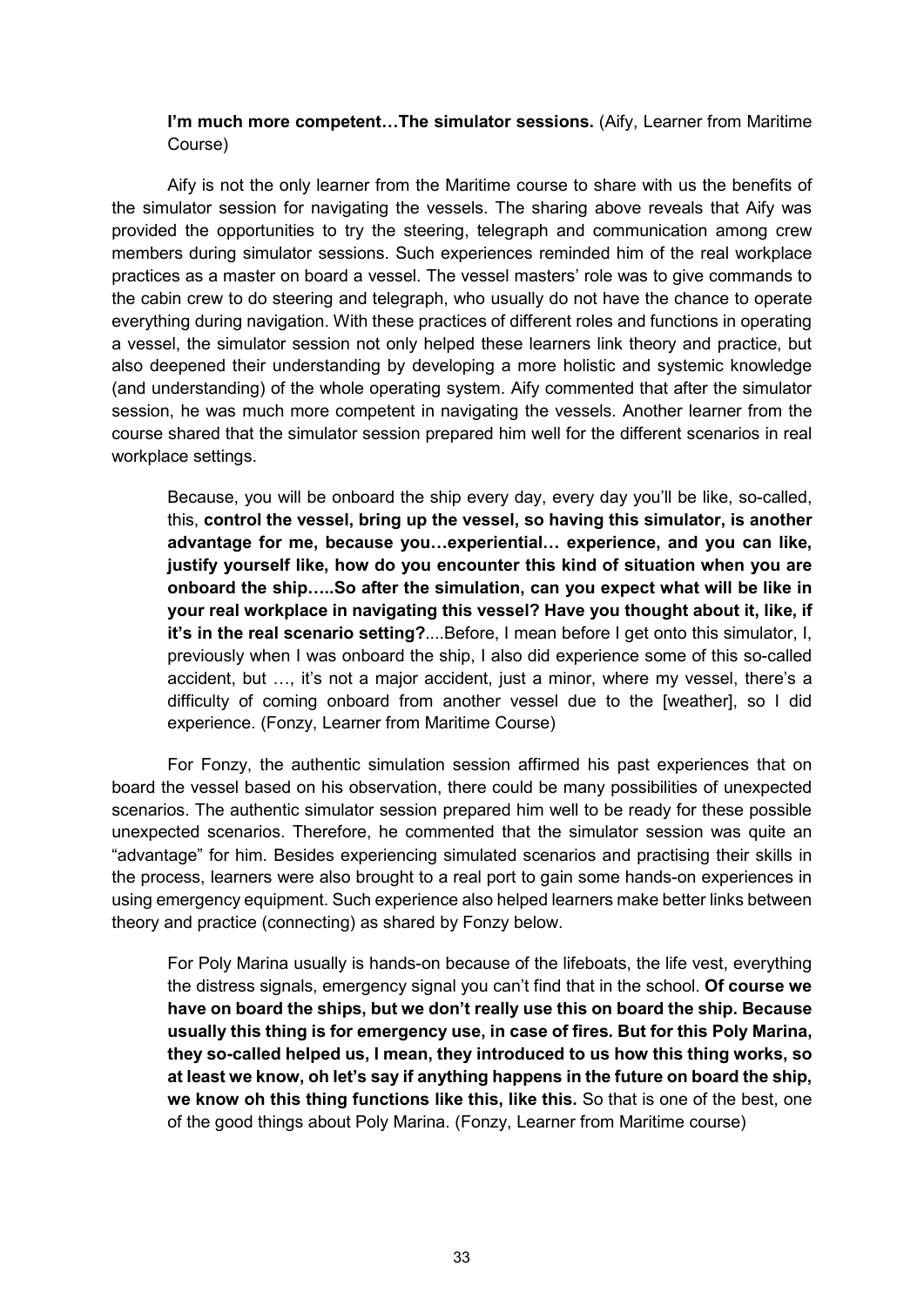Fonzy was able to link what he knew of his workplace practices and equipment with potential future unknown emergency challenges. He implied that understanding how rarely used equipment, such as emergency signals, contributes to their use in appropriate situations.

As revealed from the above discussion, sense-making in the WSH course is much deeper than the previous cases as it took place at the higher level with more occurrence of the higher level features, e.g. connecting and conceiving intertwined with communications between learners with various stakeholders in the courses. The reasons for such a deep sense-making process will be explored in Chapter Four.

# <span id="page-33-0"></span>*3.4 The deepest sense-making process*

The deepest sense-making, similar to deep sense-making process, comprises connecting and conceiving features of sense-making more frequently than the rest of the features. More importantly, the learners in this process receive more opportunities to take actions to apply their classroom learning to workplaces with constructive guidance, drawing on the close partnership between training providers and employers. In this section, the learners from the Human Resource (HR) course experienced the deepest sense-making process.

The HR course was mainly for the HR professionals in public service with at least five years of working experience. This course had three components of BL: classroom, tech-enabled learning and workplace application to solve authentic HR issues at learners' own workplaces. The course lasted about two weeks with a final check-in for the sharing of their final project on authentic work-related issues four months after classroom teaching. The following graph represents the learners' deepest sense-making process in the HR course.

<span id="page-33-1"></span>Figure 5: Sense-making process by HR learners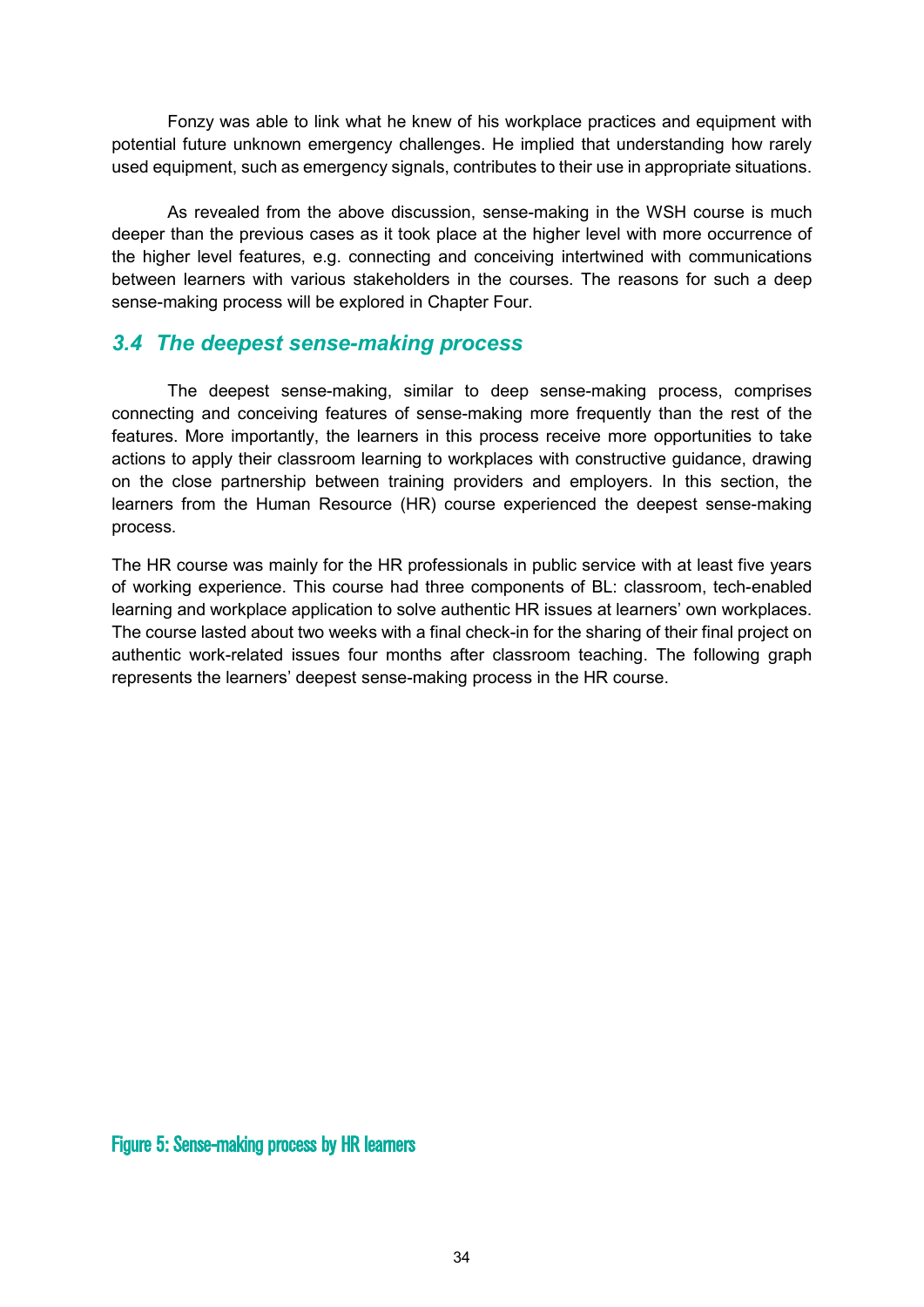

Similar to WSH learners, Figure 5 shows that in the HR course, learners received more opportunities to make connections between theory and practice (24%) and conceive a more systemic understanding of the industry practice and job roles (18%) throughout the entire learning process, as compared with ICT and healthcare learners. Comparatively, the rest of the features of sense-making were not so apparent in their learning process. In between these sense-making features, communicating with others was apparent too (29%). Most importantly, HR learners were given opportunities to take actions to apply what they have learned into their workplace practices (11%), as compared with healthcare (5%) and WSH learners (6%), unlike the other courses covered in this study.

The following excerpts from the learner transcripts of the HR course are presented to show how the HR learners were making sense of the course in the deepest way, as described in Figure 5. In the HR management course, learners experienced the highest level of sensemaking.

During the course, we had quite a lot of speakers from the public service division, so they came to share on different things, **like the chief HRO shared on how the landscape is changing**, and then as a HR practitioner, how our roles are changing. Traditionally, people look at HR more of an administrative, support function, but going forward, **the trend that has been happening is, they are looking at HR as a change agent, as a business partner at the same time, as a strategic partner at the same time.** So there are a lot of roles that HR is expected to play, to take on in the future, which was actually quite nicely shared with us and help us in a sense to prepare for that thinking. Then, with the new different technologies like automation and all these, so what is the role that HR is supposed to play. Then if you are talking about all these technologies that organisations are pushing out, the fourth industrial revolution, how can HR bring value to this wave of change? So we must be at the frontier of it, that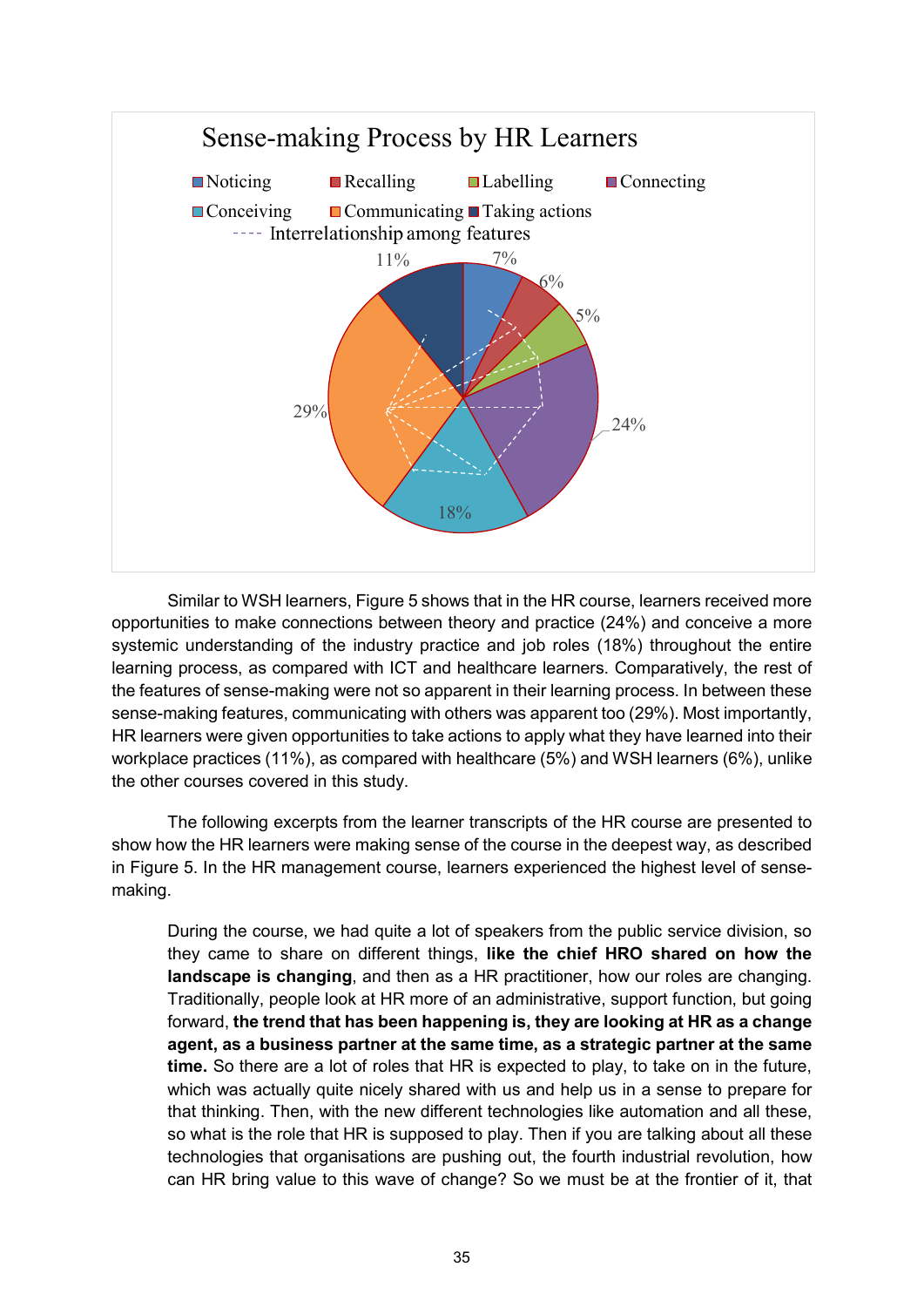means to do so, we must be the ones who are able to embrace this change, and probably pilot some of these changes at our own offices before we can ask the rest of the organisations to adopt this change. (Wilkie, Learner from HR course)

The sharing by Wilkie above revealed that he gained a holistic and systemic understanding of the future expectations and roles of HR professionals. By attending the sharing sessions conducted by industry experts from public sectors, he realised that a HR professional's future role was beyond just doing administrative work; rather, it involved many different roles in order to adapt to the future trend of work. Specifically, HR may need to assume a frontier role to initiate the changes in the future of work. Such a trend was inevitable for future HR professionals, going beyond common HR practices in certain companies. Guest speakers contributed to Wilkie's ability to develop a more systemic understanding of the HR role. Wilkie also valued the dialogic approach used in this course, as shown in the excerpt below.

**Mainly for this course, I realised that the learning is in a sense two-way. The lecturer, actually I wouldn't call them lecturers. They were more like facilitators. So they facilitate the discussion.** It comes with their experience, what they have learned before, and what are the work experiences that they can share with us… **certain perspectives, and then from our perspective, we are able to contribute. And then bounce off the sharing from there. It is actually quite useful because the perspective that we have may be very different, and then a lot of us come from different government agencies, so the backgrounds that we have are also quite different and the cases that we manage are also quite useful.** So that has been very helpful. (Wilkie, Learner from HR course)

Dialogic interactions were not only between the facilitators and the learners, but also between the learners as peers. All the learners in this course were from different government agencies with different working backgrounds within their own agencies. By interacting with facilitators and peers, Wilkie realised that such communication or conversations turned out to be very helpful in terms of sharing the different perspectives on HR practices. Such communication gave him a more holistic view towards HR roles by enriching and broadening his understanding of standard HR practices in different government agencies. Pedagogical practices and learner agency to initiate such communication in the learning process was quite crucial. The above example revealed clearly that the adult educator in this course assumed a role more like a facilitator, rather than an authoritative lecturer dominating the classroom interaction with predetermined answers. At the same time, learners themselves also needed to take the initiative (and feel they have the power and opportunities to do so) for the sharing of different HR practices in order to reach a broader and more holistic understanding.

In addition to the above features of sense-making process (connecting, conceiving and communicating), the HR course also provided quite good opportunities for the learners to link what they have learned in the classroom with their workplace practices by doing a final project to address their real work issues (taking actions) as shown in the following excerpt.

So for my project, I'm actually doing HR analytics. When you talk about HR analytics itself, it's that we want to have an understanding of the profile of the organisation. So like for example in my company, we have like 2 000-over staff. So we want to have a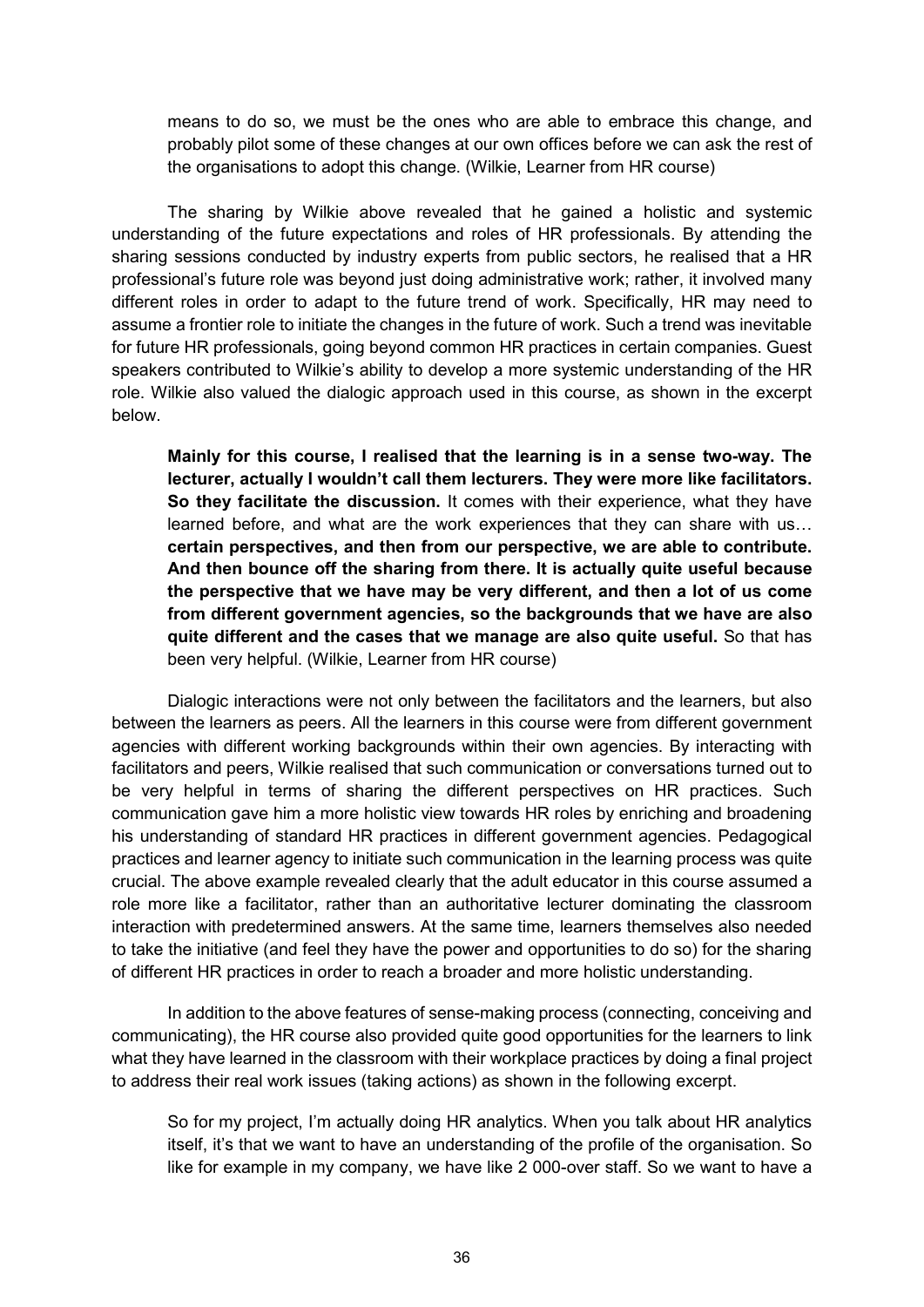better understanding of what's the age group, what's the length of service, what is the gender, is there a trend that we are looking at? Even like when they… You may even be able to drill down to the number of MC they have taken throughout the year and so on, to examine whether there are certain patterns. **Then it's that…because when you take a look from analytics perspective, that it comes with a diagnostic, descriptive. Then what you can actually use such analysis for is to help you to be able to make certain decisions.** Because in the past, when people talk about the way HR makes decisions, it's like this...not really being supported by the data. Ah, but if you see the trend nowadays for HR movement, is we have gone big into like big data. We want to make more data-driven decisions. (Maisy, Learner from HR course)

At the time of interview, Maisy was at the stage of conceptualising the project. The process of conceptualisation by Maisy revealed that she was trying to use data analytics to analyse HR data that she had in her organisation in order to inform the HR decision-making in her own organisation. She predicted what kind of analysis she could do with her own data and what kind of information she would like to gain from the data analysis. The final project was also part of the assessment for the course. Such a design element in the HR course helped learners make connections between theory and practice effectively to take appropriate actions to apply such analysis to make changes in the organisations.

What appeared to be important in enabling the deepest sense-making was the access to experiences that immersed learners in the complexities of the work they are learning about, be it through guest speakers, their own work issues that they base their capstone project on, or complex simulated experiences that are linked to real work experiences of these learners. Another important element in the deepest sense-making was the dialogic nature in the delivery of this course. The broad reasons for the deepest sense-making process will be illustrated in Chapter Four.

### <span id="page-36-0"></span>*3.5 Conclusion*

Sense-making is fundamental because it is the primary means where holistic meanings are manifested into applicable understandings. These understandings have the potential to inform action and develop professional identities. The seemingly transitory nature of sense-making belies its central role in the determination of human behaviour and actions whether people are acting in formal organisations or elsewhere (Weick et al., 2005).

The findings revealed that the distribution of the different features of sense-making contributes to the different kinds of quality of sense-making processes – limited, strong, deep and the deepest. Chapter Four will discuss the possible reasons for the different kinds of quality of learners' sense-making in a broader context. The contexts include three aspects: industry context, TAE context, and curriculum design and pedagogical practices.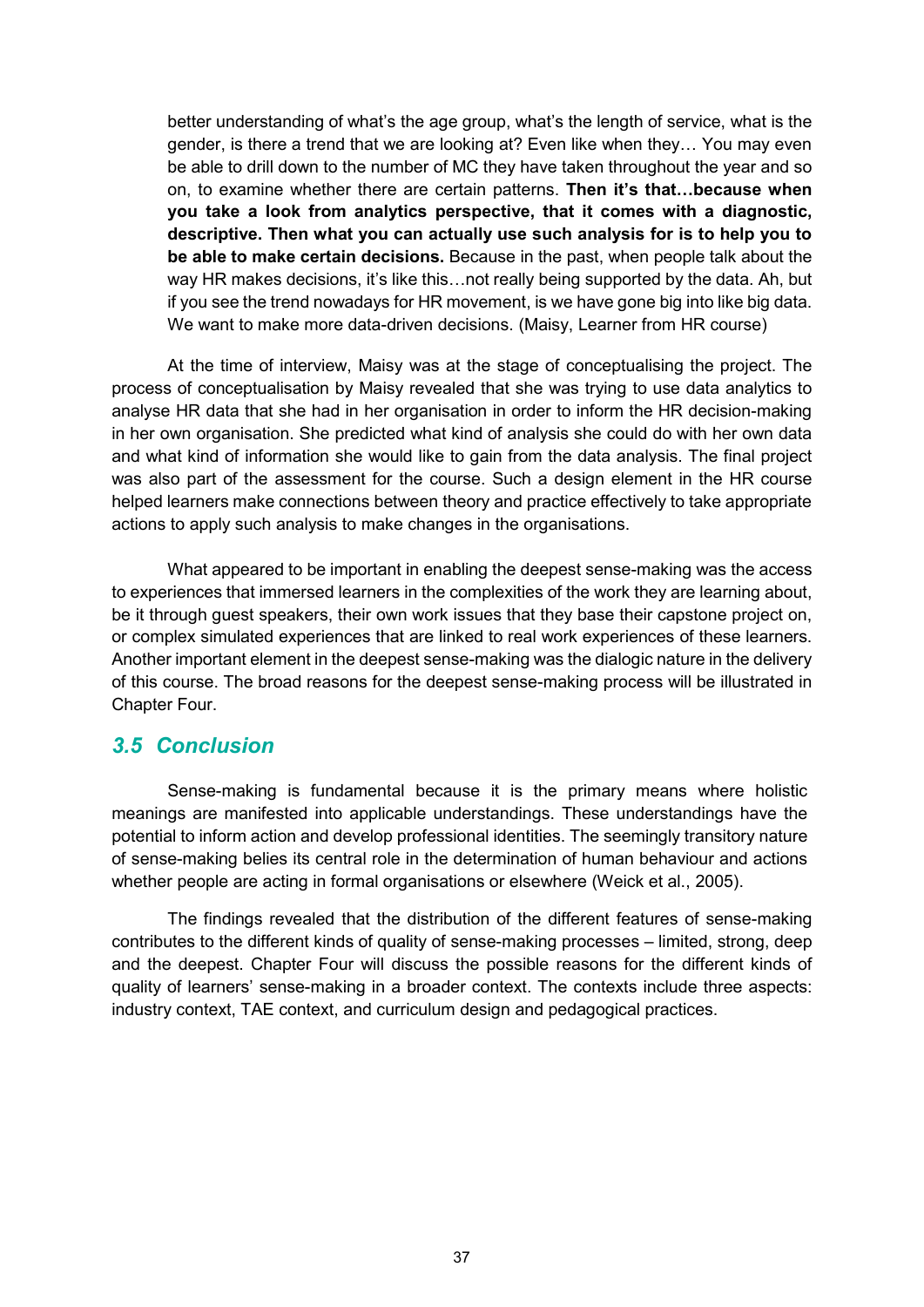# <span id="page-37-0"></span>4. Adult Learners' Experiences of Blended Learning

Learners' sense-making is complex. They do not make sense of their learning experience in isolation, but with others in a context where they interact with various affordances of technology, artefacts and tools. Within the context, learners need to sensemake to develop better understanding and know how they can put this understanding into action. Hence, it is important to recognise the possible factors that may influence or mediate learners' sense-making experiences.

Analysis of the transcripts suggested that the quality of learners' sense-making was influenced by the curriculum design and pedagogy developed and adopted in BL, resulting in limited, strong, deep or the deepest sense-making. Furthermore, our data analysis highlighted that the structuring of the "blend" and the design of learning result in either fragmented or seamless experiences for learners (as shown in Figure 6 on the next page). Limited sensemaking was associated with fragmented design and learning experiences; deep sense-making was associated with design of BL that is seamless, creating a "joined-up" sense-making experience for learners.

For example, the fragmented sense-making experience reflected curriculum dominated by administrative decision-making; usually shaped by business decisions rather than a focus on enhancing sense-making and meeting learners' needs. A fragmented curriculum may:

- lack a coherent narrative across the different learning environments;
- focus on content as reproduction of knowledge, rather than critique and coproduction of knowledge;
- contain learning activities that lack authenticity (i.e. that do not reflect the complexities of the work and work settings)
- have limited scaffolding of learning, contributing to disrupted authentic experience, e.g. when the workplace experience is not well integrated with classroom learning;
- have theory separated from practice; and
- fail to develop deep understanding.

In contrast, a seamless curriculum may include:

- learning activities that present learners with authentic tasks, settings, interactions, etc, and a degree of choice in their learning opportunities for dialogue;
- consistency and alignment between aims, outcomes, learning activities and assessment (Bound et al., 2016);
- a coherent and clear narrative to facilitate effective sense-making with provision of appropriate scaffolding and authentic scenarios and tasks;
- opportunities for dialogue and co-construction of knowledge that are fundamental to the curriculum design and to facilitation (Bound et al., 2019);
- supportive technology for sense-making in and across the classroom and workplace and back again;
- iterative movement between classrooms, online platforms and workplaces with related and authentic activities; and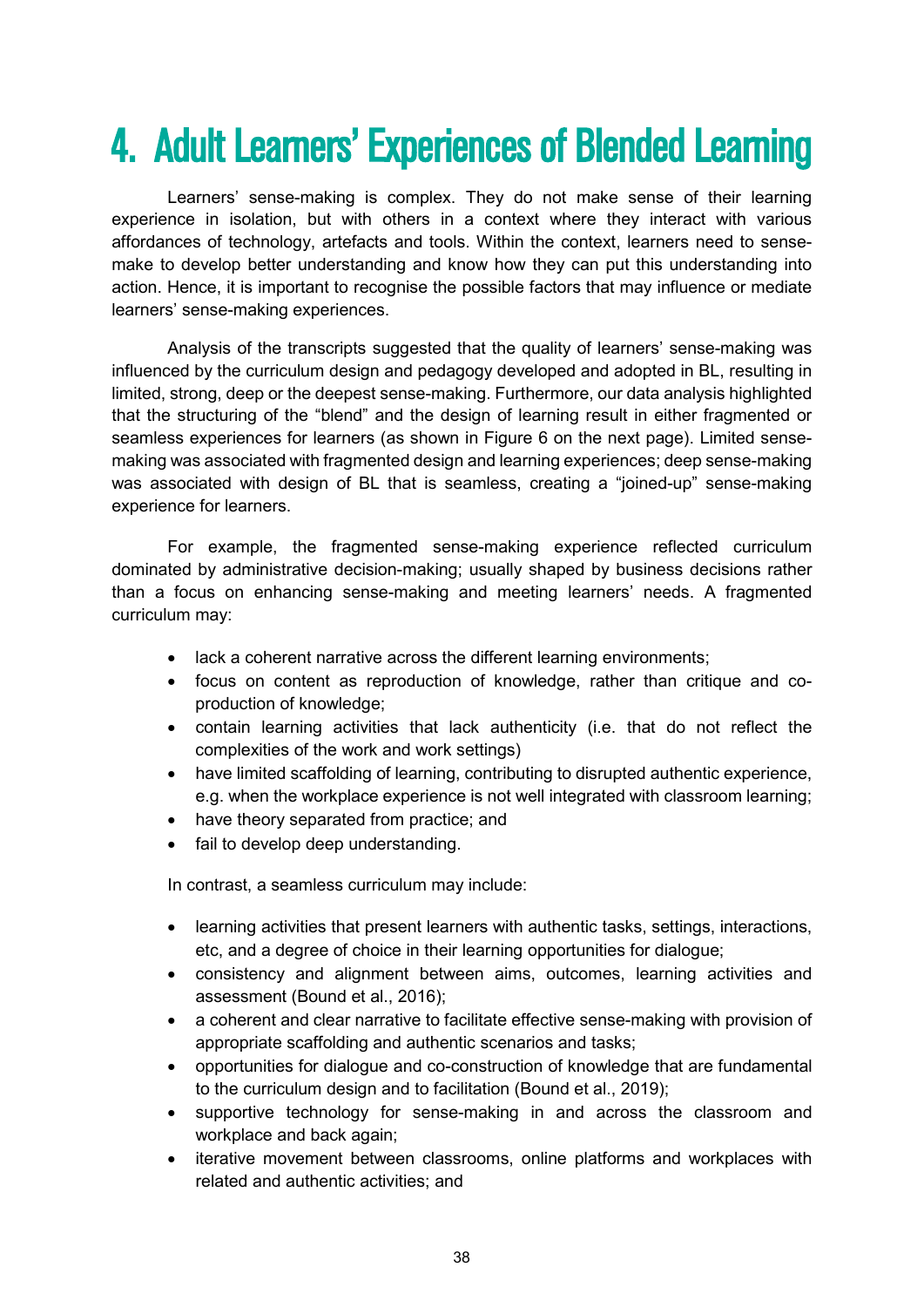holistic design integrating theory and practice, technical and generic capabilities (Bound et al., 2016).

The data analysis also revealed that the curriculum design and pedagogical practices were shaped and influenced by two intersecting contexts: industry context in which the courses of study were situated and the TAE sector arrangements. Figure 6 shows that the industry and TAE contexts worked together to impact directly on the curriculum design and pedagogical orientations of BL. In turn, these orientations may create different sense-making experiences for the learners in the different courses in the present study.

### <span id="page-38-1"></span>Figure 6: Conceptual framework applied to the case studies



Note: AE stands for Adult Educators; TP stands for Training Providers.

Please note that not all the contexts (e.g. Industry and TAE, pedagogical beliefs or practices) as shown in Figure 6 are present in each case study that will be discussed in this chapter. Some of them are more salient in certain case studies than others. The following sections will elaborate on how this conceptual frame is manifested in different case studies in the present study.

# <span id="page-38-0"></span>*4.1 Fragmented curriculum design, pedagogies and sense-making experience in blended learning*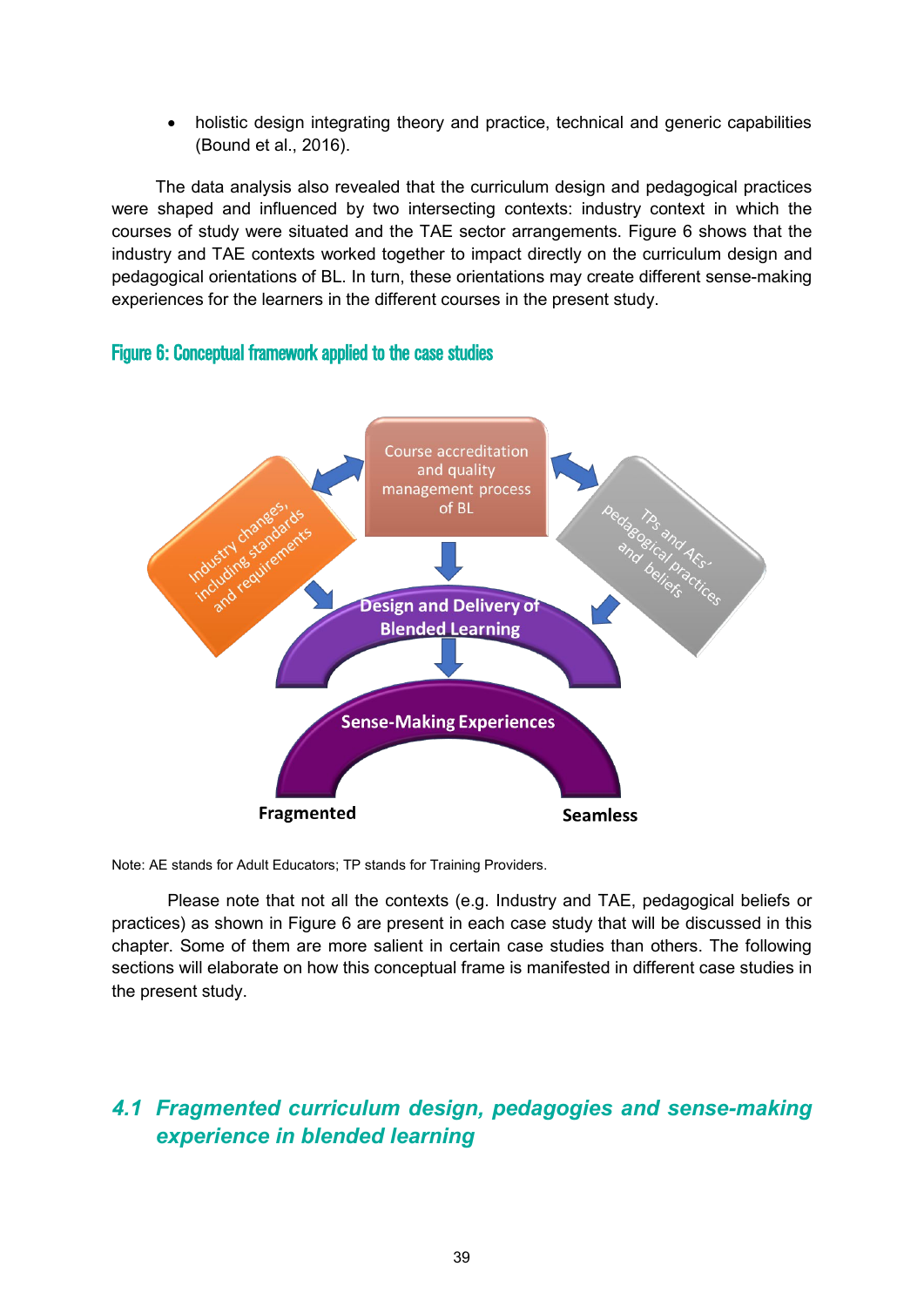This section discusses how the fragmented sense-making experiences of learners from ICT and healthcare courses are affected by the curriculum design and pedagogical practices shaped by the interaction between industry and TAE contexts.

### **4.1.1 Fragmented sense-making (ICT)**

As described in Section 3.1, the adult learners in the ICT course experienced a low level of sense-making as they spent most of their time noticing differences, recalling past experience and making comparisons. They seldom connected theory with practice, or conceived a systemic understanding of the software and the possibilities it offered. Also, they had limited, if any, application of what they learned to potential workplace practices. Such a sense-making process tends to be fragmented because the learners stopped at identifying and comparing differences in theory and practices and recalling past experiences. Learners' comments indicate that these sense-making processes were not sufficient for the learners to translate their learning into their workplaces.

The low level sense-making experienced by ICT learners might be due mainly to the fragmented curriculum design of this ICT course. In this course, the learners attended classroom (20%) and e-learning (80%) sessions involving both theoretical and practical knowledge. However, at the end of the course, the learners shared that they still lacked the competence to apply for relevant jobs. What was taught in the course did not incorporate the versatility of the SAP system and the ways in which it can be applied differently in different settings. Instead, the course design and facilitation were very prescriptive where learners had to strictly follow the procedural steps. Consequently, there was no opportunity to develop a deep understanding of the possibilities for the deployment of SAP system in a company, which was the promised learning outcomes at the end of the course. Learners reported instead that they could only be a user, and could not operate at the higher level of a consultant. They explained that the curriculum content was not adequate to meet most employers' needs and requirements in the industry. They strongly recommended that some embedded workplace hands-on learning in between classroom learning and e-learning was necessary to help them achieve a holistic understanding of the deploying SAP ERP system and be more competent and confident in applying for related jobs. Additionally, there appeared to be limited opportunity for learners to engage in purposeful dialogue. Figure 7 represents the overall sense-making experience of ICT learners of this BL course.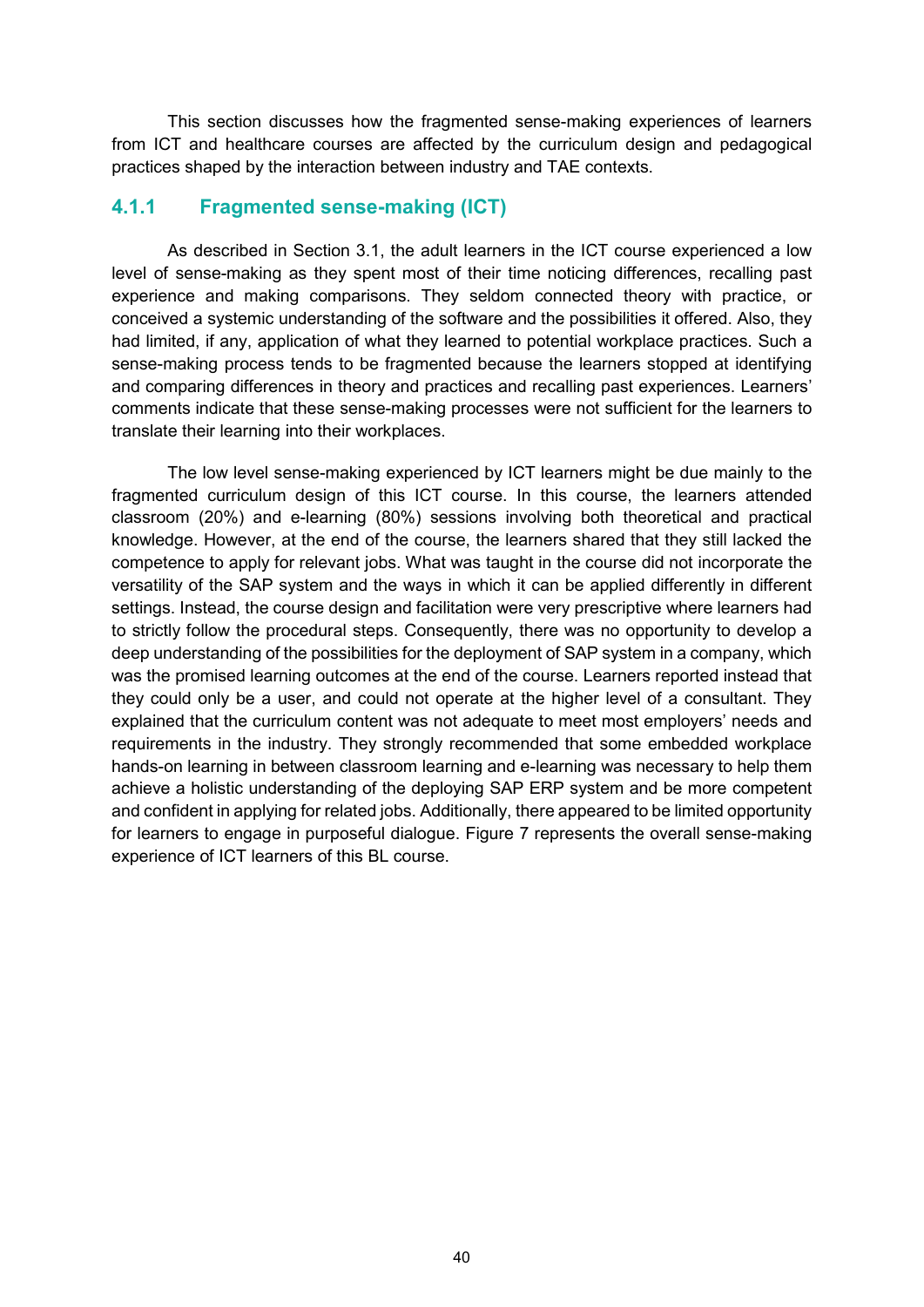

### <span id="page-40-0"></span>Figure 7: ICT learners' sense-making experience in blended learning

The lack of clarity on the purpose of using BL is a contributing factor to the fragmented sense-making experience of learners and of their limited sense-making opportunities. At the time of data collection for this course, it had been run by the training provider for six years, though BL had been in place for only six months. Before this, the course was delivered purely by classroom teaching over a nine-month period. The change to BL was the training provider's response to policy changes; namely, the government initiative to incorporate BL in all fullqualification WSQ courses by January 2017 in order to maintain the training provider's training subsidy. However, the change appeared to have failed to take learners' needs and capability development into consideration and in aligning their own infrastructure and manpower readiness to the change.

The second reason for the learner's fragmented sense-making experience in this course was related to WSQ's strict competency requirements. A key feature of the curriculum design was the mapping of the SAP course materials provided by the vendor, with competency requirements. The primary focus on content, rather than attention to the purpose and learning outcomes of the course and how they relate to the content, appears to have contributed to a highly mechanistic design that fails to build in more sense-making opportunities.

### **4.1.2 Less fragmented experience (Healthcare: Therapy Support and Optometry courses)**

As described in Section 3.2, the adult learners in both healthcare courses experienced strong sense-making as compared with ICT learners, because they were provided with more opportunities to make connections between theory and practice and conceive a more systemic understanding of the industry through authentic practical sessions and workplace learning, in addition to opportunities for noticing, recalling and labelling. Though both courses had a long tradition of using BL, learners' sense-making experience still tended to be somewhat fragmented mainly due to the curriculum design of the courses.

The Therapy Support course placed the workplace attachment at the end of two months' classroom teaching. The learners found that some techniques and procedures they learned during the workplace attachment were different from what was covered during their classroom learning. They also found that each of the workplaces they were attached to had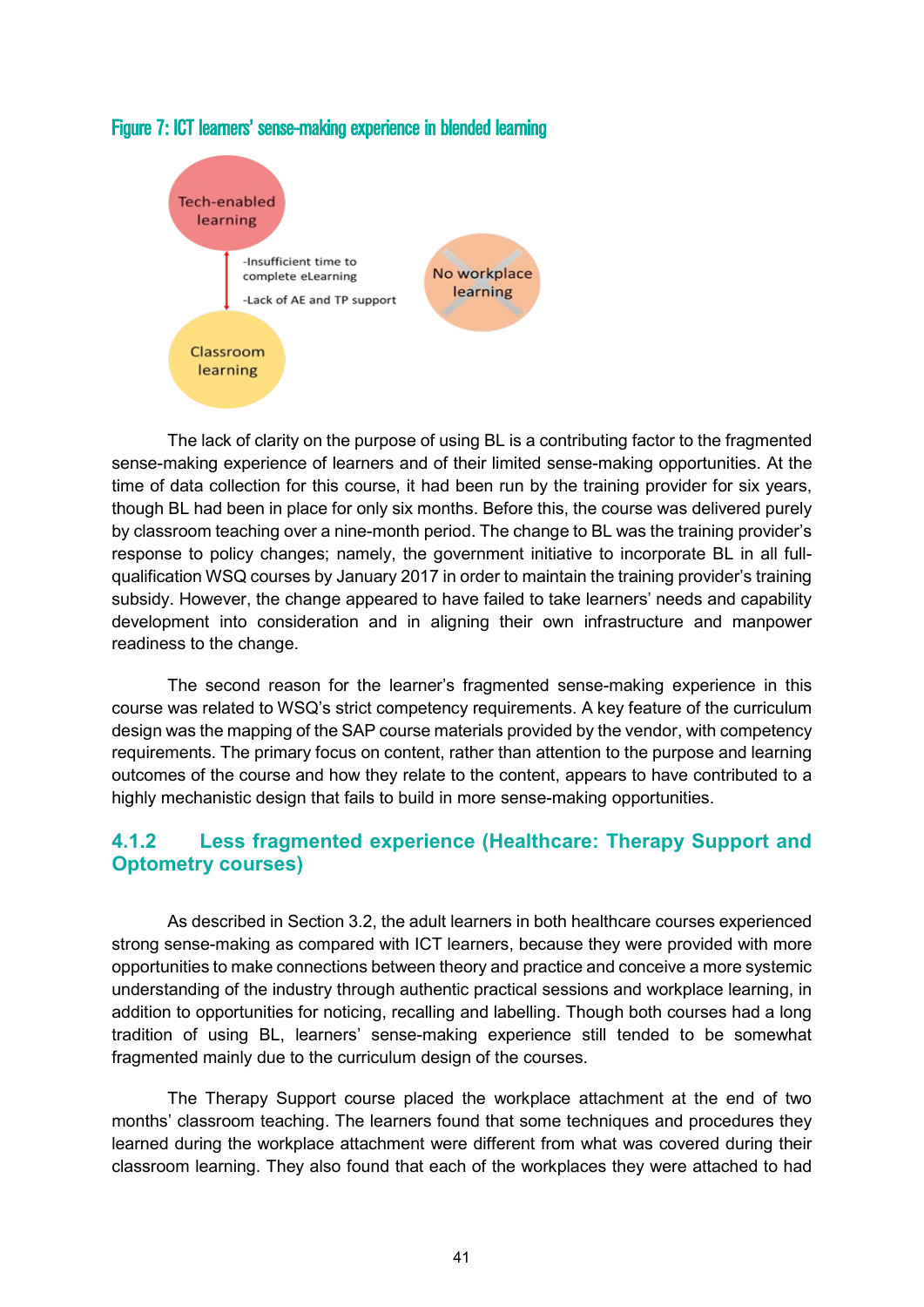different procedures, and this created further confusion and inhibited their sense-making experiences. There was little they could do to address this dissonance in their sense-making with the adult educators, as the adult educators visited them only once during their four weeks' clinical attachment. The learners were not required to return to the classroom after the attachment to give feedback, share and discuss their workplace experiences to deepen their sense-making collectively. In addition, learners found that during the workplace attachment, there were few opportunities for them to communicate with their workplace supervisor about the different techniques and procedures encountered due to the workplace supervisor's busy working schedule. Figure 8 captures learners' sense-making experience in this healthcare course.



#### <span id="page-41-0"></span>Figure 8: Therapy Support learners' sense-making experience in blended learning

The above fragmented sense-making experience of Therapy Support learners was mainly caused by the following reasons. Firstly, the perception of the training provider was that there was no opportunity to update the curriculum content (10 years old at the time of data collection) and that the accreditation body also required the practicum to be placed at the end of the classroom experience. The placement of the clinical attachment at the end of the classroom learning means a long gap between what happens in the classroom and practice spaces and the opportunity to apply what was taught at workplaces. The relevancy of the content in the curriculum was also greatly limited by the highly prescribed competency standards, deemed and understood as necessary at the time of accreditation about 10 years ago. Even though the curriculum designer put in a lot of effort to improve the currency of the curriculum content by consulting with industry practitioners, in response to the rapid evolvement of practices and technology in the healthcare industry, the training provider explained that these updates were not part of the curriculum which needed to pass the auditing process by an accreditation agency. The belief on the part of the training provider that they could not change what they described as outdated and irrelevant in order to pass auditing processes, is in fact at odds with the agency's requirements at the time of data collection. There is a tension here between the mapping to outdated competency standards and curriculum design decisions. This likely explains why the learners noticed a lot of differences in the technique and procedures between the classroom and workplaces. Secondly, the training provider's manpower constraints and challenges in establishing partnership with the industry could be another reason causing the somewhat fragmented sense-making experience of therapy support learners. For this course, most of the adult educators were working part-time with the training providers. They spend most of their time running their own business outside the school. Only full-time adult educators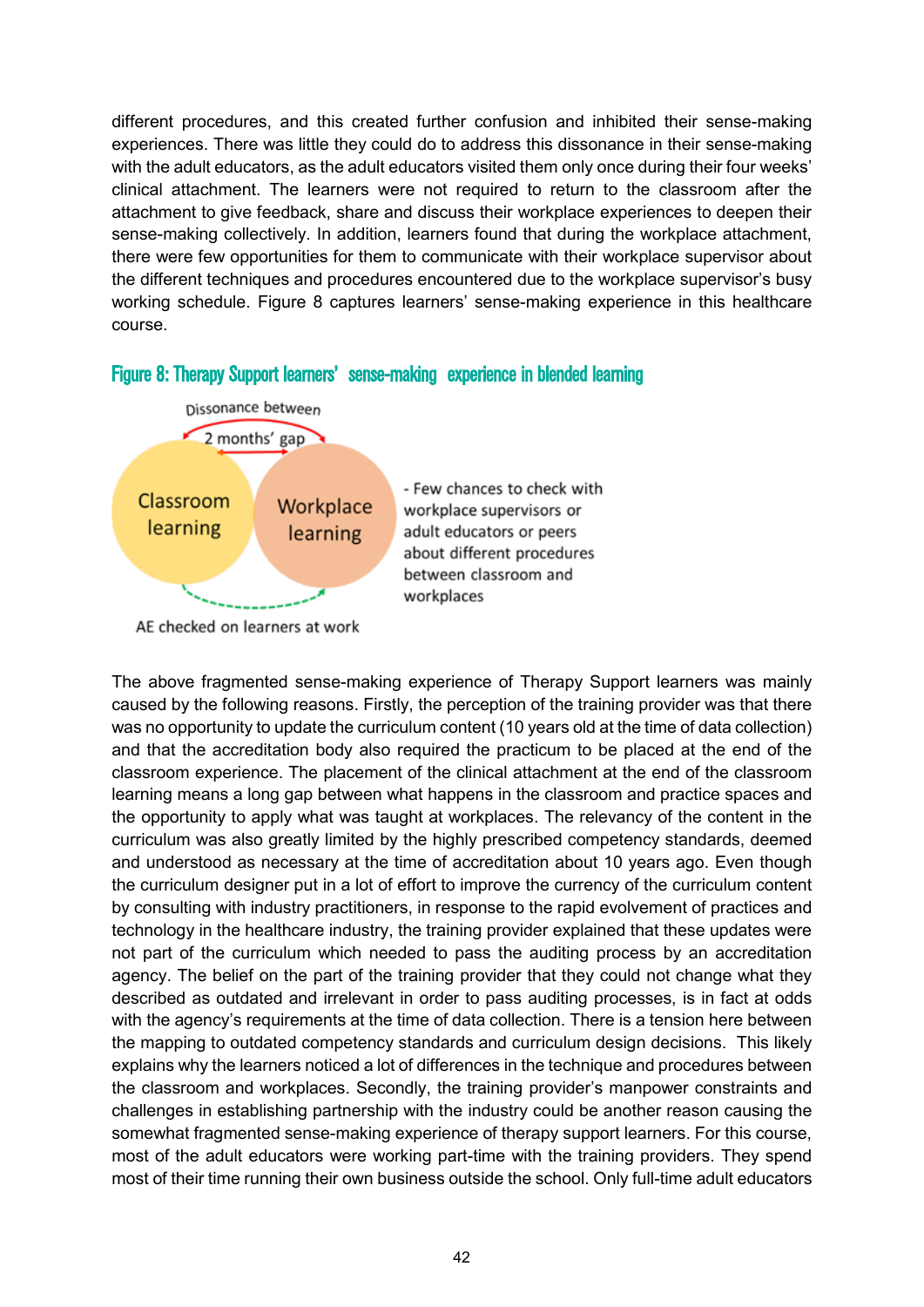were assigned to make visits at workplaces to check on the learners' progress and performance. The number of full-time adult educators for this course was not sufficient to cover all the workplaces the learners were assigned to, which resulted in an adult educator only visiting each workplace once for a short period of time. During the visit, the adult educator may not be able to talk to each of the learners in detail on their challenges and feedback. The limited communication between the learners and the adult educators during attachment may also contribute to learners' confusion in translating their learning from classroom to practice. For example, there were no other channels and platforms for learners to share their experiences, ask one another questions, or ask their adult educators questions during and after the attachment. In addition, the data indicated that the workplace supervisor may not be able to provide the level of desired support as their daily working schedule was too tight to give guidance. This is an aspect of partnerships and expected roles and support from each of the partners – the workplace and the training provider – that needs attention and possibly capability development.

However, when we compared the sense-making experience between ICT and Therapy Support learners, we found that the sense-making experience of Therapy Support learners was less fragmented than that of ICT learners. Besides the workplace attachment, the difference was mainly due to the pedagogical practices employed by adult educators during classroom teaching. Adult educators in the course adopted a lot of role-play activities, case studies, hands-on practical sessions and formative assessment to facilitate learners making connections between theory and practice. Learners experienced simulated scenarios and improved their practices before entering the attachment. Even though the learners still felt a strong culture shock in the workplace attachment, such pedagogical practices did help the learners fill some of the gaps between theory and practice, making their sense-making less fragmented than that of the ICT learners.

The Optometry course was a part-time course for students with full-time jobs. This was a non-accredited course run by the training provider for about 10 years. As a non-WSQ course, the training provider had more freedom to design and deliver the course as it deems fit. Workplace learning took place at each learner's own workplace after classroom sessions in school. In school, classroom learning was conducted by adult educators, and lab practical sessions were conducted by industry practitioners. However, the interviews from learners, adult educators and workplace supervisors revealed that there was a lack of communication among the three parties, and they did not keep one another informed on the progress of learners in the course. The workplace supervisor understood their role as ensuring that the learners can tick the log book brought from school to the workplace. Workplace supervisors seldom discussed with the learners and adult educators what was learned in school, in order to better facilitate and connect for seamless learning. Adult educators visited the learners two to three times during the 10 months' programme to check whether the learners had done the cases in the log book. As revealed in Chapter Three, there was not much communication between the adult educators conducting classroom teaching and those conducting laboratory sessions.

Two reasons for such fragmented sense-making processes are explored. Firstly, the curriculum design of the course followed the industry standards closely to create the career pathway for the learners to meet industry growth and demand. This was a potential contributing enabler to deep sense-making (as discussed in the following section). However,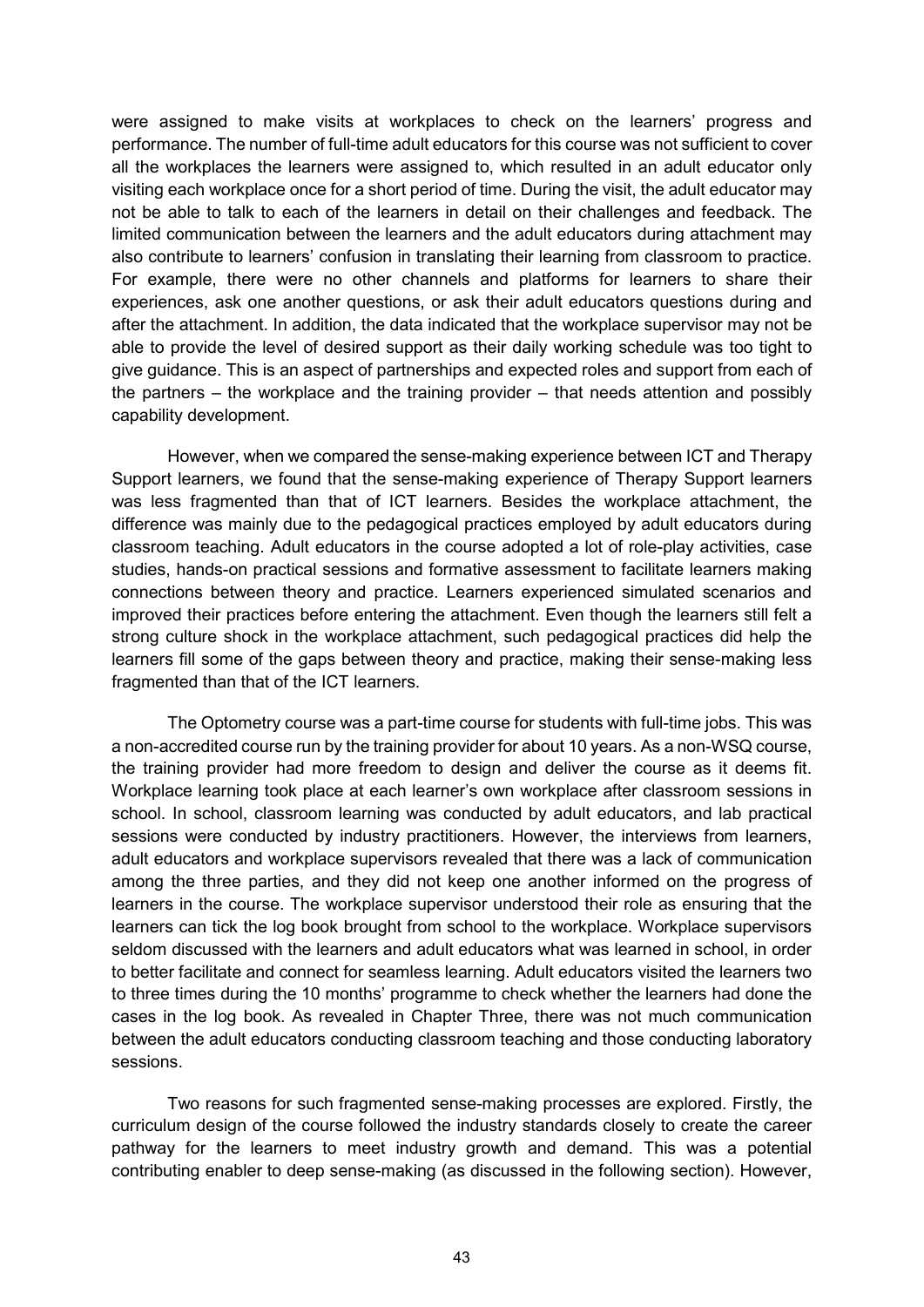the limited communication and collaboration between adult educators in the classroom and labs, and adult educators and workplace supervisors contributed to learners' sense-making process being rather fragmented. Learners had access to both classroom and workplace environments, but the assessment design did not support the linking of theory and practice, and there was limited scaffolding to assist learners to translate their learning across these environments. Even though the adult educator claimed that what they taught in the classroom and lab practical sessions were highly relevant to current industry demand, both the workplace supervisors and learners found that some of the theoretical knowledge learned was not so applicable to the workplace. Although this is a complaint that is universal, it is something that can be addressed and improved.

Another common complaint expressed by learners in this course was that the equipment that the workplace used was more up-to-date than what learners used in the school setting. One workplace supervisor shared that he did not know what the learners were supposed to learn in the school. When coming to complete the tasks as specified in the log book, he did the demonstration for his learners following the workplace common practices. In addition, there was no channel for workplace supervisors to feedback on what they perceived as being irrelevant and/or outdated content. When learners noticed the differences, they also tended to keep quiet and accept the fact, rather than posing questions about what they noticed. Due to the limited communication between adult educators and workplace supervisors, the sense-making of these learners in this course still tended to be fragmented, as the learners' need to make linkages between the classroom and workplaces was not considered as part of the curriculum design.

In addition to the curriculum design, the pedagogical practices adopted by the adult educators and workplace supervisors also contributed to learners' fragmented sense-making experience. During the observation of classroom teaching, practical sessions and workplace learning, it was found that learners tended to be the passive recipients of the knowledge and skills transmitted by adult educators or workplace supervisors. For example, in classroom teaching, there were no engaging activities to help learners deepen and translate the learning. In practical sessions, they had more hands-on practices with their partners, but they were using outdated equipment which the shop stopped using many years ago. At workplaces, the learners did what they were instructed to do by following the shop routine, but they had limited opportunity to challenge or make judgements to take actions to apply their learning. During our observations, we seldom saw learners raise any questions or initiate communication to clarify their doubts and ask for some support, indicating a classroom or school culture akin to applying the acquisition metaphor (Sfard, 1998) only. Such a sense-making experience created by these pedagogical practices tended to be fragmented, as learners were not scaffolded effectively to link what they have learned across these different learning environments.

To sum up, the constraints for seamless sense-making experiences, as shown in the above case studies, can be listed as follows:

• Lack of authentic workplace learning to enable learners to apply what they have learned in classrooms in the course;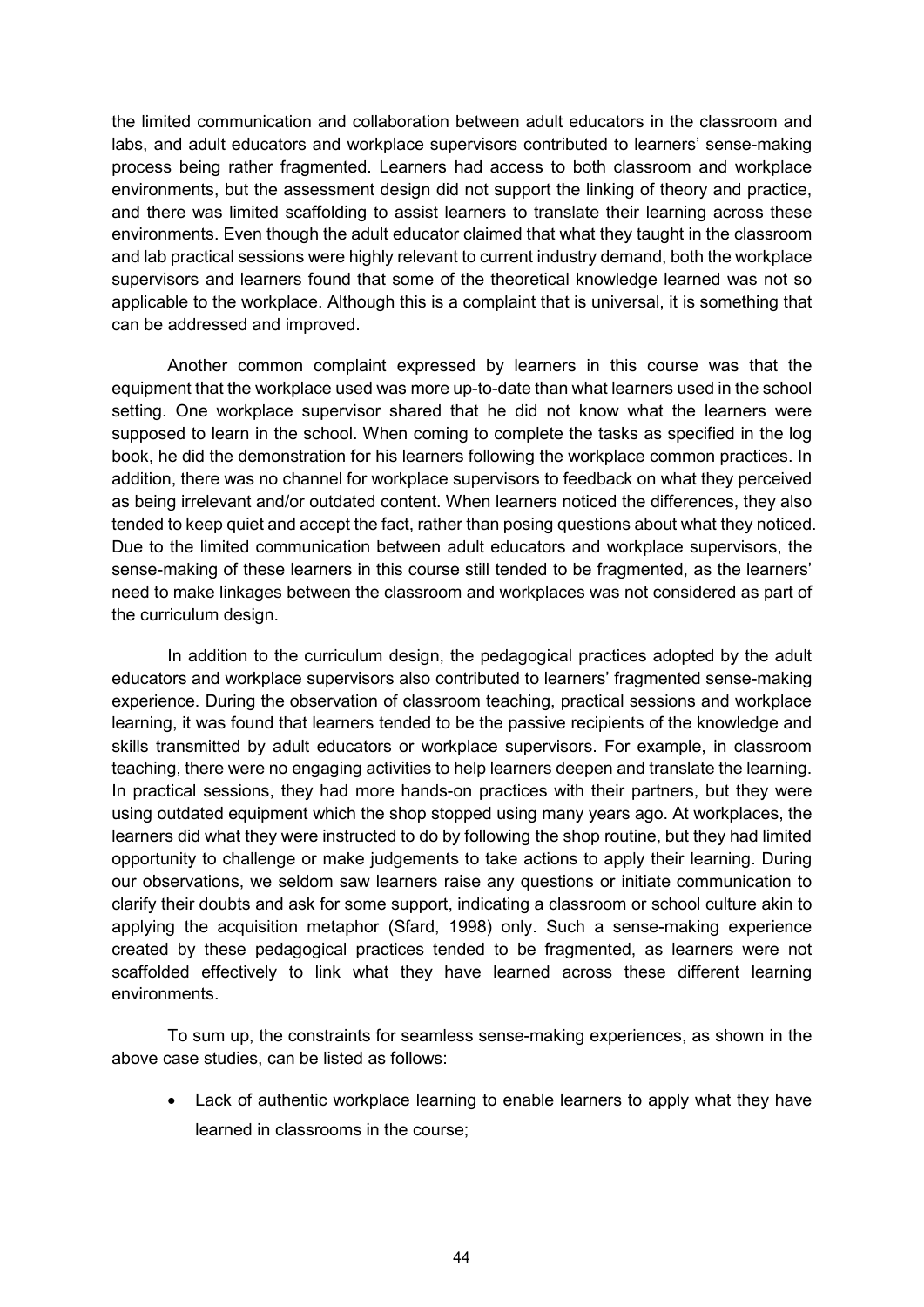- Outdated curriculum content and structure which does not connect with the current practices well;
- Manpower constraint to support learners during workplace learning to make better links between theory and practice;
- Limited communication between adult educators, and between adult educators and workplace supervisors on learners' progress and difficulties in overcoming the challenges in linking theory and practice; and
- Outdated equipment used in practical sessions, which hinders the application in practices.

The next section will discuss the case studies that tend to create a more seamless sense-making experiences for the learners.

# <span id="page-44-0"></span>*4.2 Seamless curriculum design, pedagogies and sense-making experience in blended learning*

This section will discuss how the seamless sense-making is experienced by the learners from WSH and HR courses, which are affected through the curriculum design and pedagogical practices and shaped by the interaction between industry and TAE arrangements.

### **4.2.1 Moving towards a seamless sense-making experience (WSH: Construction and Maritime courses)**

As described in Section 3.3, the adult learners in the WSH courses experienced strong sense-making, as compared with healthcare learners, because the former were provided with more opportunities to make connections between theory and practice and conceive a more systemic understanding of the industry through practical sessions and workplace learning. Such a sense-making experience tended to be seamless for these learners because they received plenty of opportunities and support to link and apply what they have learned across different learning environments. Both of the courses were non-WSQ courses and had been run by the respective training providers for more than 10 years. Again, curriculum design and pedagogical practices shaped by both industry context and TAE arrangement played an important role for the quality of learners' sense-making experience. The learners' sensemaking experience in both WSH (Construction and Maritime) courses is illustrated in Figure 9.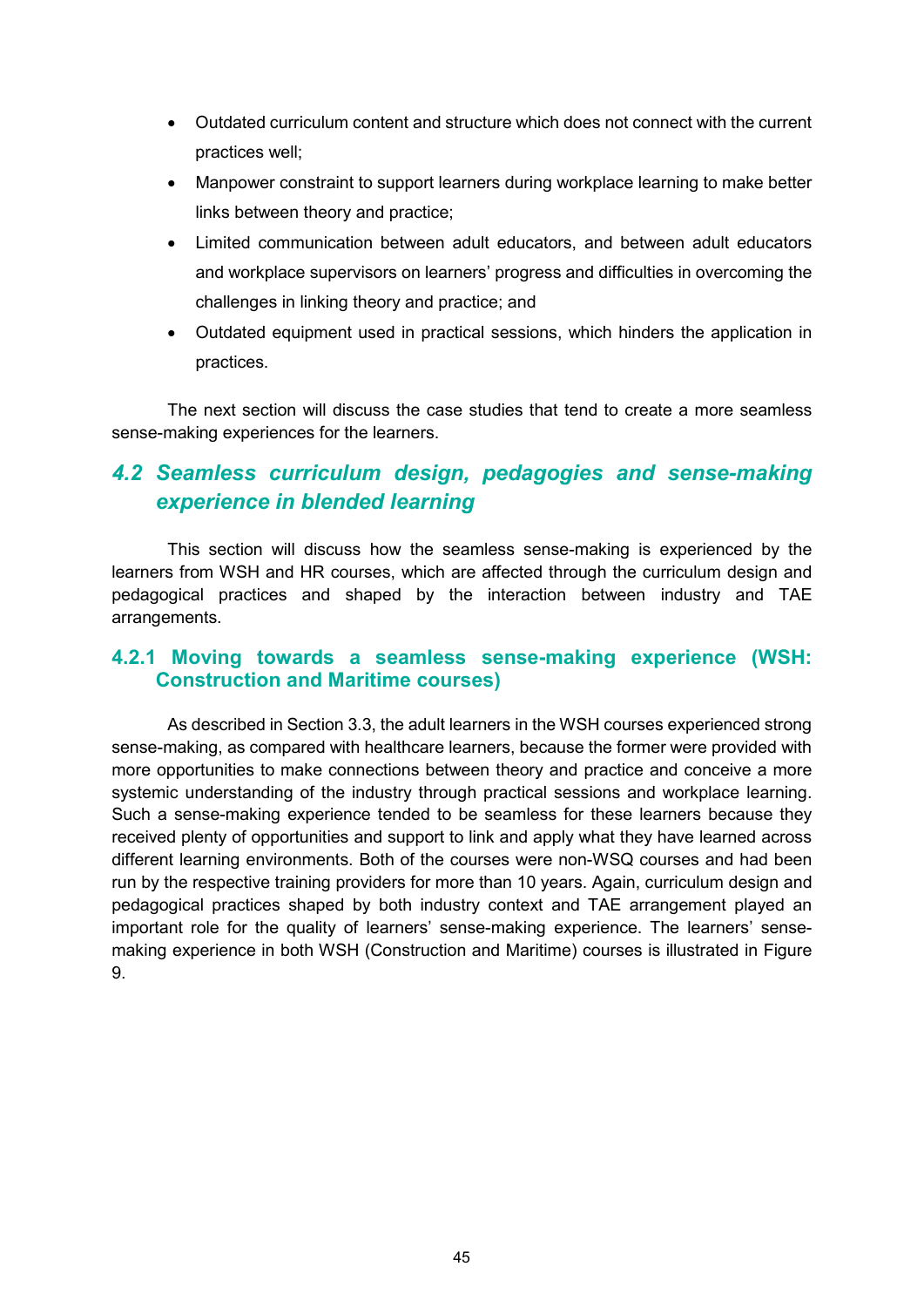

### <span id="page-45-0"></span>Figure 9: WSH learners' sense-making experience in blended learning

The two WSH courses (Construction and Maritime) shared a few commonalities in the curriculum design and pedagogical practices. Firstly, both of the courses developed their curriculum in collaboration with industry authorities to meet their requirements for the job roles. The industry updated their requirements regularly and kept the training provider informed so that the training provider could incorporate these updates into their curriculum. For example, the WSH course in Construction followed the guidelines from the Building and Construction Authority (BCA), updating their curriculum content on erecting scaffolding to align with the changes made to the guidelines, and ensuring that the content to inform workplace practices was relevant. Since the training provider is also a scaffolding service provider, they regularly conducted in-house training for their own workers to meet the project specifications requested by the companies. Such in-house training was continuous and updated in order to prepare their own workers to meet the different requests by the different companies. The other WSH course in Maritime also developed the curriculum in close collaboration with Maritime Port Authority (MPA) and the International Maritime Organisation (IMO) to make sure the content is the most relevant and up-to-date. Additionally, MPA sent representatives to participate in the assessment processes to make sure that the learners were qualified. The close partnership between training providers and industry partners enabled the learners in these courses to experience a seamless sense-making, as the learners were able to link the theory and relevant practice easily. Therefore, they felt more confident in taking actions to apply what they have learned, as shared in Chapter Three.

Secondly, both of the courses integrated classroom and workplace learning by having the learners move back and forth across the different learning environments. Between such alternating sessions, the adult educators' and workplace supervisors gave feedback to each other frequently on the learners' progress and performance. For example, in the Construction course, the learners were assigned to a junior workplace supervisor, who was an ex-trainee of the same training provider, to guide them during their early days of working. After observing the strengths and weaknesses of performance of the learners, the workplace supervisor gave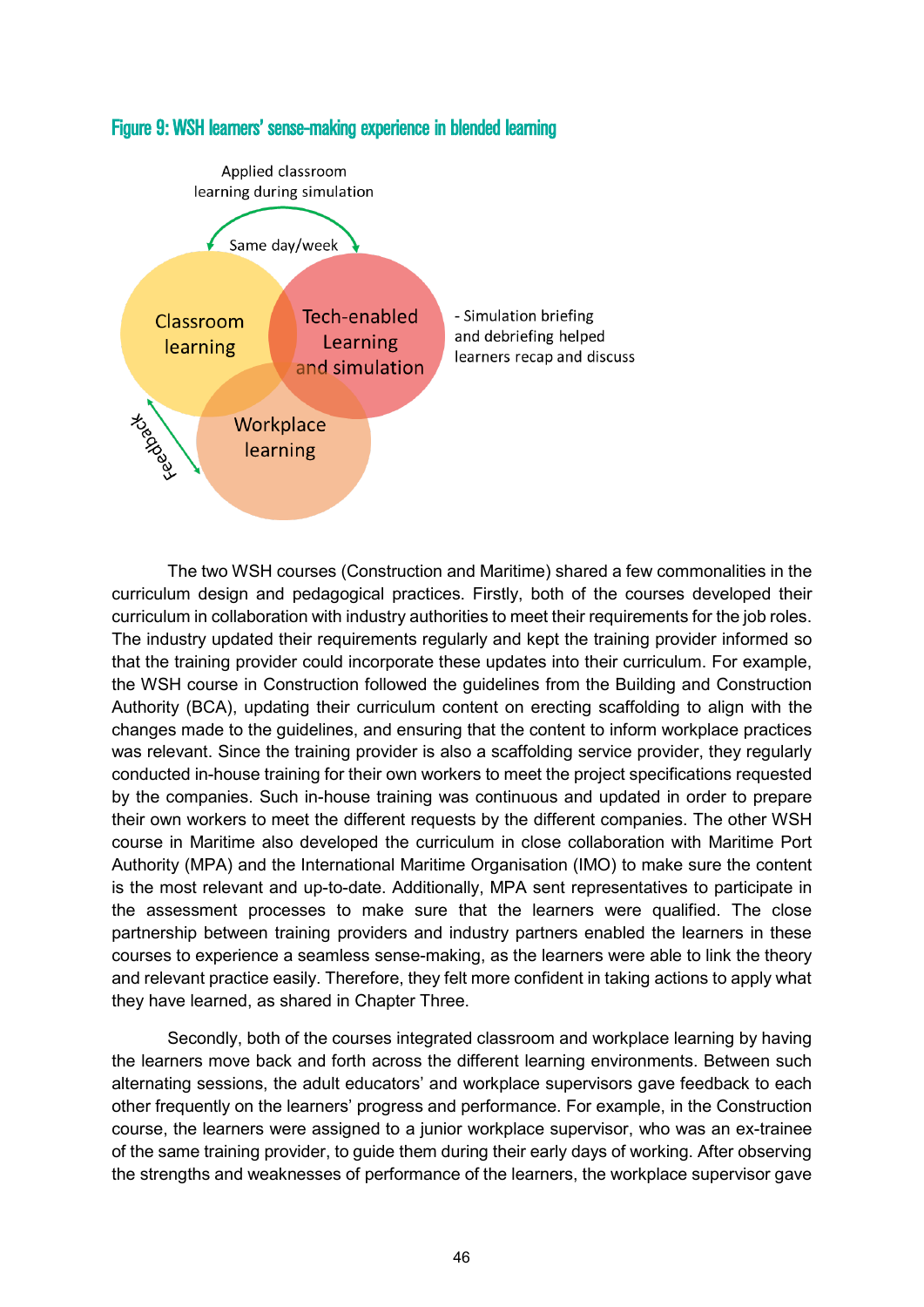his feedback to the adult educator, so that the adult educator could incorporate the feedback to improve the in-house training to better prepare future learners to avoid the same problems. Such communication between adult educators and workplace supervisors on a regular basis enabled each party to update their teaching and coaching. The ongoing communication between adult educators and workplace supervisors also contributed to the seamless sensemaking for these learners as such communication can help the learners overcome challenges and clear doubts in application of theory into practice more easily.

Thirdly, the simulation sessions in these two courses took place immediately after the classroom teaching of theories. For the Maritime course, the simulator session took place within one week after the classroom teaching, while the simulation session of the Construction course took place immediately after the classroom teaching on the same day. In addition, learners in both courses were given a briefing before the simulation session to recap what they learned in the classroom. After completing the simulation session, the learners identified and addressed gaps in their knowledge as well as identified areas of improvement in a debrief session through a group discussion with their instructor as set out in the curriculum.

Lastly, during classroom teaching, the adult educators from both courses tried to broaden the content by bringing their own working experiences from the field and encourage the learners to share among themselves about different working experiences in their daily work. Such sharing deepened the learners' understanding of the links between theories and different scenarios of the workplace settings, which will benefit their workplace learning.

In summary, the close partnership between training providers and industry partners, the design of authentic activities and the dialogic delivery of the courses encouraging the sharing among learners worked together to ease the linking between theory and practice, and enabled more effective application of theory to practices for the learners, so as to create the seamless sense-making experience for these learners.

### **4.2.2 The most seamless sense-making experience (HR course)**

As compared with other case studies, the HR BL course offered the most seamless sense-making experience for the adult learners. The course created the most opportunities for learners to contextualise their classroom learning to their workplaces. Again, such a seamless sense-making experience was created by the curriculum design and pedagogical practices shaped by the interactions between industry and TAE contexts. The HR learners' sense-making experience is depicted in Figure 10.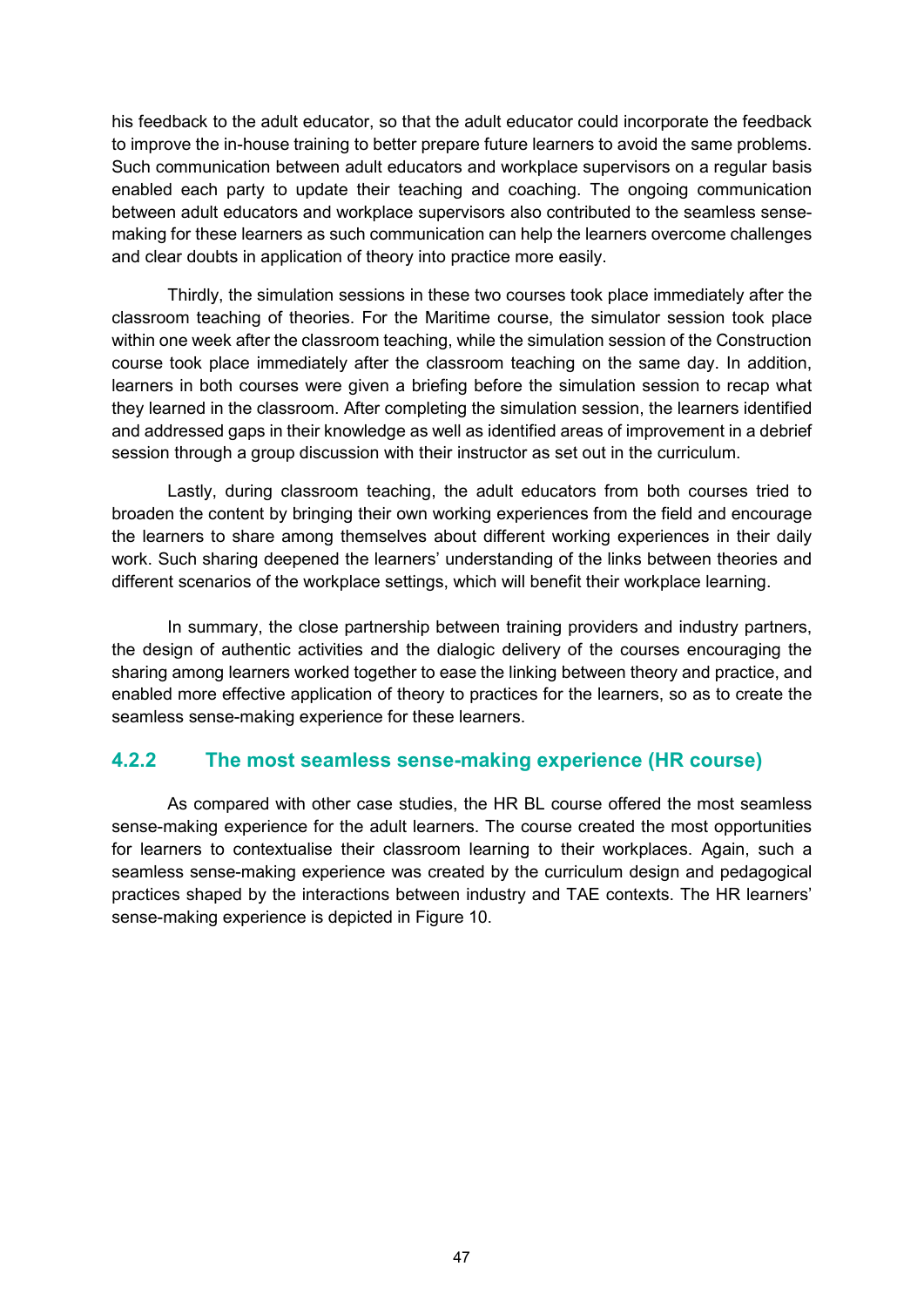# <span id="page-47-0"></span>Figure 10: HR learners' sense-making experience in blended learning - Public and private industry experts conducted some modules - Could interact with fellow practitioners



The curriculum in this course was designed using a consistent narrative to form the backbone connecting and bridging different modules of the course. In addition, for each of the individual modules, there was a designated adult educator sitting through all the modules to link each module to the previous module as well as the module that came after the current one. Learners from different agencies sat together to share experiences, deepening their exposure to different HR practices. In addition, HR experts from both the public and private sectors were invited to conduct some sessions with rich industry examples and experiences in the course. More importantly, learners were required to select an issue in their own workplace and develop a project to address the issue. The linking of modules, access to industry experts, dialogue and interaction, authentic learning and assessment were important in helping learners make sense of HR practices from different perspectives.

One of the unique features of this HR course was that it deliberately allowed the HR professionals to mingle with the finance professionals to create communication between them and enable a better understanding of each other's daily practices. Finance professionals were from another course conducted by the training provider. This intentional aspect of curriculum design offered learners more exposure to what is happening at workplaces in order to prepare them for future challenges and industry transformation. One of the adult educators revealed that a need was rising in the corporate services for HR departments to move beyond being a supportive department dealing with administrative routines and backend work, to actively build collaboration with other departments related to resources, such as the finance department, in order to serve the common goal of the organisation. The learners shared in a very comparative way between HR and Finance practices which could facilitate better collaboration when they go back to their own organisations and have to work with such professionals. Such an understanding could also help the learners step out of the box of HR work as merely a supportive administrative process to instead nurture a growth mindset, which also affects other departments' work. Such a design of the BL represented the most authentic and current practices for HR professionals. By mingling with the financial professionals, these HR professionals would be able to foresee what will happen in a real work setting in connection with their own work settings (connecting), so that they would be prepared by the training to take appropriate actions (taking actions) if they encounter the same situation in their own work settings.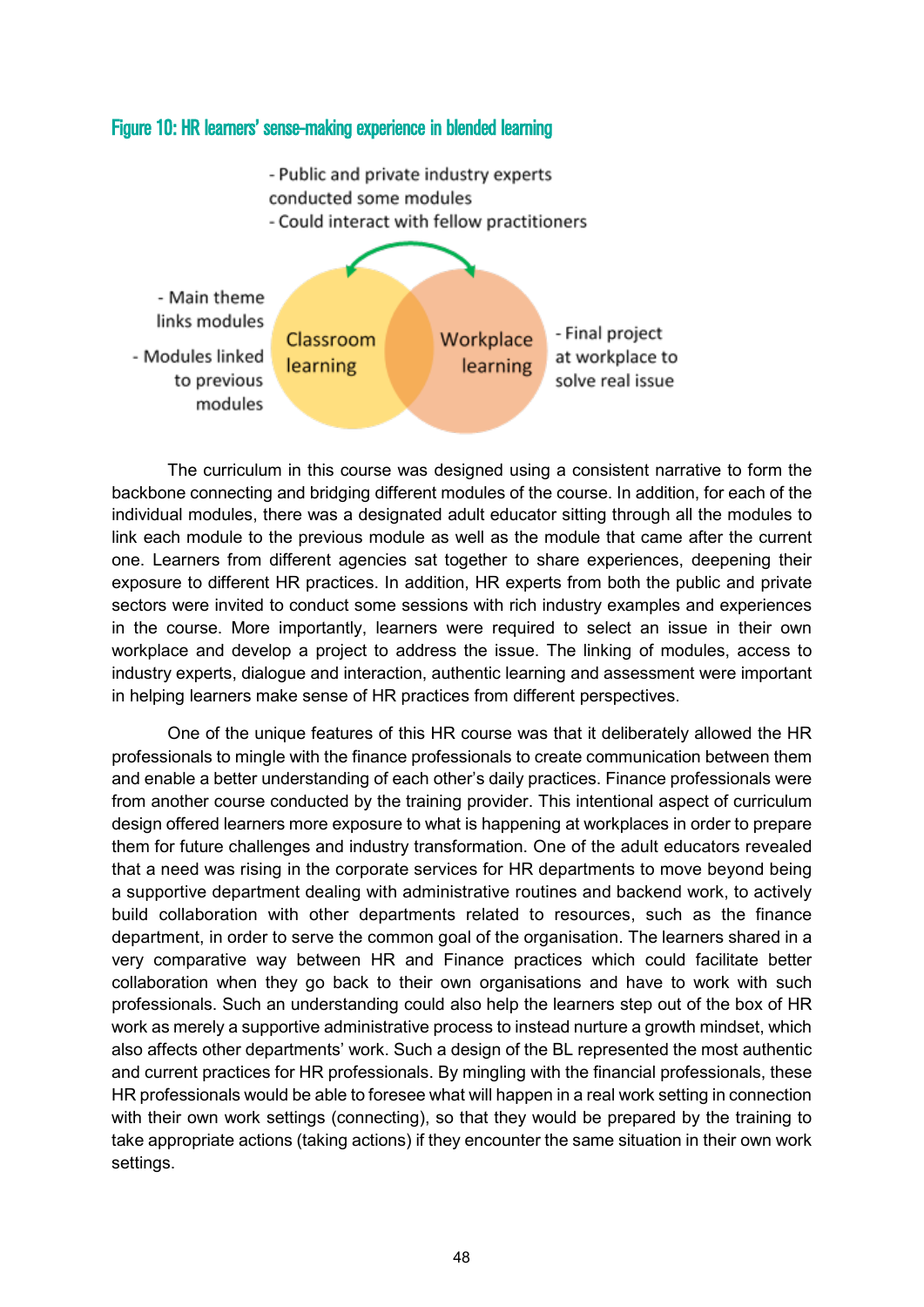Besides the mingling of HR and finance professionals, the HR course curriculum also incorporated the IHRP (Institute for HR Professionals) certification for the learners. This certification is part of the HR professional requirements to certify more than 5 000 HR professionals by 2020. One of the learners shared his tough but useful experience in taking the exam. He shared that not only did he achieve certification during the course, he also got a chance to know more about HR practices in private sectors. He particularly mentioned the HR and Manpower acts. Such an inclusion naturally enabled the smooth and seamless translation between classroom learning and workplace practices. Therefore, the learner concluded that even though the exam was tough, it was a very useful learning experience for him.

Another important feature of the curriculum design was the incorporation of a workplace-related assignment for learners to solve their workplace issues by applying whatever they have learned from the course to solve a real issue at their own workplace. Such an assignment enabled the seamless sense-making because it enabled the learners to make connections between abstract theory and concrete practices (connecting). The example discussed in Chapter Three of using data analytics helped learners identify the gaps in their HR practices and make decisions on the kind of changes they can make at their own workplace. Such an assignment helped them revisit their own workplace issues in the more scientific way and make more informed decisions to enable the transformation in the HR industry to meet the needs for such transformation. As a result, learners' sense-making experience in this course tended to be more seamless, as compared with earlier examples, as they were able to use what they learned in the course to make immediate application and take appropriate actions to address the issues at their workplace (taking actions). There was a clear purpose in the design and structuring of the course to help learners gain a deep understanding and make a seamless application of the current HR industry trends and practices in this BL.

Besides taking into consideration learners' needs in their curriculum design, the training provider's belief about learning (embodied in the adult educator's pedagogical practices and training provider's learning facilities) also played a role in shaping the learners' sense-making experience. The sharing from the adult educator in this course revealed that the training provider's belief in participative learning embodied in the classroom setting tended to enable the seamless sense-making for the learners. Such a belief would strengthen the communicative and collective nature of sense-making, which is one of the important features for seamless sense-making. In order to create the most participative and collaborative sensemaking experience in this course, the training provider undertook visits to a few educational institutions in Singapore, e.g. INSEAD, NUS and NTU, to learn from them how to design conducive facilities to enhance learners' sense-making experience by adopting technologies.

The training provider's beliefs in participative learning in this HR course were also strongly represented in the pedagogies of the course. One of the adult educators shared that he first had to establish his role in the classroom as a facilitator, rather than an expert. This move signalled to the learners that they had to share and learn from one another based on their own rich experiences, which were highly workplace-related and authentic, by which the learners were then able to contextualise and link what they had learned in the course with their workplaces and made more seamless transition and application between the classroom and workplaces. Such a belief in learning and intended pedagogies benefited learners' sensemaking experience in this course. One of the learners shared that such active participation in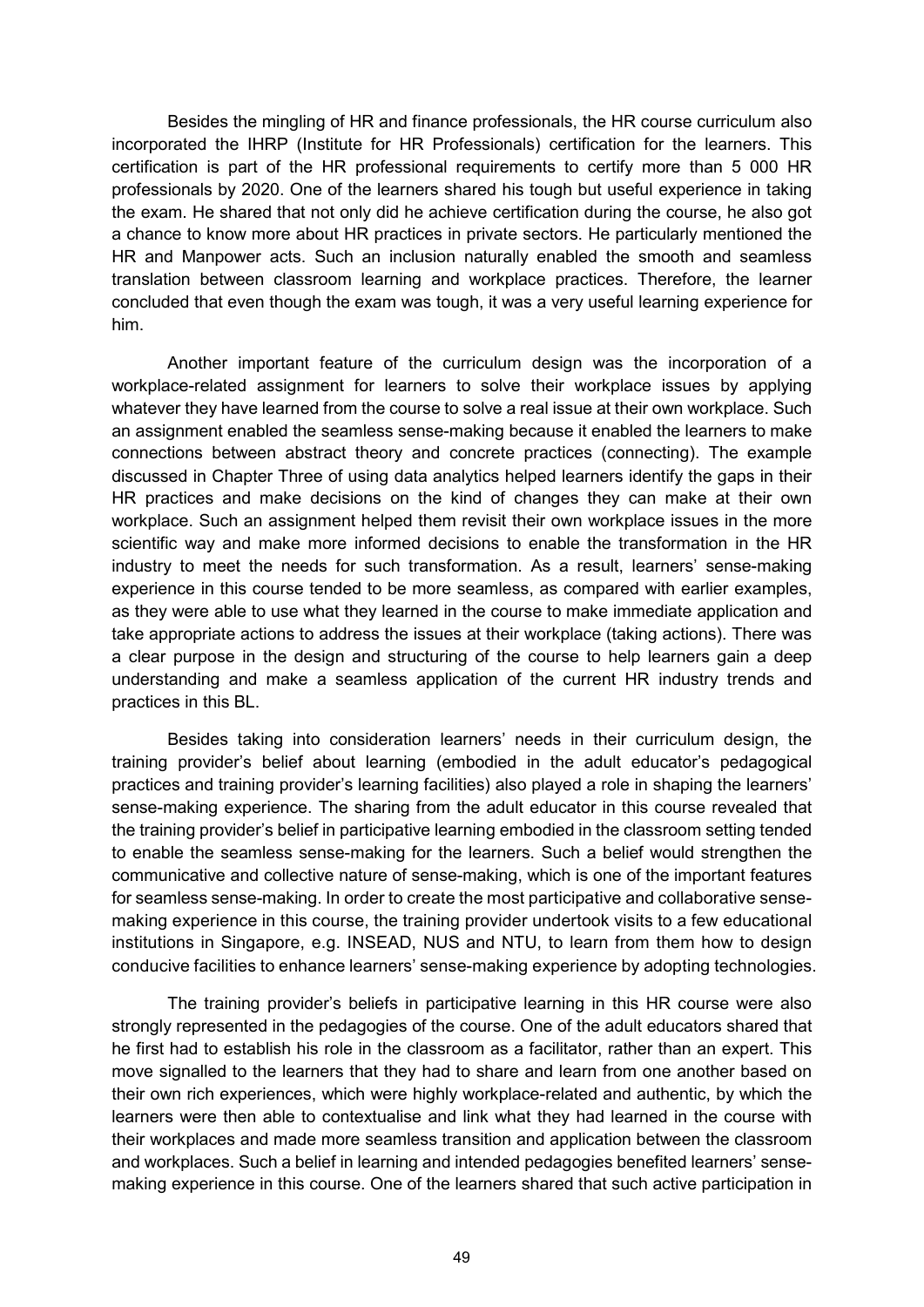learning with highly authentic case scenarios reminded her of the daily HR routine of dealing with different colleagues in the organisation. At the same time, this created an authentic learning environment for her to move seamlessly between classroom discussion and workplace communication.

In summary, the enablers for a seamless sense-making experience are listed below based on the findings from the above case studies:

- Strong partnership between training providers and industry partners, e.g. jointly developing the curriculum, ongoing updates of the curriculum keeping abreast of industry standards and changes, industry experts involved in the teaching and assessment of the course, so that learners could be able to link classroom learning and workplace practices more smoothly;
- Design authentic assessment tasks, e.g. how the learning can address the learners' workplace issues, so that they can take immediate actions to apply to and solve realistic issues;
- Reinforce learners' retention and application of the knowledge and skills by facilitating practical/hands-on/simulation sessions after classroom learning, so that the connection between theory and practices could be enhanced;
- Encourage adult educators to share their real-life industry experiences during teaching to help the learners to contextualise the theory as much as possible in classroom settings so that learners can build connection between theory and practice more easily in their sense-making; and
- Designing workplace-related assignment to help learners make timely application to realise seamless sense-making.

This study revealed how industry context (e.g. the involvement of industry partner, updated industry standards in the curriculum) and TAE arrangement (e.g. accreditation and regulations of the course, adult educator and training provider's beliefs in learning) contributed to the curriculum design and the pedagogies developed and adopted in the course. This is on top of taking into consideration learners' needs in BL. A good alignment among these factors tended to better enable a more seamless sense-making experience for the learners.

# <span id="page-49-0"></span>*4.3 Conclusion*

This chapter presents the findings on the possible direct and indirect factors affecting the quality of adult learners' sense-making in the six case studies: directly, curriculum design of and pedagogies used in BL; indirectly, the interactions of industry ecology and TAE ecology that impact curriculum design and pedagogies, which in turn affect the quality of learners' sense-making. Chapter Five will summarise the main findings of the present study in the sequence of research questions. Following the summary, some practical recommendations will be made for relevant stakeholders to consider and adopt.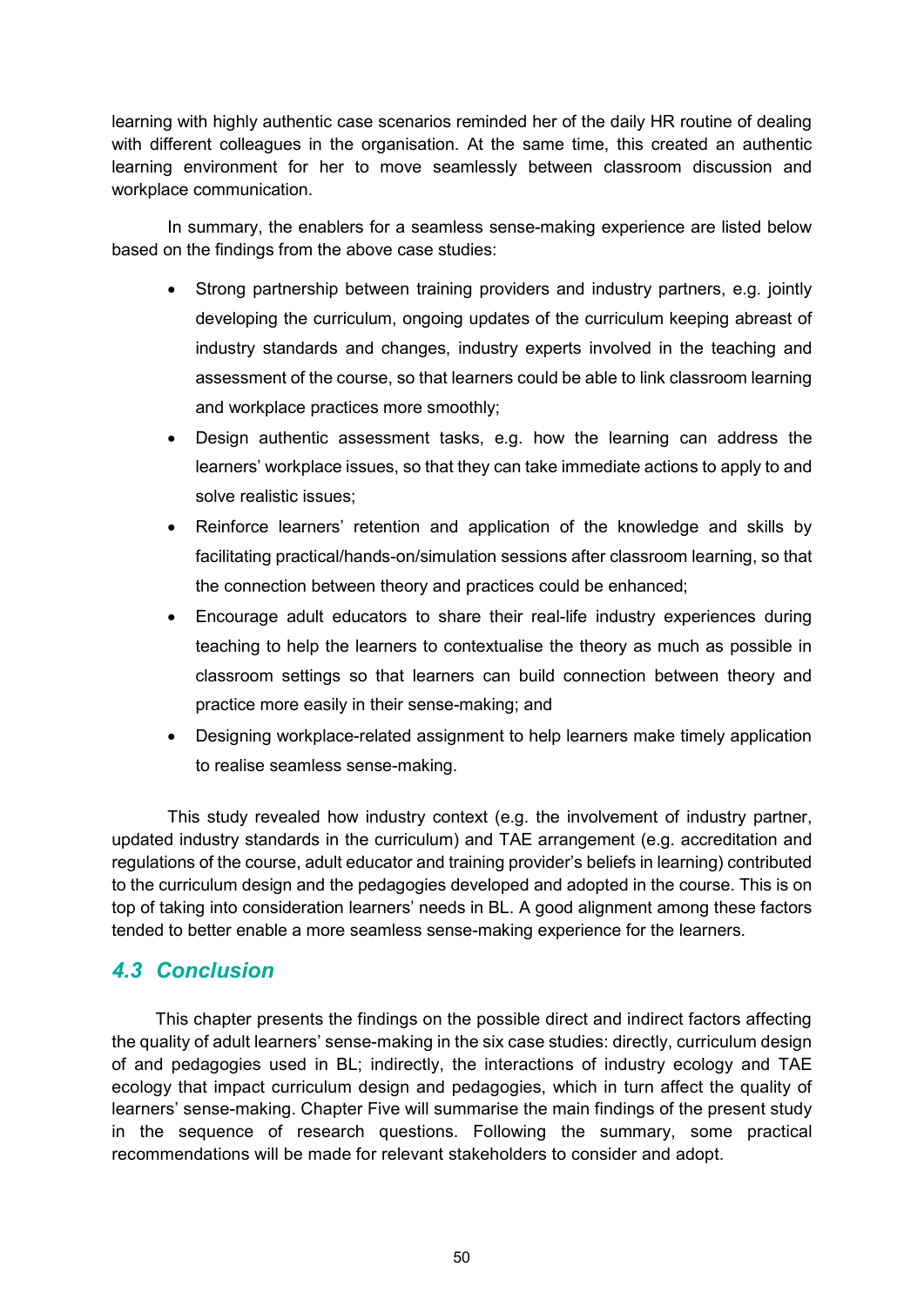# <span id="page-50-0"></span>5. Implications for Pedagogical Innovations and Curriculum Design of Blended Learning

This chapter will first summarise the findings of the study according to the three research questions. Drawing on the summary of the findings, the authors will propose some recommendations for different stakeholders on how to improve the design and delivery of BL to enable a more seamless sense-making for adult learners.

A recap of the research questions is listed below:

- **RQ1**: How do adult learners make sense of and translate their learning across different blended environments and apply to their work?
- **RQ2**: How do adult learners experience learning in and across different blended environments?
- **RQ3**: What are the implications of the findings from RQ1 and RQ2 for pedagogical innovation in BL?

# <span id="page-50-1"></span>*5.1 Summary of the findings of the present study*

#### **Sense-making across different learning environments (RQ1)**

Chapter Three provides the findings to RQ1 in terms of the quality of adult learners' sense-making by unpacking their sense-making into seven different features: noticing, recalling, labelling, communicating, conceiving, connecting, and taking actions. By showing the distribution of these different features of sense-making, the present study is able to depict the quality and level of sense-making experienced by the adult learners in different BL courses. These sense-making features are present in an ongoing, dynamic and iterative way, as shown in Figure 1 (p. 23 of this report). The learners tend to experience limited sense-making if they are mainly recalling their past experiences, noticing the differences between classroom learning and workplace practices and between their past and current experiences, and comparing and categorising these differences. Learners were not provided much opportunity to make effective connections between theory and practice and conceive a systemic and holistic picture of the job roles at workplaces. Without authentic tasks designed into BL, the learners strongly felt they were not competent to take on the new role at workplaces.

Going beyond recalling, noticing and categorising the differences, if the learners are given more opportunities to make connection between theory and practice and even apply what they have learned in classroom to workplaces, adult learners tend to experience a strong sense-making experience. However, such a strong sense-making experience could be further enhanced if adult educators and workplace supervisors, training providers and employers could strengthen their partnership and communication to provide facilitation in between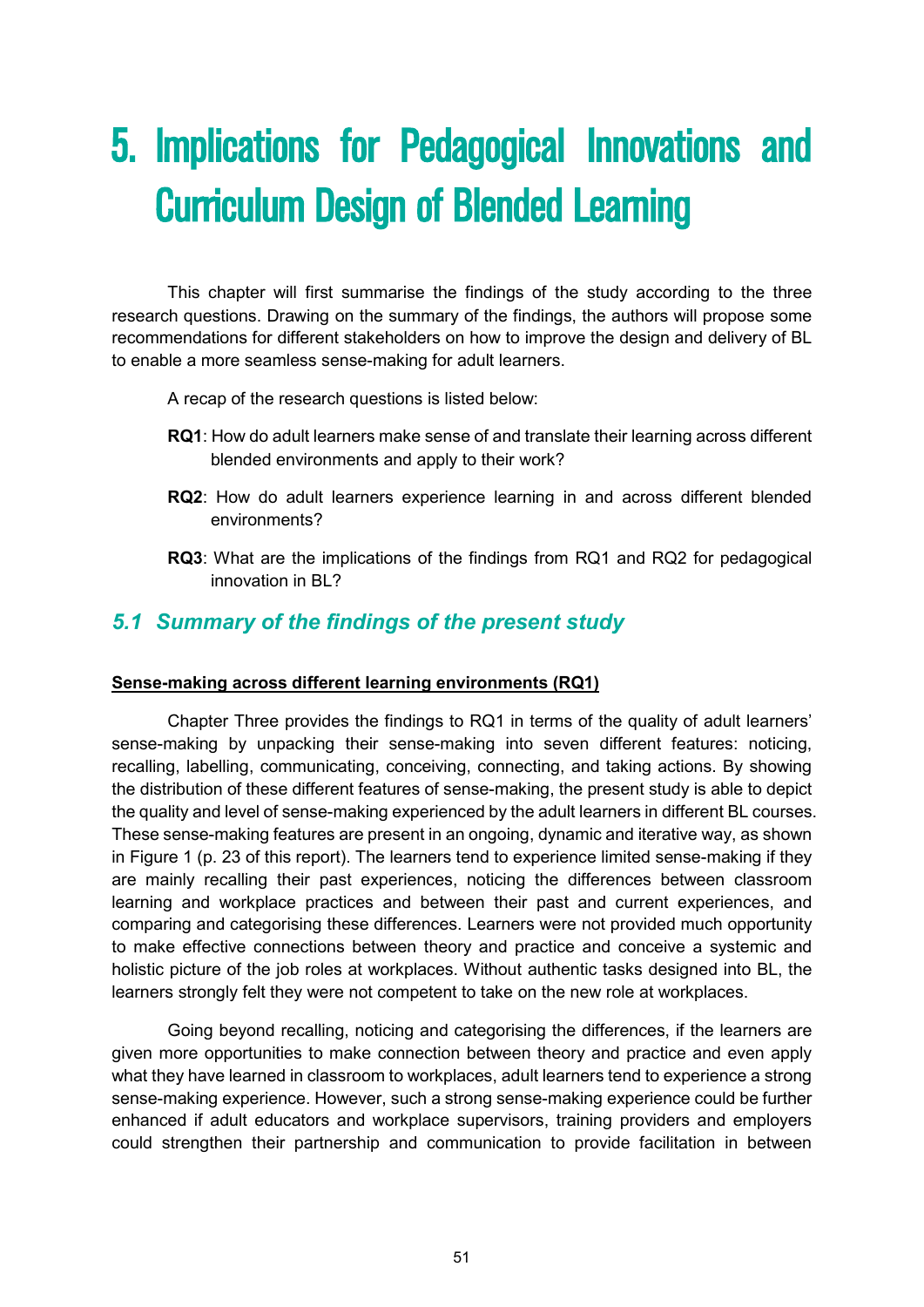different learning environments in BL to better enable the connection and application for the **learners** 

Learners tend to experience deep sense-making if they are provided timely opportunities to make authentic application to related workplaces, with the constant facilitation from adult educators and workplace supervisors who are familiar with the content in the curriculum of BL. With deep sense-making, learners would be much more competent and confident to assume new roles at workplaces by being equipped with the holistic and systemic understanding of the job roles and requirements and the most authentic hand-on application at workplaces.

The subsequent section will give some possible reasons behind the different kinds of quality of sense-making experienced by the learners from these courses.

#### **Adult learners' experience of blended learning (RQ2)**

Drawing on the different kinds of quality of sense-making, Chapter Four seeks to reveal the causes behind the different kinds of quality of sense-making experienced by the learners. The first layer looks into the curriculum design and pedagogy of BL, and the second layer at the industry and TAE requirements and arrangements, which shape the curriculum design and pedagogy and the quality of sense-making experience.

The fragmented sense-making experienced by ICT learners reveals the importance of incorporating authentic learning tasks in BL. Without such authentic tasks, learners face difficulty in contextualising the classroom learning into workplace practices. For example, given the fast-paced changes in the IT industry, contextualisation through making links between theory and practice, and application to real scenarios is crucial for a better sensemaking experience. The less limited and less fragmented sense-making experienced by the healthcare learners demonstrates how important the close collaboration between training providers and employers is in designing authentic tasks. Simply incorporating authentic tasks in BL may not be able to enhance learners' sense-making experience. Without constructive collaboration between training providers and employers in designing authentic tasks, the healthcare learners may still be a bit lost in their sense-making due to the outdated curriculum content and design and lack of support from adult educators and workplace supervisors.

A more seamless sense-making was experienced by WSH learners because of the close collaboration between training providers and industry partners in developing, updating and implementing the curriculum. This close collaboration helps the learners overcome the challenges they may face in linking classroom learning and workplace practices, as the curriculum is highly reflective of the current industry requirements. In addition, the frequent communication between adult educators and workplace supervisors on the learners' progress and performance also enhanced the learners' sense-making by facilitating them to perceive a more holistic understanding of the job roles they need to assume and the expectation of the job roles by industry. Another important contributor to this more seamless sense-making experience is the design of timely and sandwiched authentic tasks for learners to move back and forth between theories and practices in order to reinforce the connections and also provide more chances for them to take informed actions on how to make appropriate application.

The most seamless sense-making was experienced by the HR learners in the present study. Besides all the contributors for seamless sense-making as discussed above, some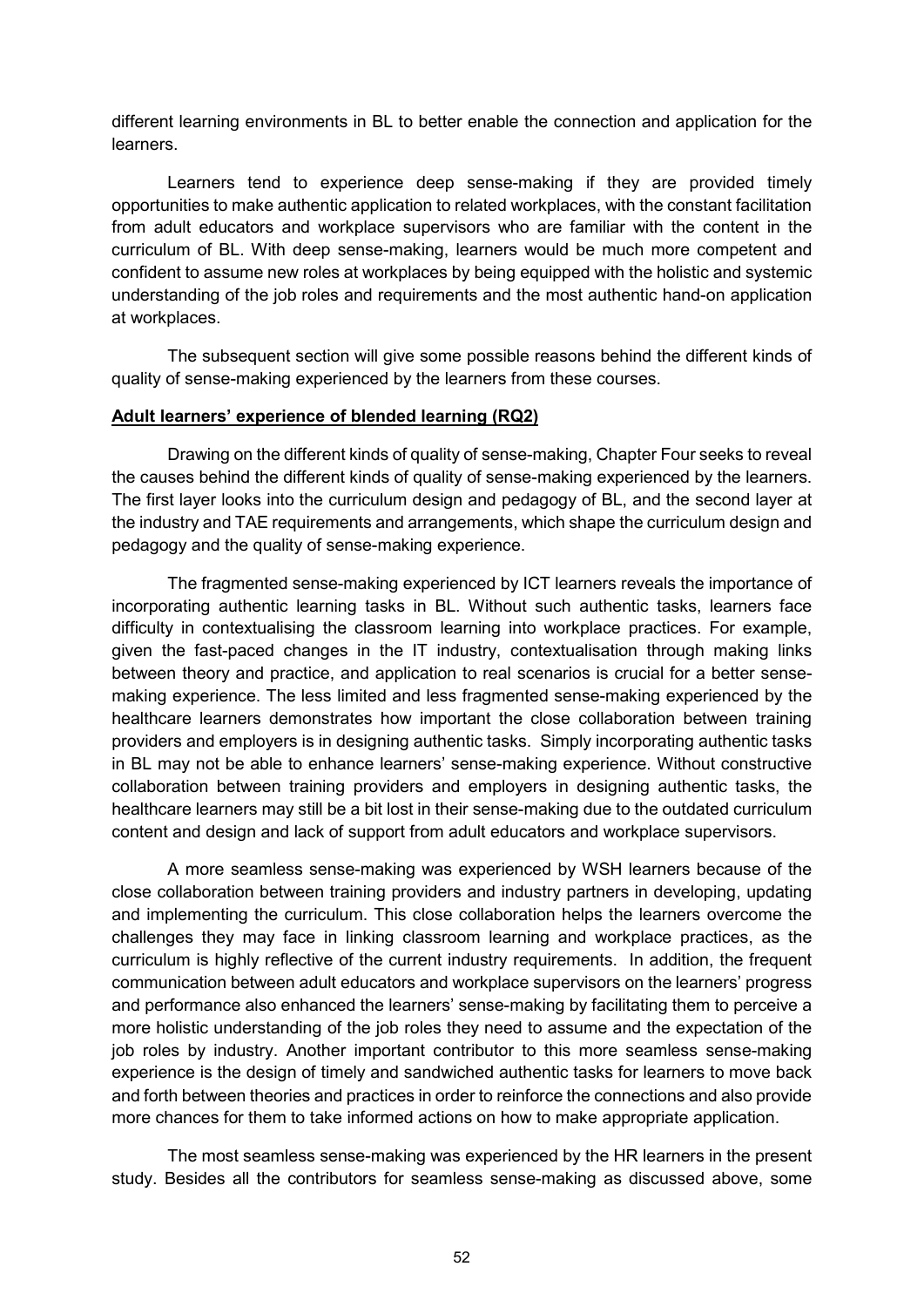other unique contributors are salient in this course to make the most seamless sense-making for the HR learners. Firstly, in delivering the course, the involvement of the industry practices and experts to conduct some sessions further enhanced the learners' sense-making because the learners were able to strengthen and confirm their understanding of the connection between theory and practice so as to inform their actions to make application. Such high authenticity, as embedded in this course, meant that learning outcomes were successfully met. More importantly, the HR learners were empowered to select the most relevant work-related issues from their workplaces to initiate the application of classroom learning. Upon the completion of such purely authentic tasks, the learners were ready to bring about changes in their own workplace practices. This is an important outcome of seamless sense-making. For adult training courses, adult educators may need to constantly reflect on their pedagogical practices, particularly on their role in delivering the course. Adult educators may not always be the only experts in the classroom. Therefore, the sharing among learners themselves should be encouraged to expose them to different authentic practices, perspectives and experiences, contributing to systemic understanding. The HR learners shared that they benefited greatly from such sharing, which is sometimes even more useful than the designed authentic tasks.

Drawing on the discussion of the findings, Section 5.2 will propose some practical recommendations for different groups of stakeholders, including adult educators in the role of facilitators, curriculum designers, training providers, accreditation bodies of BL courses, and industry partners. These recommendations also respond to RQ3 at the same time.

### <span id="page-52-0"></span>*5.2 Recommendations from the findings*

This section proposes some recommendations for different groups of stakeholders in BL based on the findings of the present study to improve the design, delivery and quality assurance of BL courses. The stakeholders discussed in the present study are categorised as follows:

- 1. Stakeholders directly involved in designing and delivering BL, e.g adult educators, curriculum designers, training providers and industry partners.
- 2. Stakeholders indirectly involved in BL, e.g. quality assurance of the BL courses, IAL (the body responsible for training and professionalisation of CET sector), accreditation bodies.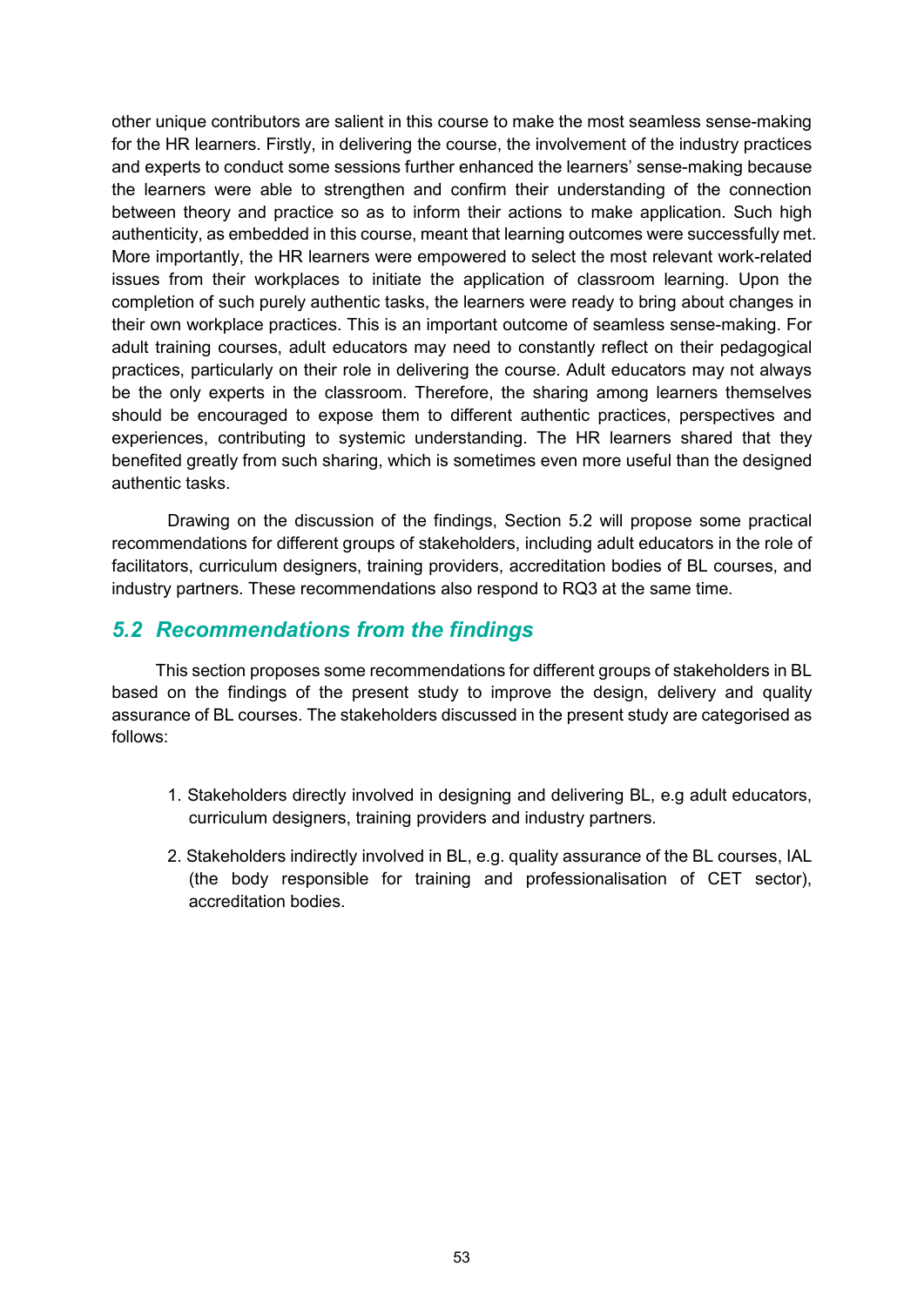# **5.2.1 Direct stakeholders**

#### **Training providers in blended learning**

Training providers are pivotal in coordinating the different stakeholders in designing and delivering BL. They engage curriculum designers and adult educators to design and deliver BL for the enrolled learners. They need to provide the infrastructure and technical support if there is tech-enabled learning. In addition, they need to liaise with industry partners if there is workplace learning in BL. They also need to respond to policy changes to survive in the market. As a result, training providers may be one of the most important players to influence learners' sense-making in BL. Specifically, to enable the seamless sense-making experience for learners, training providers may need to consider the following:

- 1. Establish constructive interactions among learners, curriculum designers, adult educators and industry partners to understand one another better for enhancing the learners' sense-making experience;
- 2. Use a team approach to design BL requiring the team (curriculum designers, adult educators and industry partners) to meet often to secure a consistent narrative and clear connection between and across different modules and/or module components and materials; and
- 3. Pay freelance adult educators extra hours to develop the consistent narratives across the modules.

If training providers take the above recommendations into consideration, the adult educators, curriculum designers and industry partners may consider the following recommendations in designing and delivering BL to enable seamless sense-making for the learners.

#### **Adult educators and curriculum designers in blended learning**

Adult educators are the executors in delivering the BL. As revealed in the findings, learners tend to experience seamless sense-making if they are offered more opportunities to share ideas, gain different perspectives from others and are exposed to different authentic tasks and settings. In addition, the curriculum design of BL plays a significant role in adult learners' sense-making experiences. How the different components of BL are structured for each course results in different sense-making experience for the learners, and the industry experiences of curriculum designers may also influence the relevance of the curriculum to industry standards. Last but not least, learners' seamless sense-making in BL requires the most attention from curriculum designers. To enable curriculum design and delivery of BL that supports deep and seamless sense-making, adult educators and curriculum designers may consider to:

- 1. promote communication between adult educators and workplace supervisors on the platforms built up by training providers and employers to:
	- a. share and obtain input into course design and facilitation; and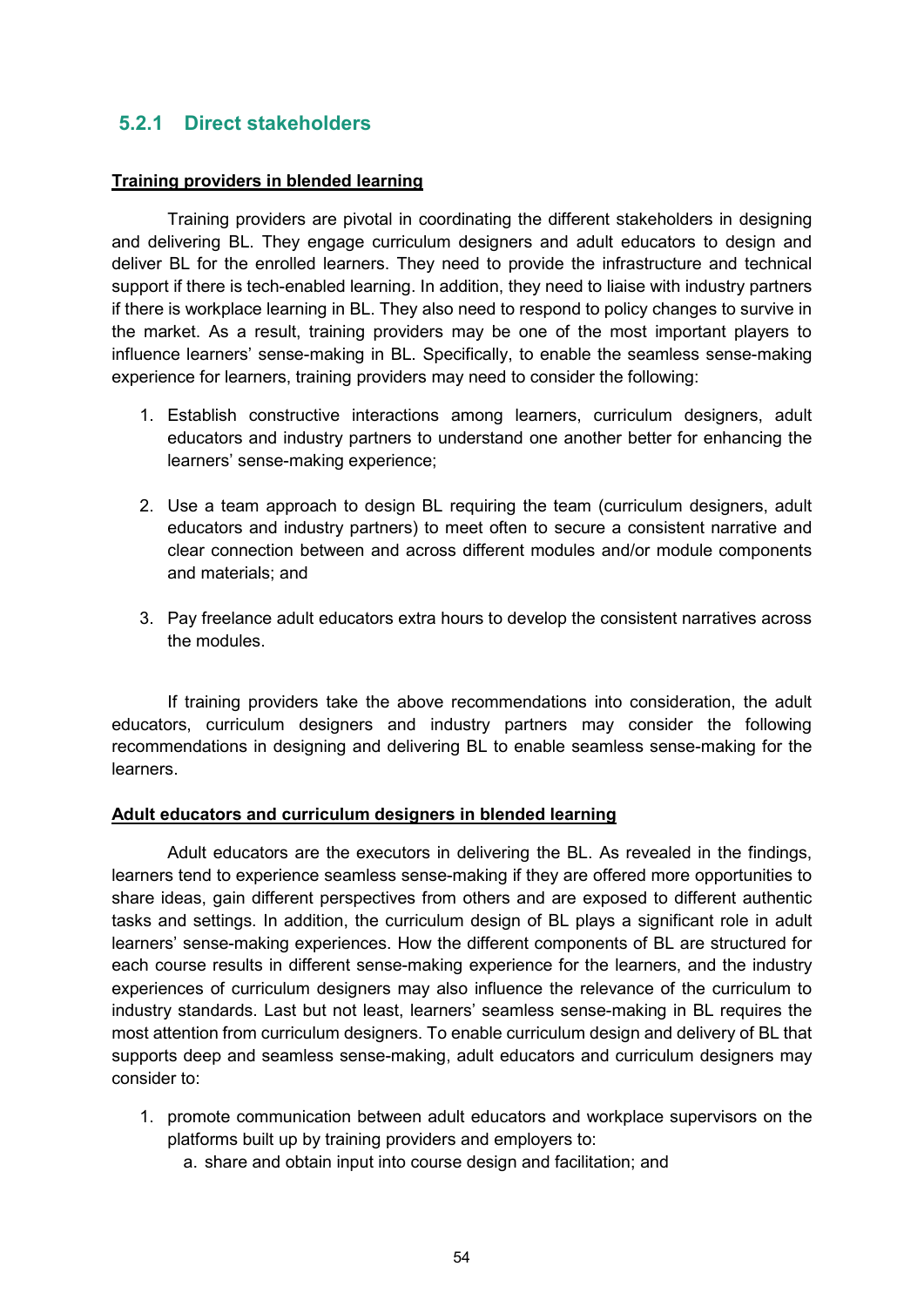- b. discuss learners' progress and performance in order to offer timely and relevant support;
- 2. instead of monologic pedagogy, design and use a dialogic pedagogy (Bound et al., 2019) where learners are encouraged to share their experiences to learn from one another, be exposed to different perspectives, deliberately link theory and practice, use authentic experiences, and be empowered to drive their learning, including their learning capabilities;
- 3. keep up-to-date with industry developments and incorporate them regularly into the curriculum and bring into classrooms;
- 4. prioritise learners' needs in designing BL by:
	- developing consistent narratives across different modules in the course;
	- deliberately selecting specific modes of BL (classroom, workplace, techenabled) that best meet the learning outcomes; and
	- designing activities to enable the most seamless sense-making experience for learners and at the higher levels (e.g. authentic experiences that reflect the complexities of work, interaction between peers, using a dialogical approach, highly work-related tasks). See for example, *The Guide for Six Principles of Learning Design* (Bound & Chia, 2020).
- 5. implement assessment as or for learning (see for example, Bound, Chia & Karmel, 2016).

### **Industry partners in blended learning**

How industry partners work together with training providers emerges as an important aspect of BL. As revealed in the findings in the present study, the deeper the industry partners are involved in the design and delivery of BL, the more seamless is the adult learners' sensemaking experience. Particularly, industry partners can consider establishing closer collaboration with accreditation bodies and training providers in designing and delivering BL by:

- providing the most updated and relevant skills/capabilities and job requirements for them to incorporate into course content if required by training providers;
- offering more accessible and facilitative workplace learning to the learners, if required by training providers; and
- playing a positive role in working with training providers to train the learners to become professionals that the industry needs by initiating feedback sessions on how to enhance the training.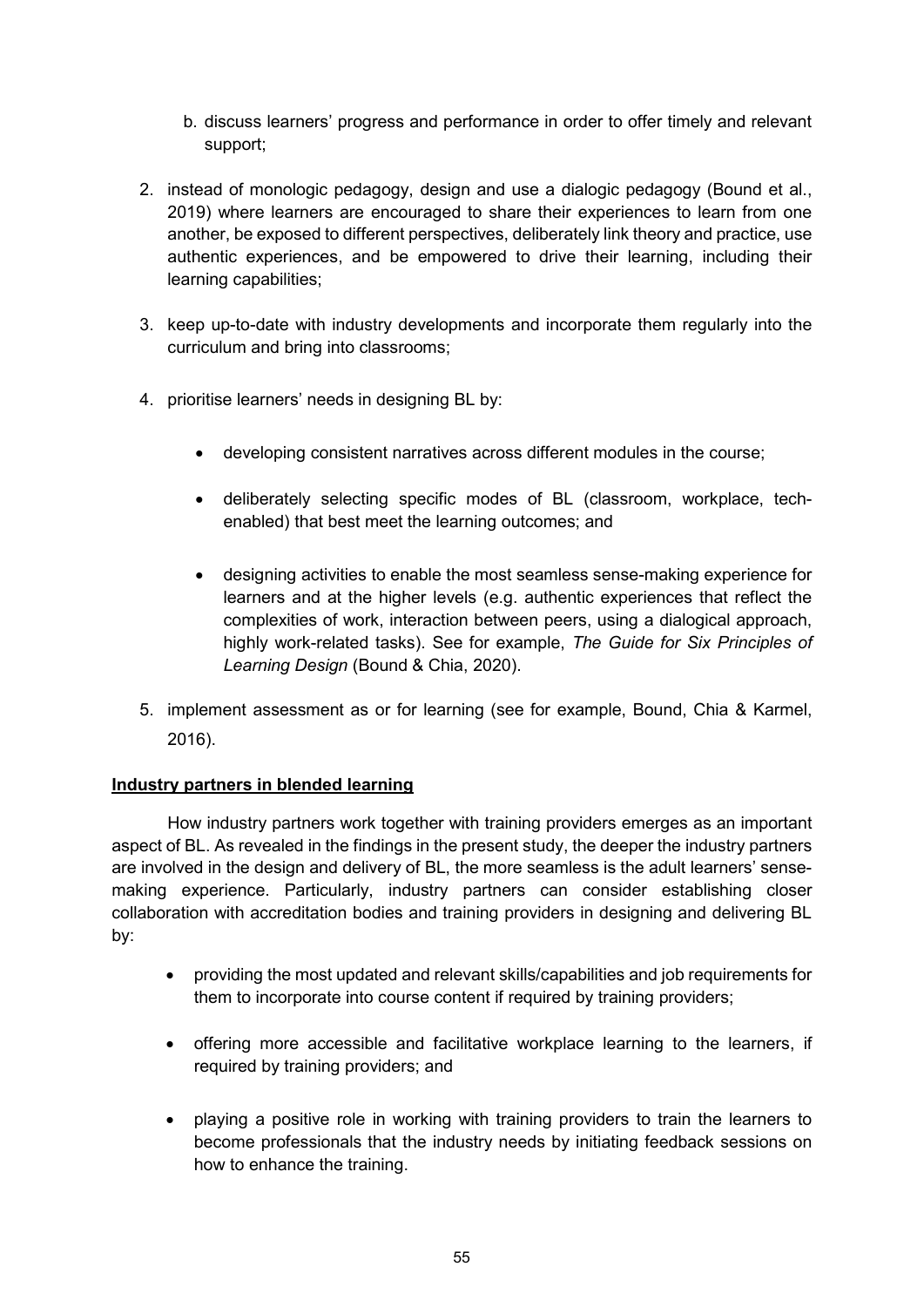# **5.2.2 Indirect stakeholders**

In training and developing adult educators, IAL also plays a role in ensuring the adult educators and curriculum designers have the skills and capacity to facilitate the seamless sense-making of adult learners in their learning. To do so, some recommendations are offered below:

- 1. Provide professional support for and interventions to adult educators, particularly freelance adult educators and curriculum designers, to raise their ability to shape the quality of learners' sense-making experience in BL through sound pedagogical practices; and
- 2. Meet training providers' Continuing Professional Development (CPD) needs to enhance seamless sense-making in BL; e.g. stakeholder engagement and relation building, managing and overseeing curriculum design, quality systems and processes for curriculum design, feedback loops and adult educators' engagement, etc.

### **Accreditation bodies for blended learning**

Last but not least, as implied from the findings of the present study, accreditation bodies can also play a supportive role in developing appropriate guidelines to create a seamless sense-making experience for adult learners. Some recommendations are proposed below:

- 1. Gather meaningful and clean data about BL through:
	- having clear definitions of terms (e.g. classroom, practical sessions, on-the-job training, tech-enabled learning, workplace learning) to facilitate compliance with their requirements;
	- being more specific in accreditation criteria to ensure the quality of the course, e.g. how the integration between the different learning components is achieved; how theory is linked to practice in the course; what communication channels are available between learners, workplace supervisors and adult educators; how classroom learning is linked to actual workplace issues and challenges; who will conduct practical sessions, and when and where they are conducted; how the different components of BL are structured in the course to achieve the learning outcome; who the industry partners for BL are, and how they are involved, etc.
- 2. Allow training providers flexibility to update curriculum continuously and require monitoring and evaluating based on feedback from various sources, e.g. industry, adult educators, Training Quality and Outcomes Measurement (TRAQOM), and making needed adjustments.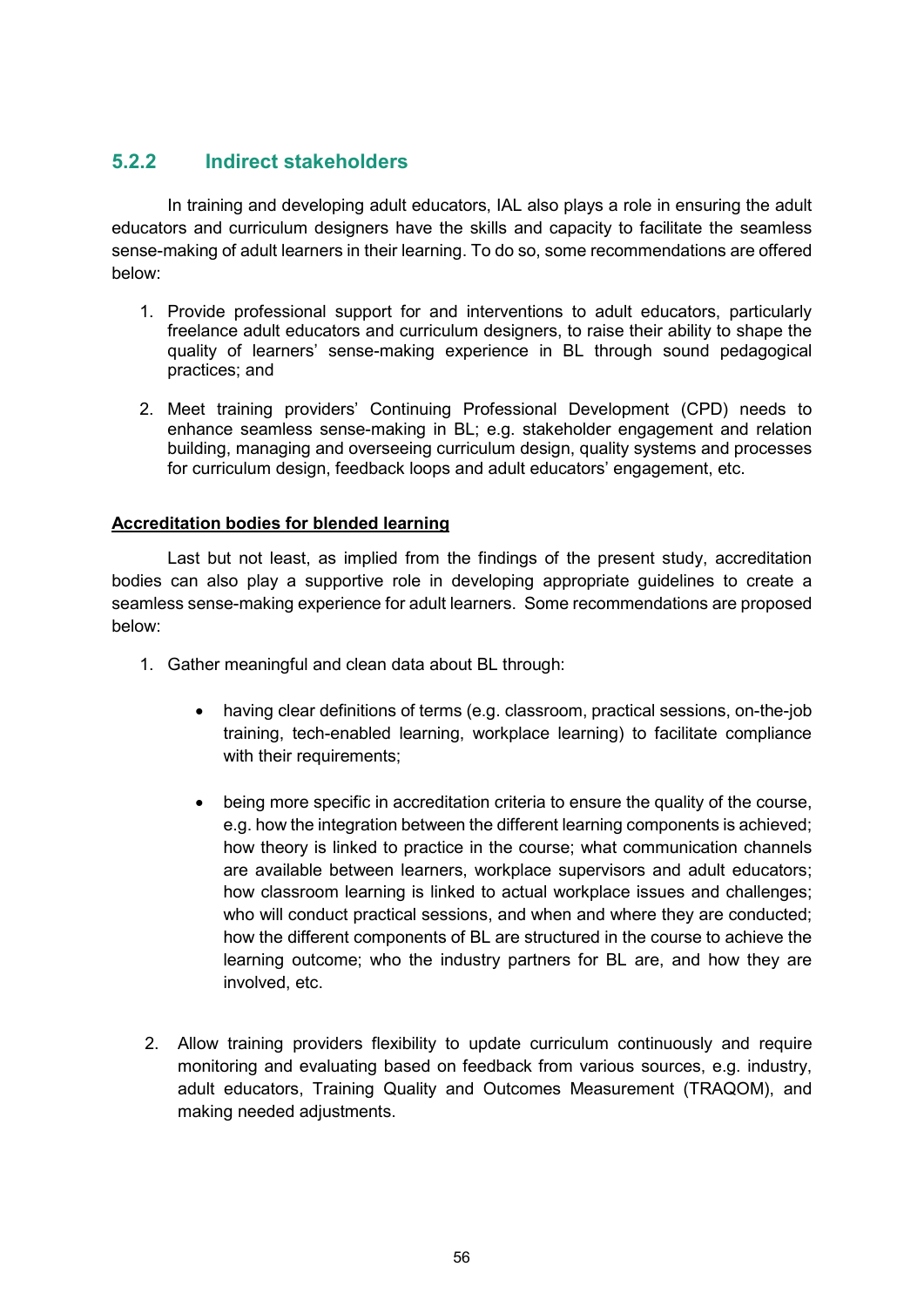# <span id="page-56-0"></span>**References**

- Ahmad, N., & Orion, P. (2010). Smartphones make IBM smarter, but not as expected. *American Society for Training and Development*.
- Albolino, S., Cook, R., & O'Connor, M. (2007). Sensemaking, safety, and cooperative work in the intensive care unit. *Cognition, Technology and Work*, *9*, 131–137.
- Bernhardt, A. D. (1999). *The future of low-wage jobs: Case studies in the retail industry* (No. 10). Institute on Education and the Economy, Teachers College, Columbia University.
- Billett, S. (2001a). *Learning in the workplace*: S*trategies for effective practice*. Crows Nest: Allen & Unwin.
- Billett, S. (2001b). Learning throughout working life: Interdependencies at work. *Studies in continuing education*, *23*(1), 19–35.
- Billett, S. (2001c). Learning through work: workplace affordances and individual engagement. *Journal of Workplace Learning*, *13*(5), 209–214.
- Billett, S. (2004). Workplace participatory practices: Conceptualising workplaces as learning environments. *Journal of Workplace Learning*, *16*(6), 312–324.
- Boud, D., & Molloy, E. (2013a). Rethinking models of feedback for learning: The challenge of design. *Assessment & Evaluation in Higher Education*, *38*(6), 698– 712, DOI: [10.1080/02602938.2012.691462](https://doi.org/10.1080/02602938.2012.691462)
- Boud, D., & Molloy, E. (Eds.). (2013b). *Feedback in higher and professional education: Understanding it and doing it well*. Routledge.
- Bound, H. (2010). Developing quality online dialogue: dialogical inquiry. *International Journal of Teaching and Learning in Higher Education. 22*(2), 107–119.
- Bound, H., & Chia, A. (2020) *The guide for six principles of learning design. Designing learning for performance – a practice note*. Singapore: Institute for Adult Learning.
- Bound, H.; Chia, A., Karmel, A. (2016). *Assessment for the changing nature of work: Crosscase analysis*. Singapore: Institute for Adult Learning.
- Bound, H., Chia, A., Karmel, A., Lee, M., & Yang, S. (2016). *Assessing learning for the changing nature of work*. Singapore: Institute for Adult Learning.
- Bound, H., Chia, A., & Chee, L. W. (2018). Spaces and spaces 'in between' Relations through pedagogical tools and learning. In *Integration of Vocational Education and Training Experiences* (pp. 243–258). Springer, Singapore.
- Bound, H., & Lin, M. (2011). *Singapore Workforce Skills Qualifications (WSQ), workplace learning and assessment (Stage two)*. Singapore: Institute for Adult Learning.
- Bound, H., Tan, S. C., Chow, A., Wang, X., & Chuen, K. H. (2019). *Dialogical teaching: Investigating awareness of inquiry and knowledge co-construction among adult learners engaged in dialogic inquiry and knowledge (co)construction*. Singapore: Institute for Adult Learning.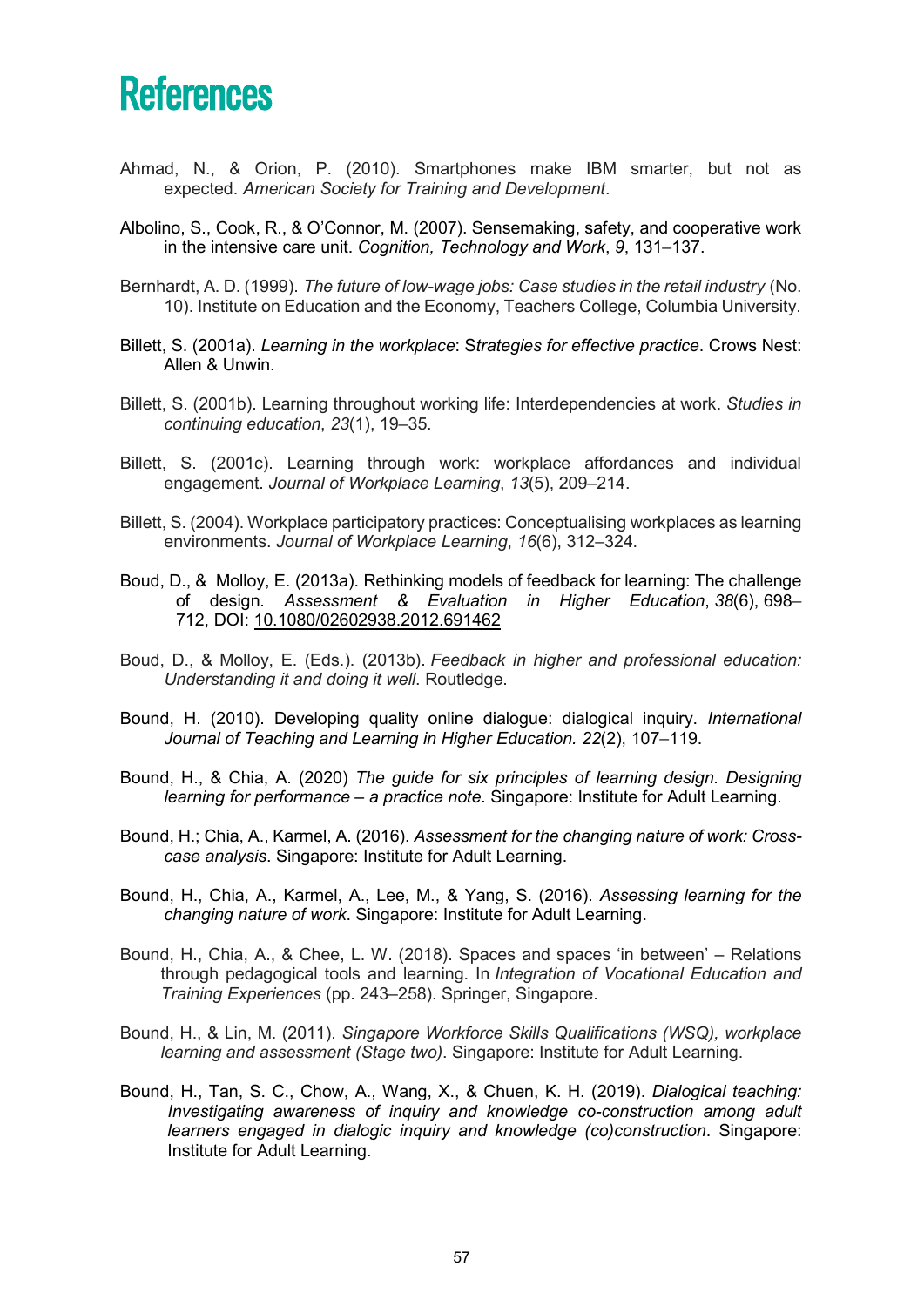- Braun, V., and Clarke, V. (2006) Using thematic analysis in psychology. *Qualitative Research in Psychology*, 3(2). from <http://dx.doi.org/10.1191/1478088706qp063oa>
- Brinkerhoff, R. O., & Montesino, M. U. (1995). Partnerships for training transfer: Lessons from a corporate study. *Human Resource Development Quarterly*, *6*(3), 263–274.
- Chen, Z., Ramos, C., Phua, L. D., & Cheng, S. C. (2019). *Training and adult education landscape in Singapore: Characteristics, challenges and policies*. Singapore: Institute for Adult Learning.
- Chun, W. C. (1998). The knowledge organization A holistic view of how organizations use information. *The knowing organization: How organizations use information to construct meaning, create knowledge and make decisions*. Oxford University Press: New York.
- Cromwell, S. E., & Kolb, J. A. (2004). An examination of work‐environment support factors affecting transfer of supervisory skills training to the workplace. *Human Resource Development Quarterly*, *15*(4), 449–471.
- Edwards, S. (2010) 'Numberjacks are on their way': A cultural historical reflection on contemporary society and the early childhood curriculum. *Pedagogy, Culture & Society 18*(3): 261–272.
- Engestrom, Y. (2001). Expansive learning at work: Toward an activity theoretical reconceptualization. *Journal of Education and Work*, *14*(1), 133–156.
- Evans, K., & Kersch, N. (2016). *Understanding working places as learning spaces: Perspectives, insights and some methodological challenges*. ASEM Forum for Lifelong Learning, 21st Century Skills, 305 October, Copenhagen.
- Fenwick, T., (2008a). Understanding relations of individual-collective learning in work: A review of research. *Management Learning*, *39*(3), 227–243.
- Fenwick, T. (2008b). Women's learning in contract work: Practicing contradictions in boundaryless conditions. *Vocations and Learning*, *1*(1), 11–26.
- Fenwick, T. (2015). Sociomateriality and learning: A critical approach. In D. Scott & E. Hargreaves (Eds.), *The SAGE handbook of learning*, (pp. 83–93). London: SAGE.
- Fenwick, T., Jensen, K., & Nerland, M. (2012). Sociomaterial approaches to conceptualizing professional learning, knowledge and practice. *Journal of Education and Work*, *25*(1), 1–13. DOI: 10.1080/13639080.2012.644901
- Gleadow, R., Macfarlan, B., & Honeydew, M. (2015). Design for learning A case study of blended learning in a science unit. *F1000Research*, *4*.
- Herrington, J., Oliver, R., & Reeves, T. (2002). *Patterns of engagement in authentic online learning environments.* In ASCILITE 2002 conference proceedings.

iN.LEARN 2020. (2019). Retrieved from<http://www.skillsfuture.sg/inlearn>

Institute for Adult Learning. (2016). *Blending classroom with work and technology: How to design a blended curriculum.* IAL.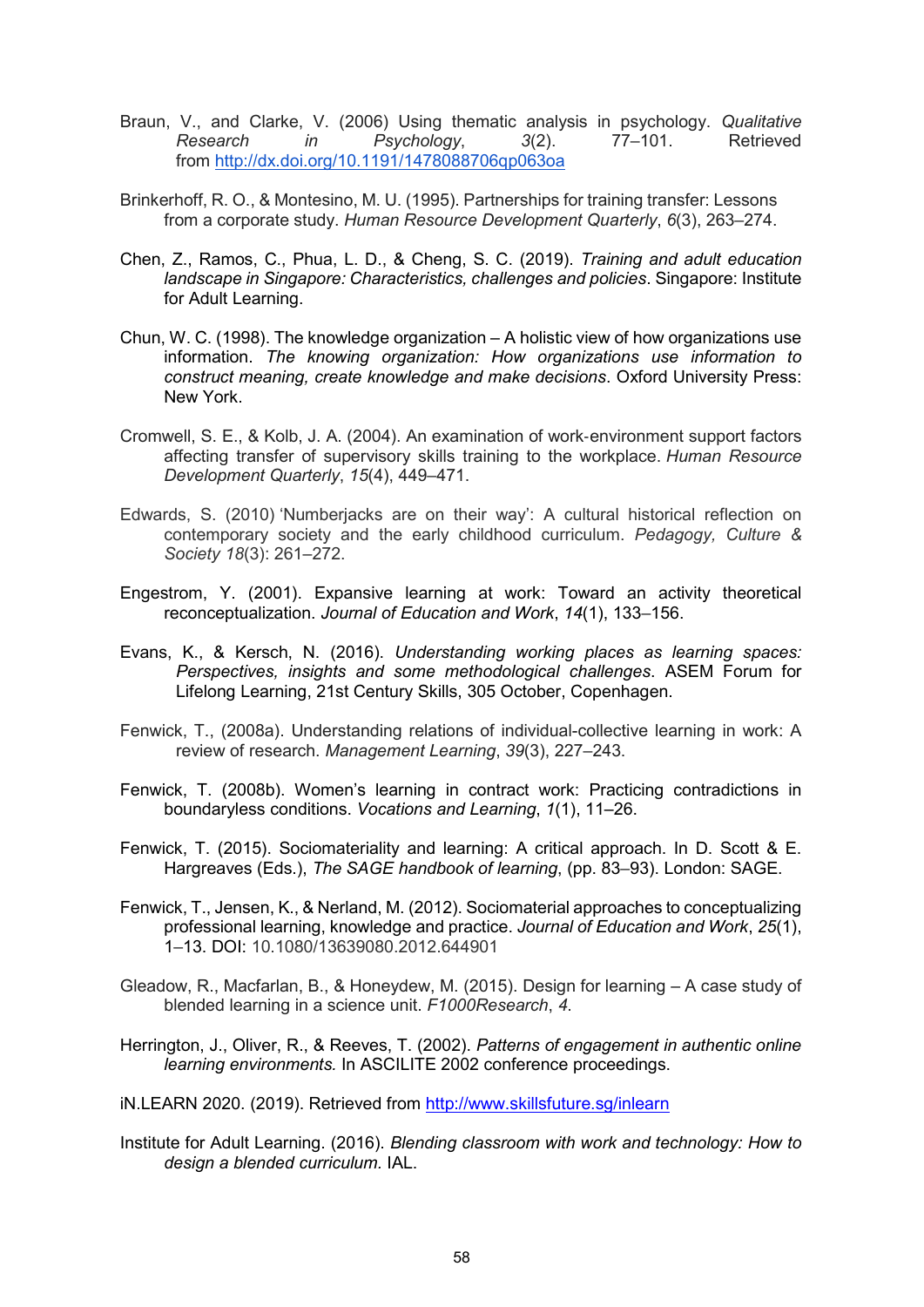- Kolb, D. A. (1984). *Experiential learning: Experience as the source of learning and development* (Vol. 1). Englewood Cliffs, NJ: Prentice-Hall.
- Koh, E., Shibani, A., Tan, J. P. L., & Hong, H. (2016, April). A pedagogical framework for learning analytics in collaborative inquiry tasks: An example from a teamwork competency awareness program. In *Proceedings of the sixth international conference on learning analytics & knowledge* (pp. 74–83). ACM.
- Kolb, A. Y., & Kolb, D. A. (2005). Learning styles and learning spaces: Enhancing experiential learning in higher education. *Academy of Management Learning & Education*, *4*(2), 193–212.
- Kolb, A. Y., & Kolb, D. A. (2008). Experiential learning theory: A dynamic, holistic approach to management learning, education and development. In S. J. Armstrong, & C. V. Fukami (Eds.), *The SAGE handbook of management learning, education and development* (pp. 42–68). London: SAGE Publications Ltd.
- Lantolf, J., & Beckett, T. (2009). Sociocultural theory and second language acquisition. *Language Teaching*, *42*, 459–475. DOI: 10.1017/S0261444809990048
- Lave, J. (1988). *Cognition in practice: mind, mathematics and culture in everyday life*. New York: Cambridge University Press.
- Lave, J., & Wenger, E. (1991). *Situated learning: Legitimate peripheral participation* (Vol. 521423740). Cambridge: Cambridge University Press.
- Malitis, S. & Christianson, M. (2014). Sensemaking in organizations: Taking stock and moving forward. *The Academy of Management Annals*, *6*(1), 57–125.
- Maskiewicz, A. C., & Winters, V. A. (2012). Understanding the co-construction of inquiry practices: A case study of a responsive teaching environment. *Journal of Research in Science Teaching*, *49*(4), 429-464. DOI: 10.1002/tea.21007
- Mau, S., & Ambrosio, B. D. (2003). Extending ourselves: Making sense of students' sense making. *Mathematics Teacher Education and Development*, *5*, 45–54.
- Naykki, P., & Jarvela, S. (2008). How pictorial knowledge representations mediate collaborative knowledge construction in groups. *Journal of Research on Technology in Education*, *40*(3), 359–387.
- Nicolini, D. (2012). *Practice theory, work and organization: An introduction.* Oxford University Press, Oxford.
- Paavola, S., & Hakkarainen, K. (2005). The knowledge creation metaphor An emergent epistemological approach to learning. *Science & Education, 14*(6), 535–557. DOI: 10.1007/s11191-004-5157-0
- Ross, M. (1999). Our hands will know: The development of tactile diagnostic skill Teaching, learning and situated cognition in a physical therapy programme. *Anthropology & Education Quarterly, 30*(20), 133–160.
- Sfard, A. (1998). On two metaphors for learning and the dangers of choosing just one. *Educational Researcher, 27*(2), 4–13.